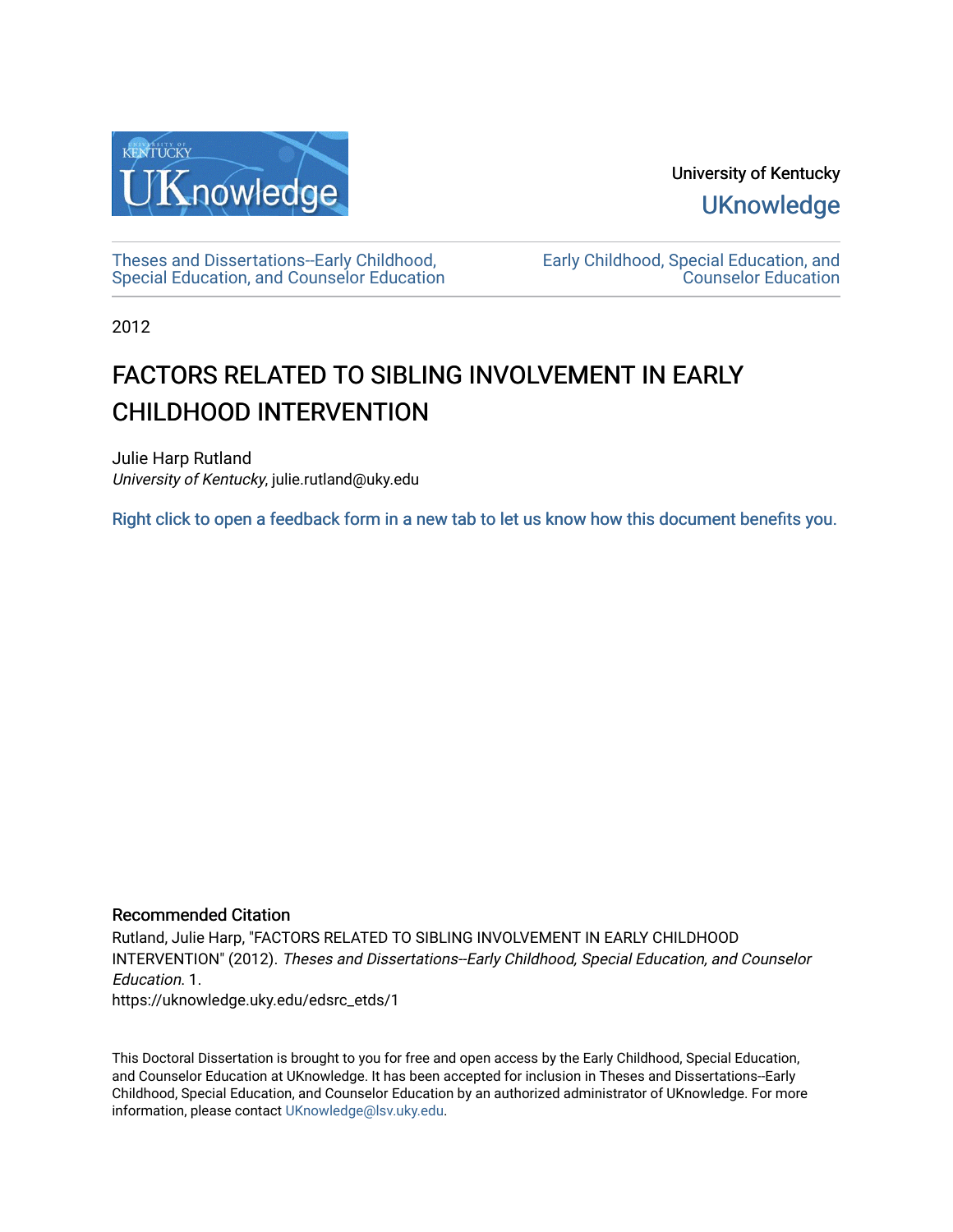# STUDENT AGREEMENT:

I represent that my thesis or dissertation and abstract are my original work. Proper attribution has been given to all outside sources. I understand that I am solely responsible for obtaining any needed copyright permissions. I have obtained and attached hereto needed written permission statements(s) from the owner(s) of each third-party copyrighted matter to be included in my work, allowing electronic distribution (if such use is not permitted by the fair use doctrine).

I hereby grant to The University of Kentucky and its agents the non-exclusive license to archive and make accessible my work in whole or in part in all forms of media, now or hereafter known. I agree that the document mentioned above may be made available immediately for worldwide access unless a preapproved embargo applies.

I retain all other ownership rights to the copyright of my work. I also retain the right to use in future works (such as articles or books) all or part of my work. I understand that I am free to register the copyright to my work.

# REVIEW, APPROVAL AND ACCEPTANCE

The document mentioned above has been reviewed and accepted by the student's advisor, on behalf of the advisory committee, and by the Director of Graduate Studies (DGS), on behalf of the program; we verify that this is the final, approved version of the student's dissertation including all changes required by the advisory committee. The undersigned agree to abide by the statements above.

Julie Harp Rutland, Student

Dr. Lee Ann Jung, Major Professor

Dr. Robert McKenzie, Director of Graduate Studies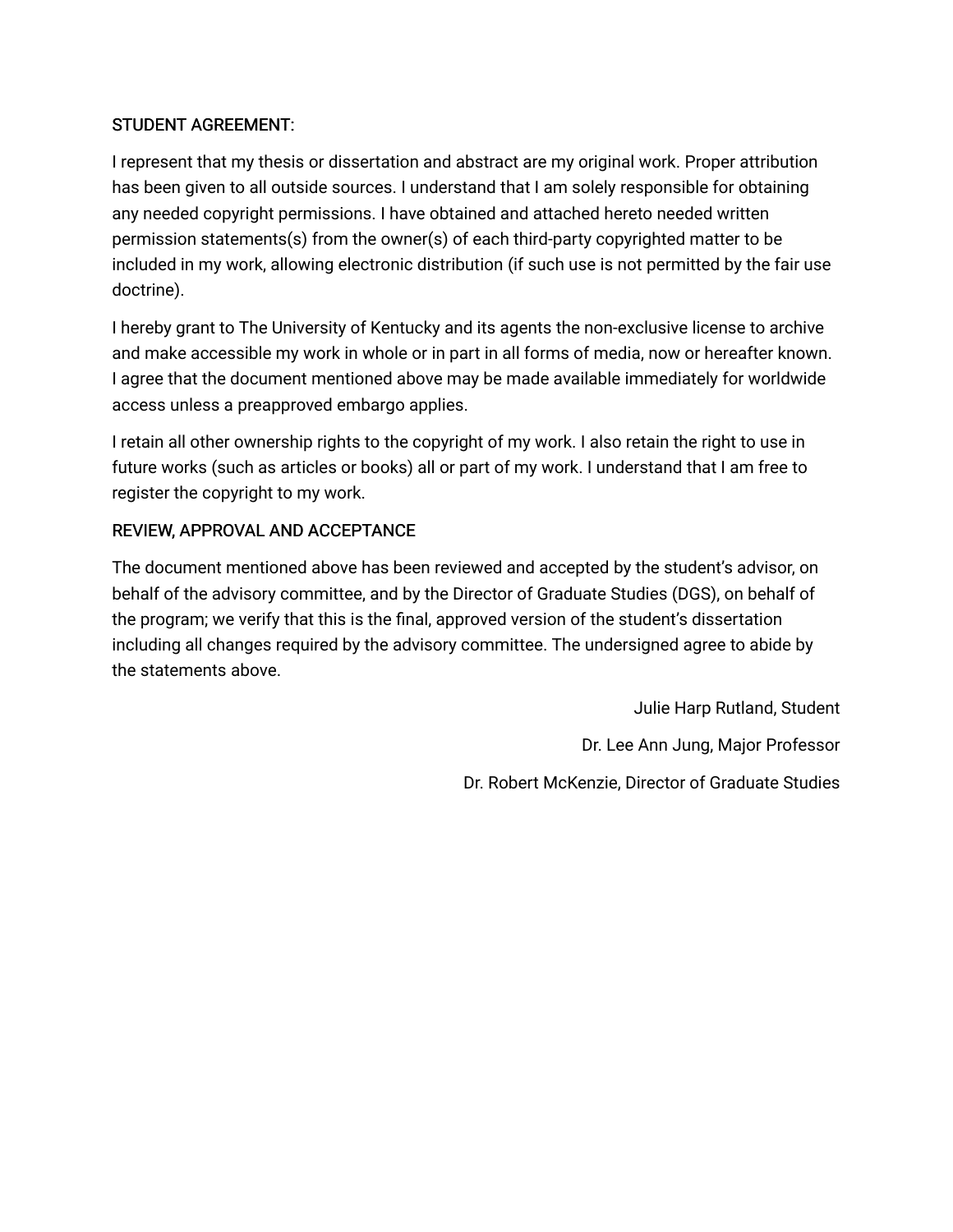# FACTORS RELATED TO SIBLING INVOLVEMENT IN EARLY CHILDHOOD INTERVENTION

# DISSERTATION  $\mathcal{L}_\text{max}$

 $\mathcal{L}_\text{max}$  , where  $\mathcal{L}_\text{max}$  and  $\mathcal{L}_\text{max}$  and  $\mathcal{L}_\text{max}$ 

A dissertation submitted in partial fulfillment of the requirements for the degree of Doctor of Philosophy in the College of Education at the University of Kentucky

> By Julie Harp Rutland

Lexington, Kentucky

Director: Dr. Lee Ann Jung, Professor of Interdisciplinary Early Childhood Education

Lexington, Kentucky

2012

Copyright © Julie Harp Rutland 2012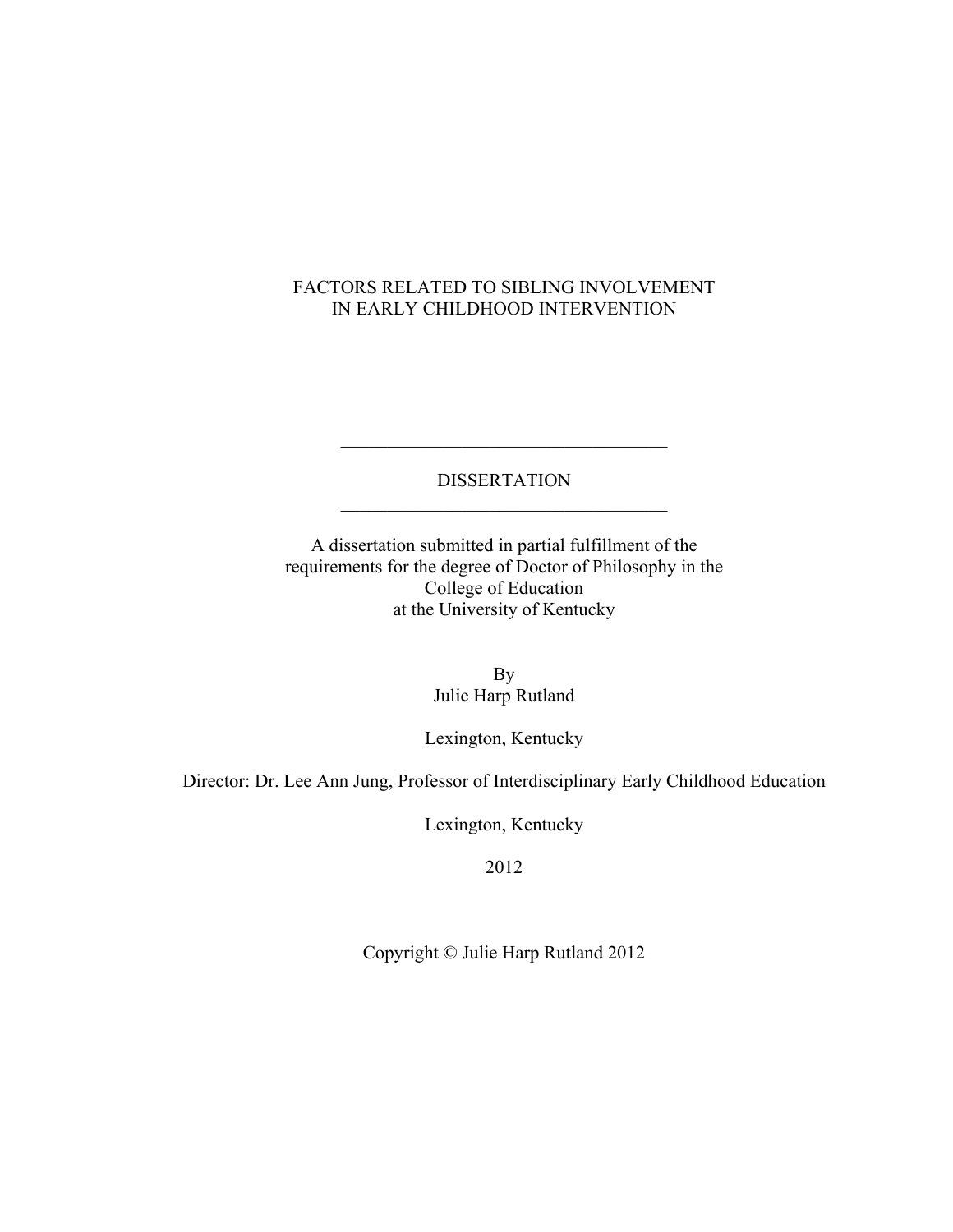## ABSTRACT OF DISSERTATION

## FACTORS RELATED TO SIBLING INVOLVEMENT IN EARLY CHILDHOOD INTERVENTION

Professionals in early intervention have little information about the levels of sibling involvement in intervention, factors that contribute to sibling involvement, or how sibling involvement is related to families' perceptions of self-efficacy. Few studies have investigated siblings in *early* intervention, and none have focused on relationships between sibling involvement in early intervention and parent self-efficacy. Using quantitative survey research this study investigated factors related to sibling involvement in early intervention strategies. Respondents completing the survey consisted of 129 parents who had a child enrolled in Michigan's early intervention program, and at least one sibling in the home. Results indicated a significant relationship between sibling use of early intervention strategies and 1) the region in which the family lives, and 2) the age difference between the siblings in each sibling dyad. Practical implications of the findings are discussed.

KEYWORDS: Early Intervention, Siblings, Families, Parent Self-efficacy, Early Childhood

> Julie Harp Rutland Student's Signature

 April 16, 2012 Date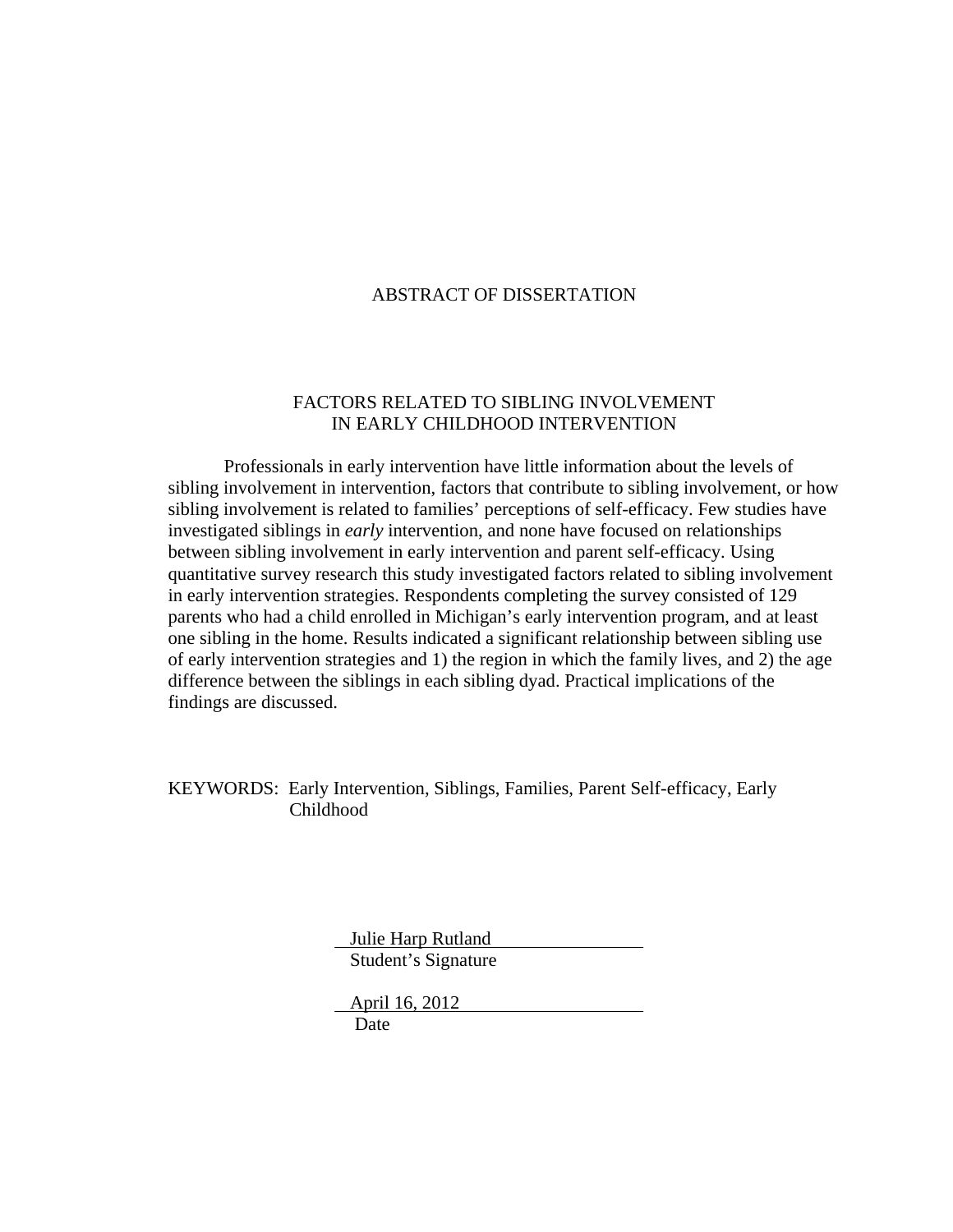# FACTORS RELATED TO SIBLING INVOLVEMENT IN EARLY CHILDHOOD INTERVENTION

By

Julie Harp Rutland

 Dr. Lee Ann Jung Director of Dissertation

Dr. Robert McKenzie Director of Graduate Studies

 $\overline{\phantom{a}}$ 

April 16, 2012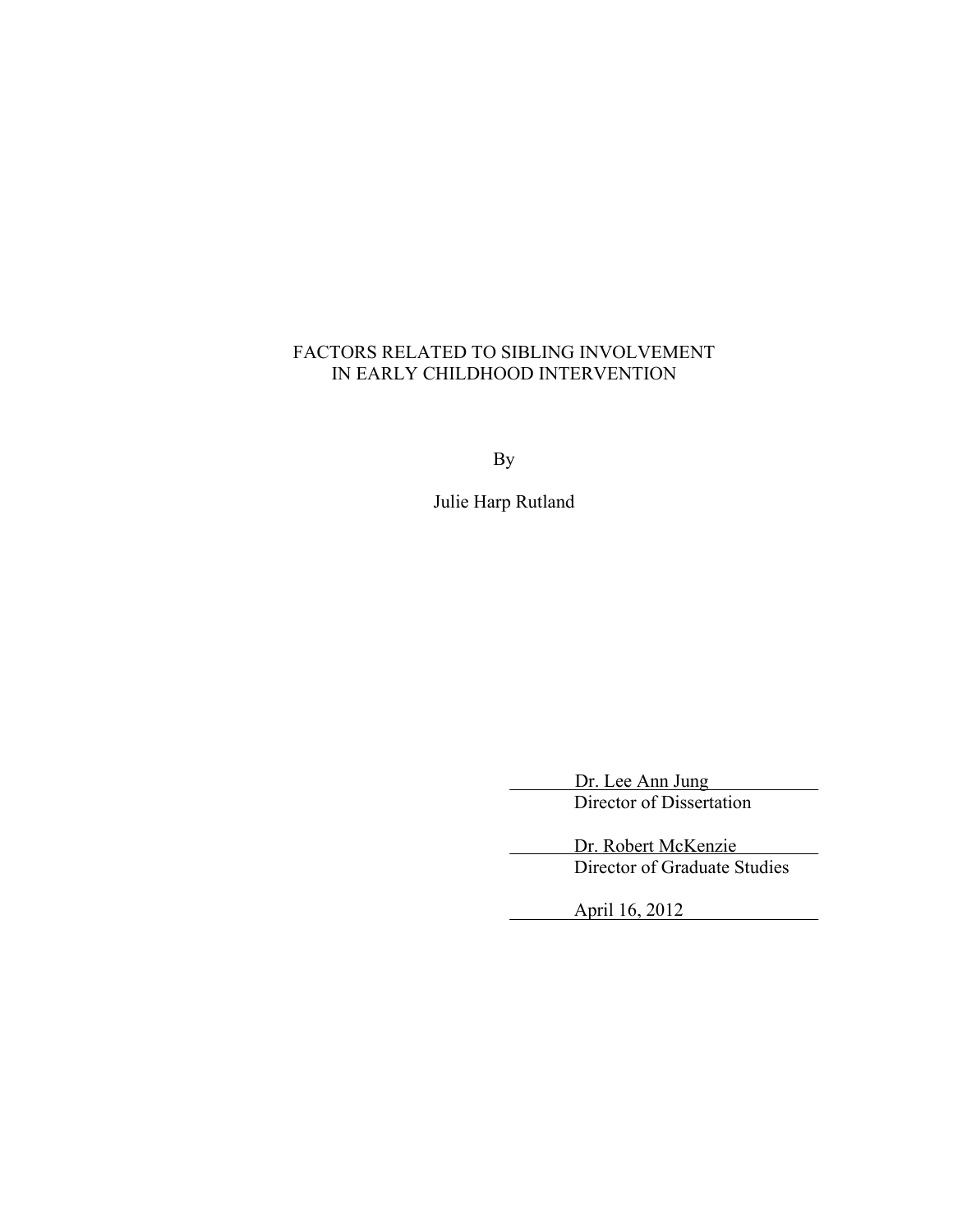## DEDICATION

 It is with love that I dedicate this dissertation to the most important people in my life, my family. To my parents for providing me with a wonderful foundation. Your continued love and support have meant so much. Thank you for everything.

 To my precious children, who have kept me grounded and shown me what is really important in each day. Thank you Hunter for humoring me when I needed to stop and laugh, Abby for the late night snuggles, Austin for your calming music, and Mason for pulling me *off*-task when needed. People often wonder how I manage it all with four children, but I wonder how I could possibly manage *without* them.

 And most of all, to the love of my life, my husband. Words can not express my appreciation for being right by my side through all the late nights and long weekends. Thank you for the many "dances in the rain." I love you.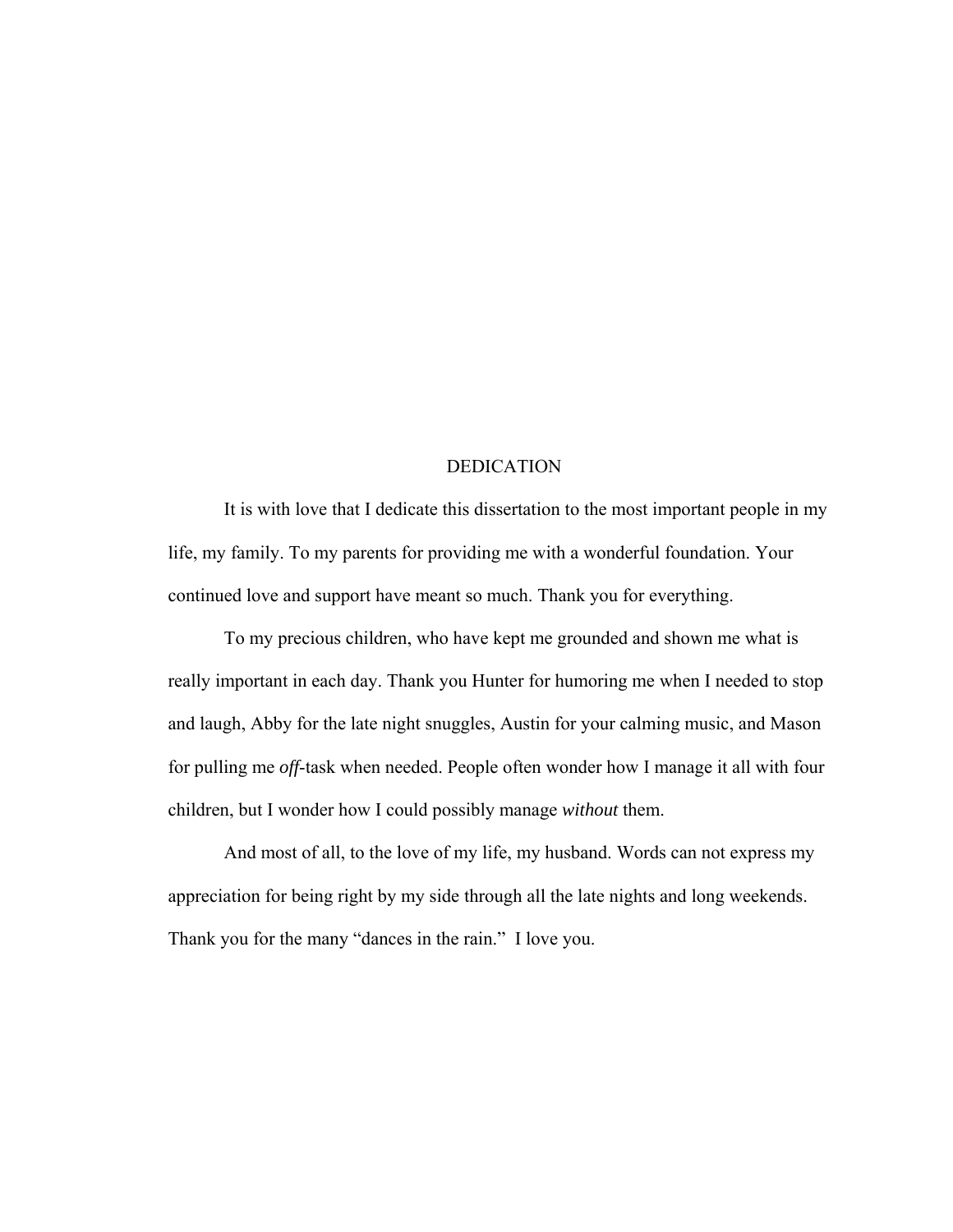## ACKNOWLEDGEMENTS

I would like to express my sincere gratitude to my dissertation committee. Thank you Dr. Lee Ann Jung, my chair, for mentoring me and guiding me on this journey. To Dr. Jennifer Grisham-Brown, I thank you for your time and the many opportunities you have given me through this program. I am so grateful to Dr. Thomas Guskey for challenging and encouraging me and also to Dr. Harold Kleinert for the many hours of reading, and most importantly, cheering me on. I repeatedly share how fortunate I have been to have such a stellar committee. Your commitment of time and energy over the past few years will never be forgotten.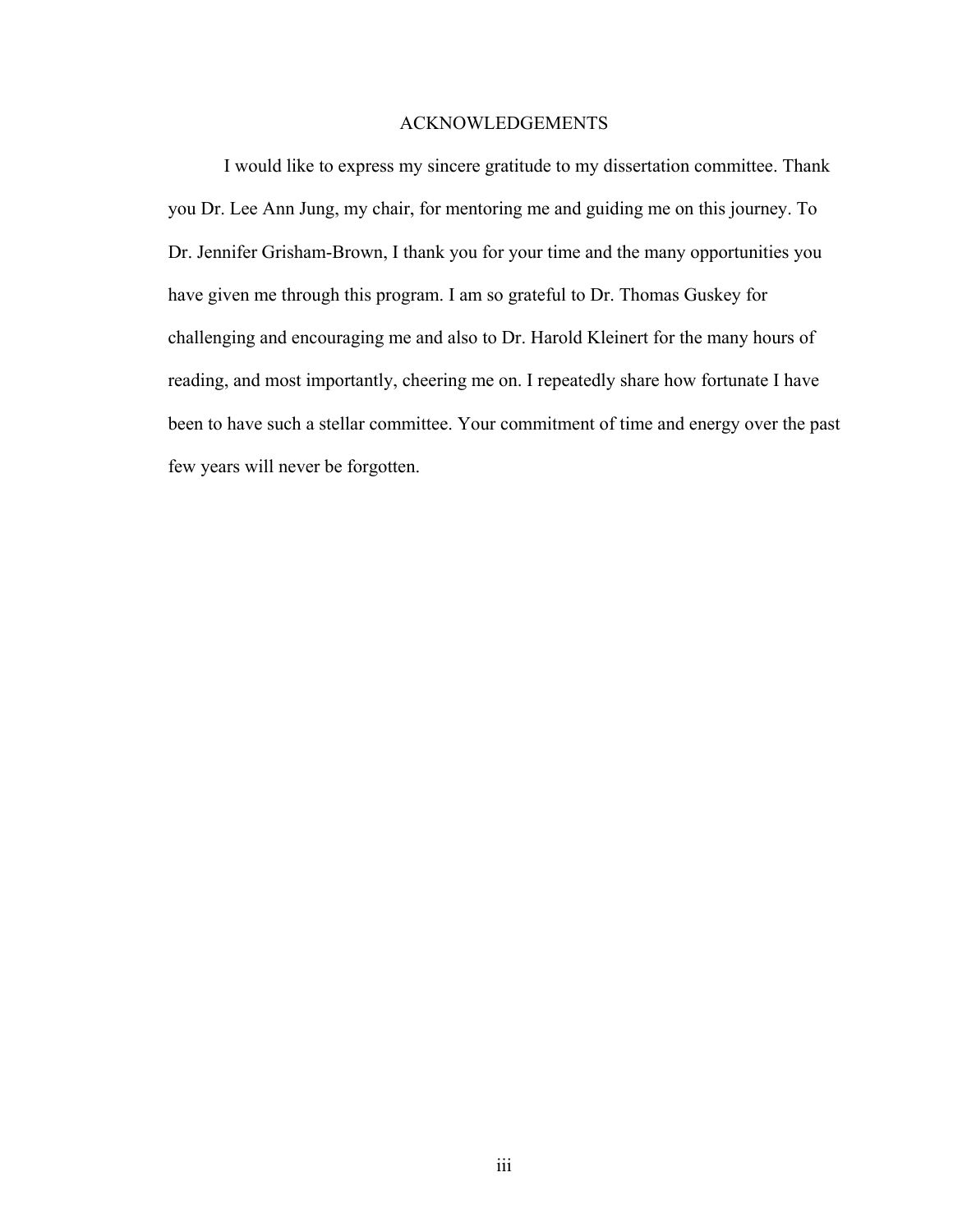# TABLE OF CONTENTS

| Chapter I: Introduction - Factors Related to Sibling Involvement in Early Childhood  |
|--------------------------------------------------------------------------------------|
|                                                                                      |
|                                                                                      |
|                                                                                      |
|                                                                                      |
|                                                                                      |
|                                                                                      |
|                                                                                      |
|                                                                                      |
|                                                                                      |
|                                                                                      |
| Chapter II: Literature Review - Factors Related to Sibling Involvement in Early      |
|                                                                                      |
|                                                                                      |
|                                                                                      |
|                                                                                      |
|                                                                                      |
|                                                                                      |
|                                                                                      |
|                                                                                      |
|                                                                                      |
|                                                                                      |
|                                                                                      |
|                                                                                      |
|                                                                                      |
|                                                                                      |
|                                                                                      |
|                                                                                      |
|                                                                                      |
|                                                                                      |
|                                                                                      |
|                                                                                      |
|                                                                                      |
|                                                                                      |
|                                                                                      |
| Chapter III: Methodology - Factors Related to Sibling Involvement in Early Childhood |
|                                                                                      |
|                                                                                      |
|                                                                                      |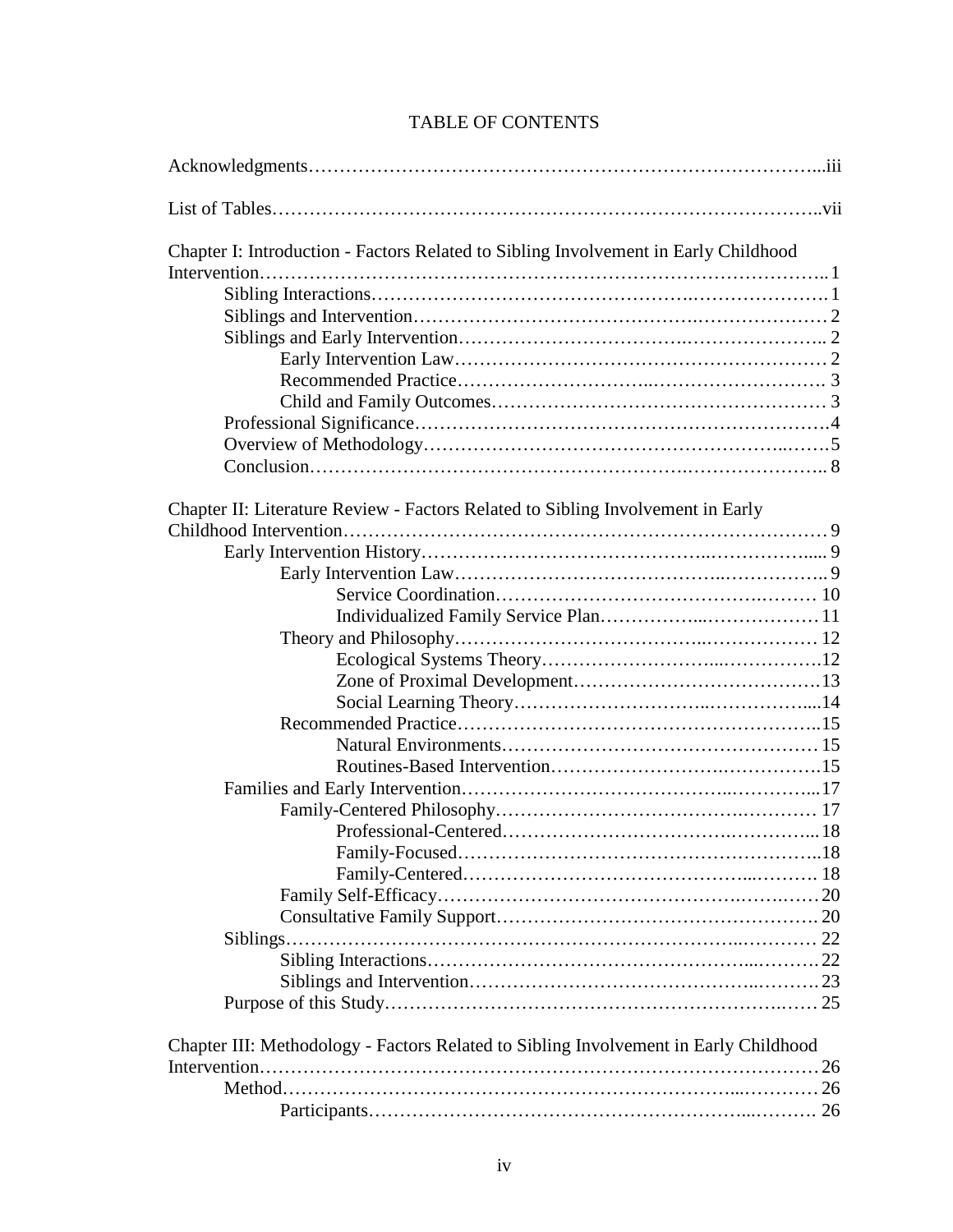|  | Chapter IV: Results - Factors Related to Sibling Involvement in Early Childhood |  |
|--|---------------------------------------------------------------------------------|--|
|  |                                                                                 |  |
|  |                                                                                 |  |
|  |                                                                                 |  |
|  |                                                                                 |  |
|  |                                                                                 |  |
|  |                                                                                 |  |
|  |                                                                                 |  |
|  |                                                                                 |  |
|  |                                                                                 |  |
|  | Are there specific characteristics of the siblings                              |  |
|  | of children with disabilities that are related to                               |  |
|  |                                                                                 |  |
|  |                                                                                 |  |
|  |                                                                                 |  |
|  |                                                                                 |  |
|  |                                                                                 |  |
|  | Independent and Dependent Variables 42                                          |  |
|  | Sibling Age and Sibling Use of                                                  |  |
|  |                                                                                 |  |
|  | Sibling Age Difference                                                          |  |
|  |                                                                                 |  |
|  | Sex of the Sibling and Sibling Use                                              |  |
|  |                                                                                 |  |
|  |                                                                                 |  |
|  | Who Taught sibling to Use Strategies                                            |  |
|  |                                                                                 |  |
|  | Are certain family characteristics related to the                               |  |
|  | level of sibling involvement in early intervention? 44                          |  |
|  |                                                                                 |  |
|  |                                                                                 |  |
|  | Independent and Dependent Variables 44                                          |  |
|  | Region and Sibling Use of Strategies 44                                         |  |
|  | Family counseling and Sibling Use of                                            |  |
|  |                                                                                 |  |
|  | Is there a relationship between the level of sibling                            |  |
|  | involvement in early intervention and parent self-                              |  |
|  |                                                                                 |  |
|  |                                                                                 |  |
|  |                                                                                 |  |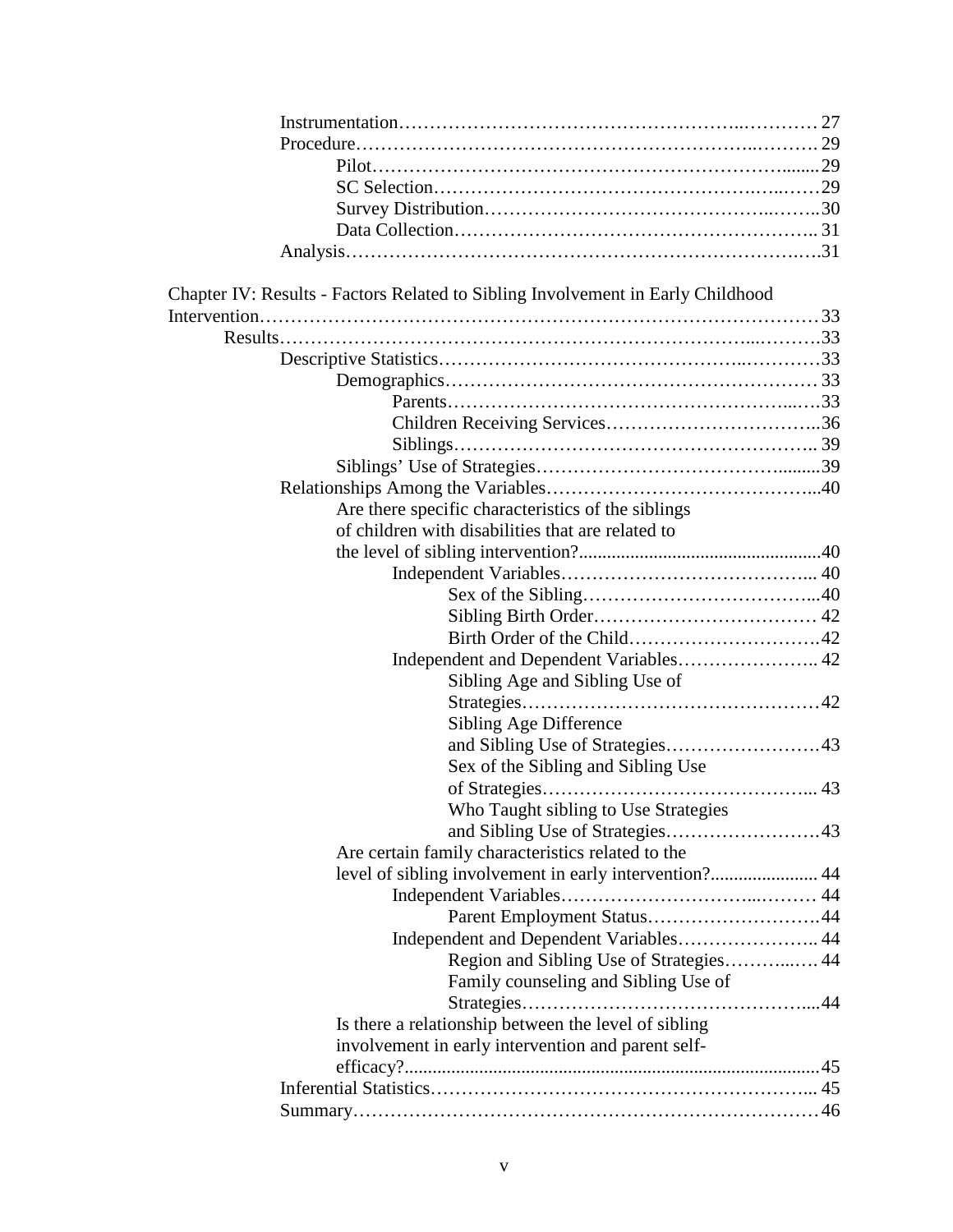| Chapter V: Summary Discussion - Factors Related to Sibling Involvement in Early |  |
|---------------------------------------------------------------------------------|--|
|                                                                                 |  |
|                                                                                 |  |
| Are there Specific Characteristics of the Siblings or Children                  |  |
| with Disabilities that are Related to the Level of Sibling                      |  |
|                                                                                 |  |
| Are Certain Family Characteristics Related to the Level of                      |  |
|                                                                                 |  |
| Is there a Relationship Between the Level of sibling Involvement                |  |
|                                                                                 |  |
|                                                                                 |  |
|                                                                                 |  |
|                                                                                 |  |
|                                                                                 |  |
| Appendices                                                                      |  |
|                                                                                 |  |
|                                                                                 |  |
|                                                                                 |  |
|                                                                                 |  |
|                                                                                 |  |
|                                                                                 |  |
|                                                                                 |  |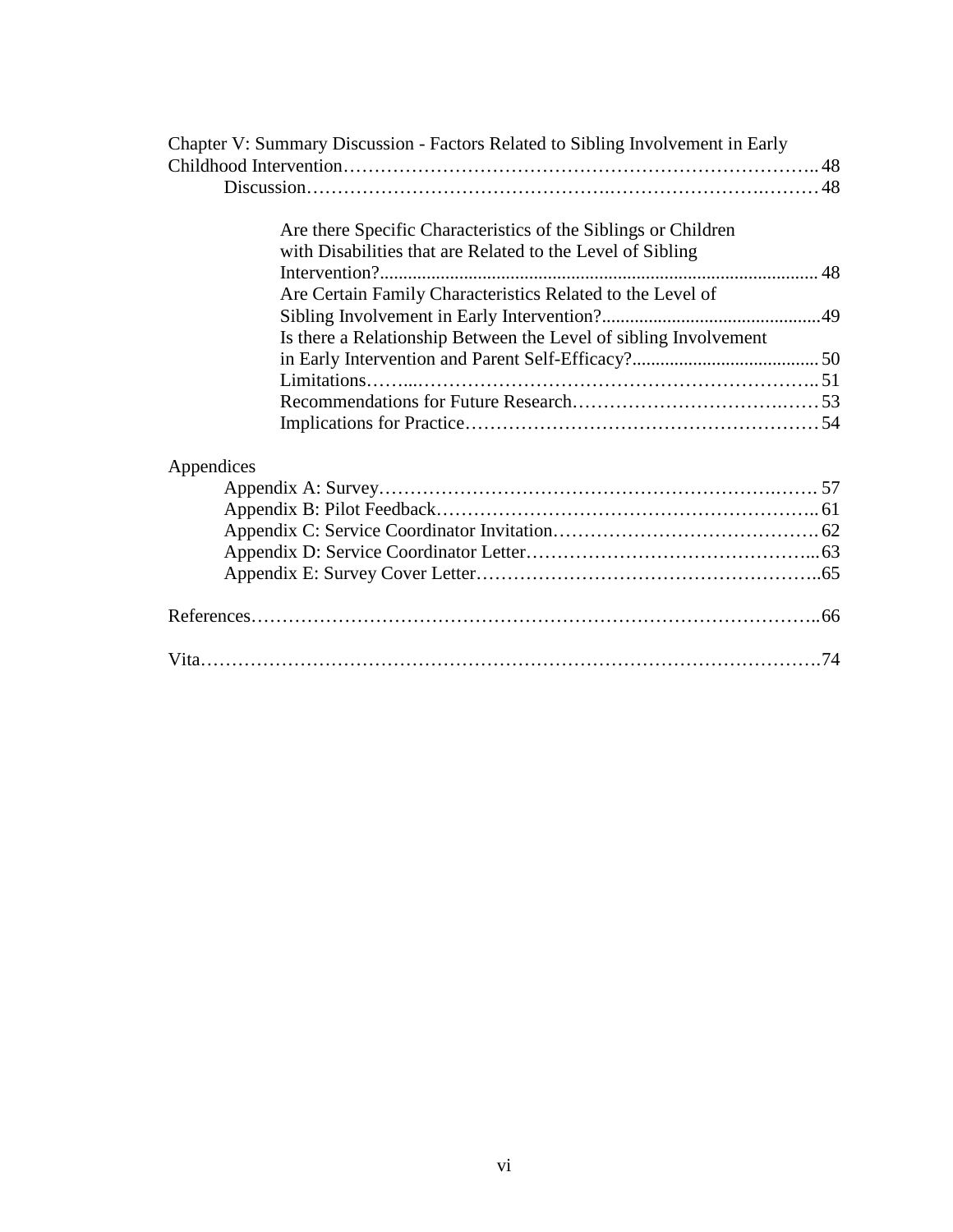# LIST OF TABLES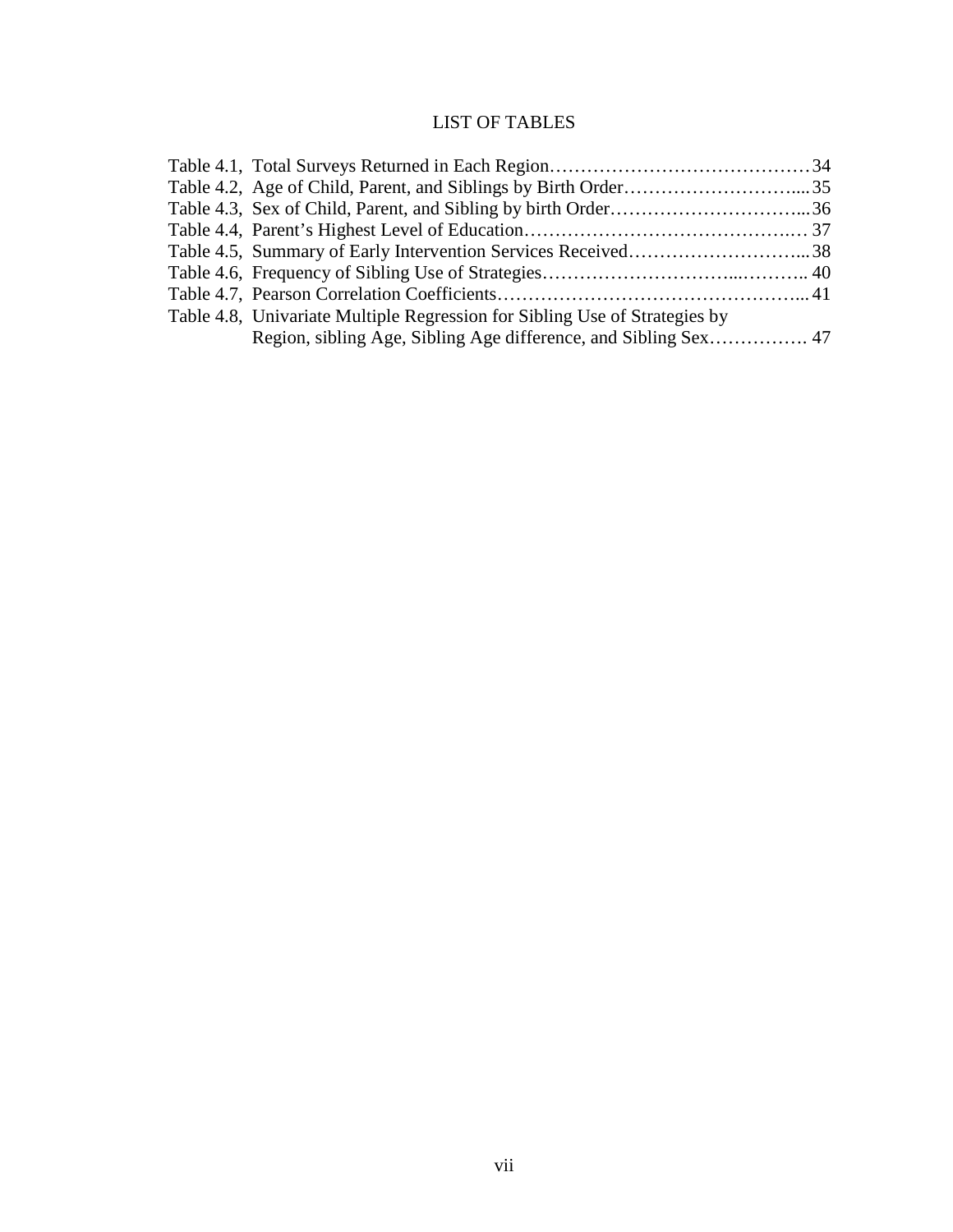#### Chapter I: Introduction

## Factors Related to Sibling Involvement

## in Early Childhood Intervention

Professionals in the field of early intervention have little information about the level of involvement of siblings in intervention, the factors that contribute to sibling involvement in intervention, and the relationship between sibling involvement in intervention and a family's perception of self-efficacy. Although research indicates the ability of siblings to successfully implement interventions, only a few studies have investigated siblings in *early* intervention. Of the studies that have focused on siblings in early intervention, none has focused on alterable variables and the relationship between sibling involvement in early intervention and family self-efficacy.

#### **Sibling Interactions**

Sibling interactions consume a large part of many families' everyday routines and during the early childhood years, siblings spend more time interacting with each other than with peers. Through these naturally occurring interactions, siblings influence one another's development and research suggests that this interaction between siblings impacts many areas of development including interpersonal skills, problem resolution, physical skills, and language (Azmitia & Hesser, 1993, Downey & Condron, 2004; Dunn, 1983; Lamb, 1978). Furthermore, it has been argued that siblings have an ability to recognize strengths and weaknesses in one another and instinctively provide guidance and feedback that is developmentally appropriate (Dunn & Kendrick, 1981; Howe, Brody, & Recchia, 2006; Klein, Zarur, & Feldman, 2003).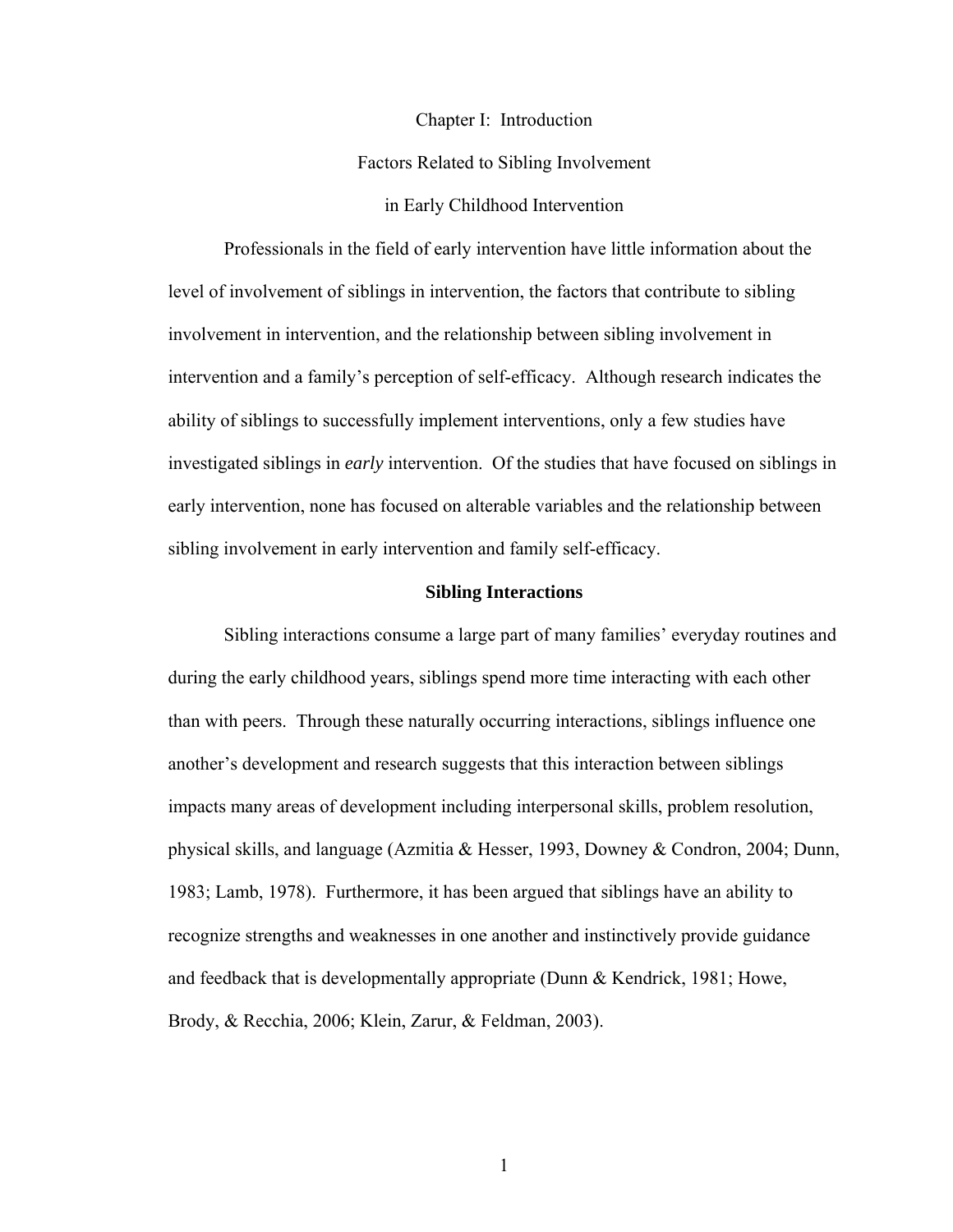#### **Siblings and Intervention**

As a result of their greater shared experiences, siblings may have more opportunity to implement intervention strategies than any other individual, and siblings can be effective in implementing strategies. Early studies focused on behavior modification skills and reported improvement in outcomes (Lobato  $\&$  Tlaker, 1985; Schreibman, O'Neill & Koegel, 1983; Swenson, Pierce, Kohl & Egel, 1987). More recent studies have focused on social interactions using a variety of naturalistic strategies, which include play and social praise (Celiberti & Harris, 1993), mand modeling (Hancock  $\&$ Kaiser, 1996), and simultaneous prompting procedures (Tekin & Kircaali-Iftar, 2002). By enhancing the natural sibling teacher-learner experience, each of the above studies has shown positive outcomes for both siblings. Although there is a body of research that demonstrates sibling ability to implement intervention, few studies have investigated siblings in *early* intervention.

#### **Siblings and Early Intervention**

The inclusion of siblings in early intervention is a topic that is rarely discussed in the literature. Of the studies that have focused on siblings in early intervention (Kresak, Gallagher, & Rhodes, 2009; McBride, Brotherson, Joanning, Whiddon, & Demmitt, 1993; Rutland & Jung, 2008), none have focused on the relationship between sibling involvement in early intervention and the characteristics of the family that contribute to the involvement of siblings. Although little research exists, there is substantial evidence that suggests the importance of including siblings in intervention strategies.

#### **Early Intervention Law**

Families are a key focus of the federal early intervention legislation for young children with disabilities. Within the Individuals with Disabilities Education Act (IDEA),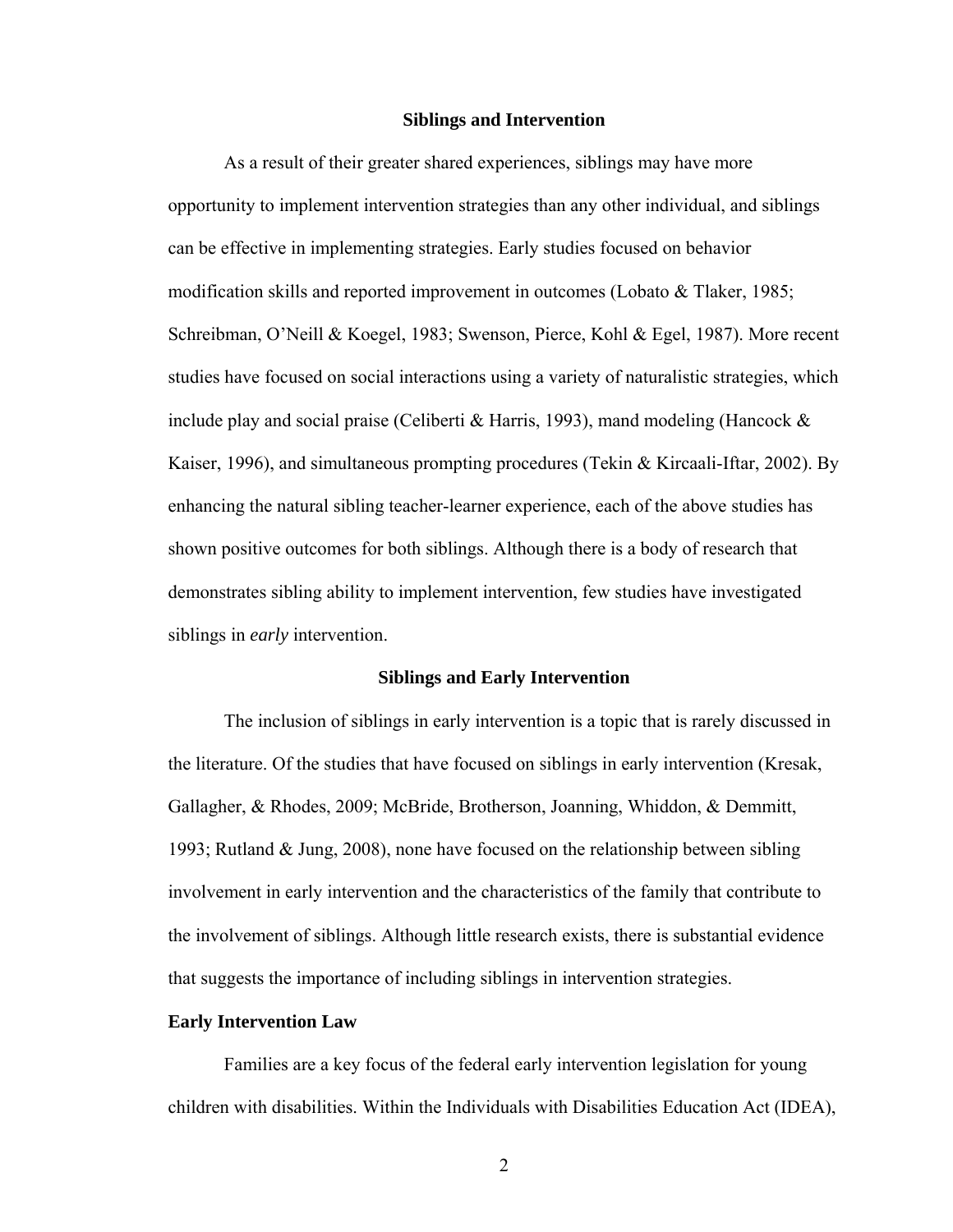the phrase "infants and toddlers with disabilities and their families" is used repeatedly (34 CFR Part 303). Although the term family seems inclusive of any person a family wishes, the term is not explicitly defined within IDEA, leaving states to develop guidelines based on their own interpretations. Some providers currently involve siblings in activities during home visits, and others have suggested they would like to learn more about including siblings in early intervention strategies (McBride, Brotherson, Joanning, Whiddon, & Demmitt, 1993). However, siblings are not specifically named in the verbiage of early intervention law.

## **Recommended Practice**

Influenced by the intent of the legislation, the field of early intervention accepts and practices the family-centered approach, which (a) recognizes the child in the context of family, (b) acknowledges the needs of all family members, and (c) seeks to empower families so that they feel confident in their abilities to support the development of their child. The family-centered approach includes practices that conceptualize and implement early intervention focusing on the child within the relationships of the family. Therefore, as early intervention now recognizes the interdependence of the child and family (Bruder & Dunst, 2005), siblings should be an important component to intervention strategies. However, there is little guidance in policy, procedure, or the literature on how early interventionists should maximize this important resource possessed by most families.

## **Child and Family Outcomes**

The family-centered approach yields heightened outcomes for children and families (Dunst, 1985; Dunst, Bruder, Trivette & Hamby, 2006). Families report better outcomes and higher levels of self-efficacy (perception of competence and confidence in ability to enhance child's development) when using informal supports such as family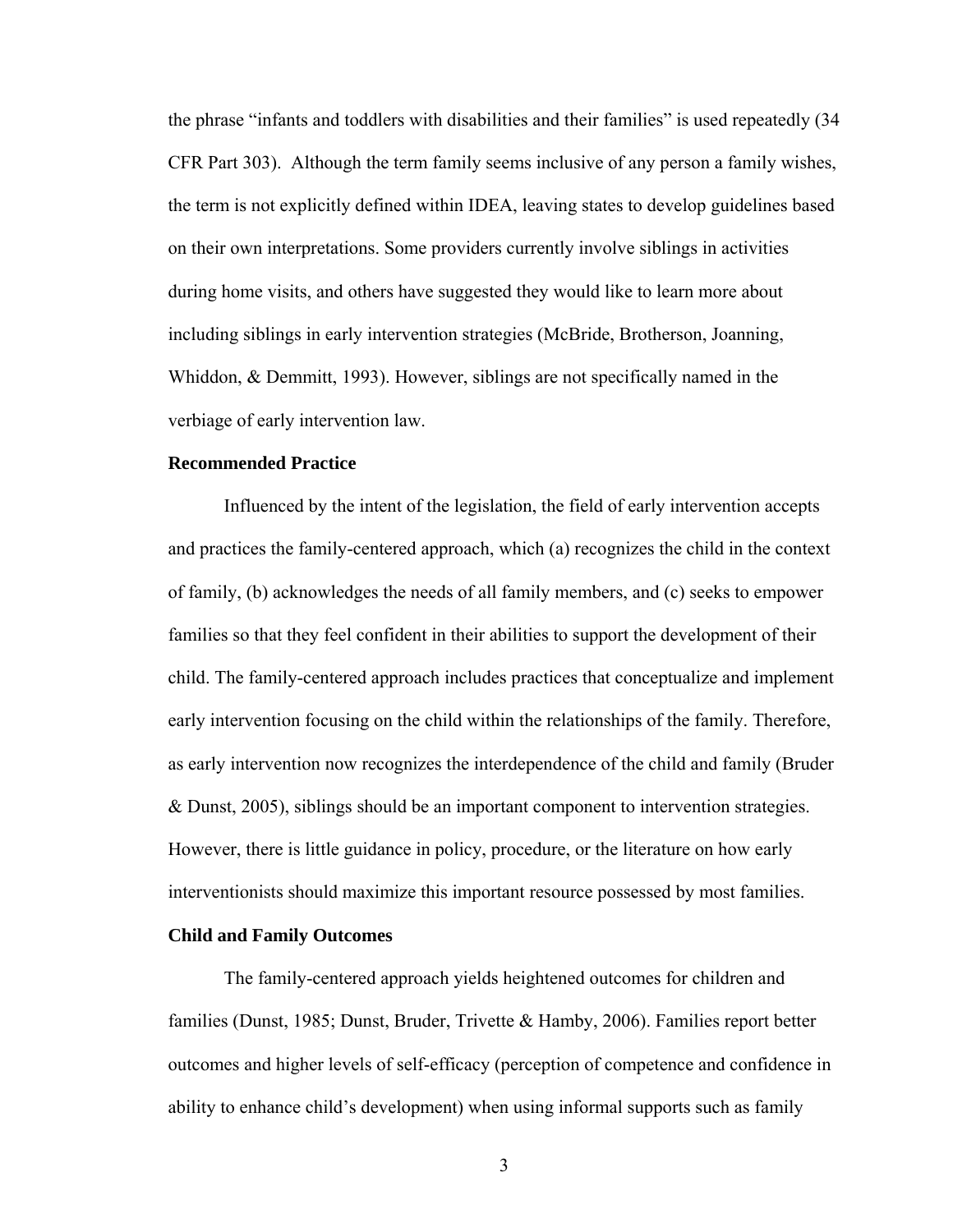members and those having close relationships with the child (Dunst, Trivette, & Hamby, 2007). However, there is no evidence that suggests siblings are being regularly included as supports in early intervention.

#### **Professional Significance**

Research and recommended practices (Sandall, Hemmeter, Smith, & McLean, 2005) indicate that services should be delivered in a way that supports the family's ability to implement intervention and maximize typical daily routines. When considering the typical routines of families, sibling interactions consume a great deal of time. Involving siblings in early intervention strategies would be consistent with recommended practice, occurring in the context of typical sibling interactions and play, and within daily routines. Siblings providing intervention, when compared to typical intervention of one to four hours of direct service provision, may afford many more hours of opportunity for learning (Jung, 2003).

Furthermore, the field of early intervention practices a family-centered approach using a consultative model. The consultative model is one in which the provider shares information with caregivers so that they are able to implement strategies throughout their typical daily routines. Outcomes for such a model include parental confidence in their roles, lower family stress and a higher level of parents' well-being (Dunst, Bruder, Trivette, & Hamby, 2006). This information suggests that the inclusion of siblings in early intervention strategies may not only impact opportunities for learning, but also levels of family self-efficacy.

In addition to the benefits for families and their young children with disabilities, information about the factors that affect the level of sibling involvement in early intervention may benefit experts in the field. The field of early intervention is still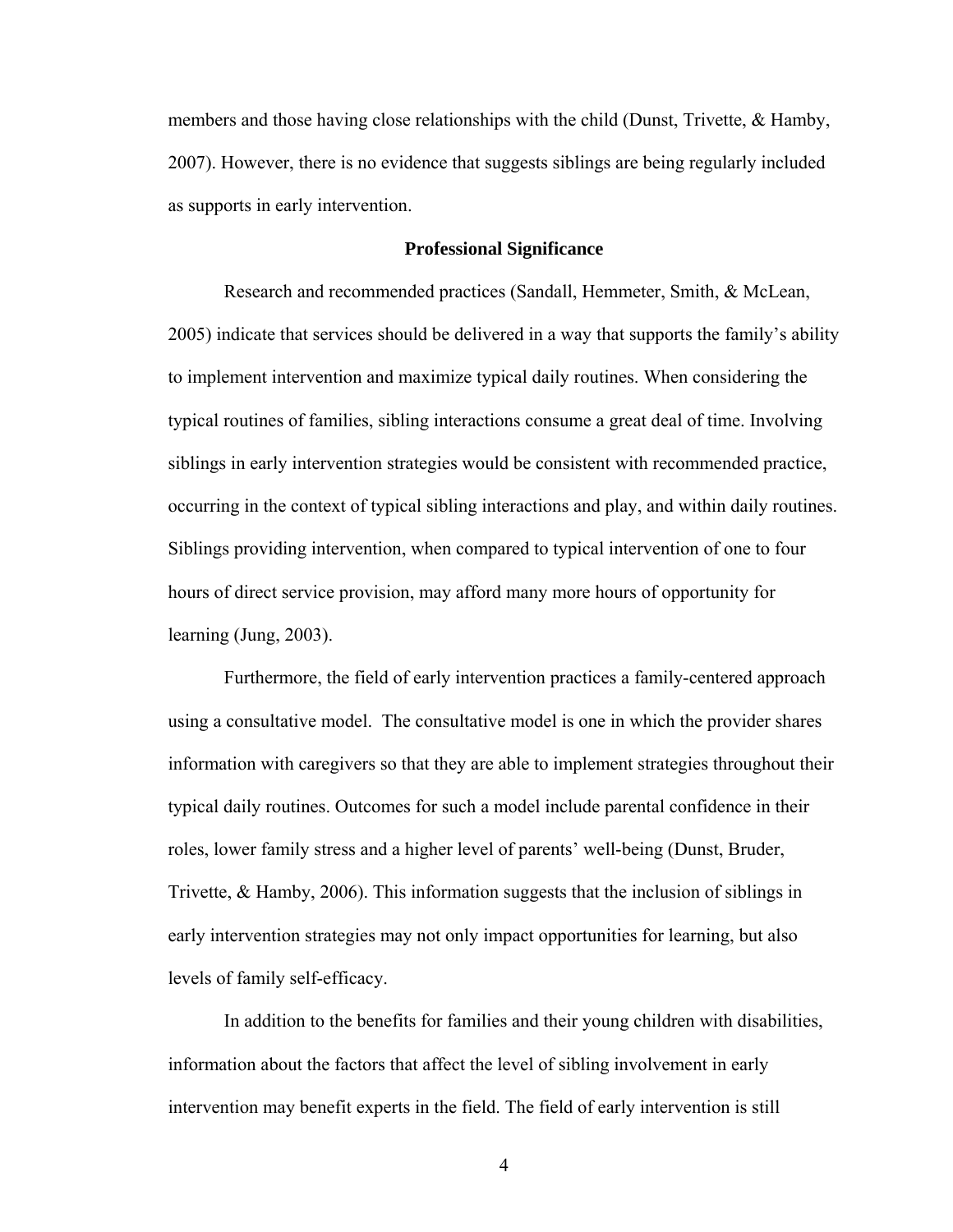relatively new and continues to evolve as we gain information on evidence-based practices. Understanding the factors that contribute to sibling involvement in early intervention may provide information that impacts how we train and educate pre-service and in-service professionals. Future training and education may include a specific focus on sibling interactions and strategies that support development within these naturally occurring interactions. When combined with higher levels of family self-efficacy, and the importance of maximizing learning opportunities, researchers are called to explore the inclusion of siblings in early intervention.

## **Overview of Methodology**

Professionals in the field of early intervention have little knowledge of the level of involvement of siblings in early intervention, the characteristics of the siblings that impact their level of involvement, and the characteristics of the family that impact sibling involvement. The purpose of this study was to describe factors related to sibling involvement in early intervention strategies. A quantitative survey was used to collect information from the families of children receiving early intervention and having at least one sibling. Information provided by these families included:

Child receiving early intervention services:

- Age of child
- Qualification (developmental delay or established condition)
- Sex of child
- Services received

Sibling information:

- Age of siblings
- Sex of sibling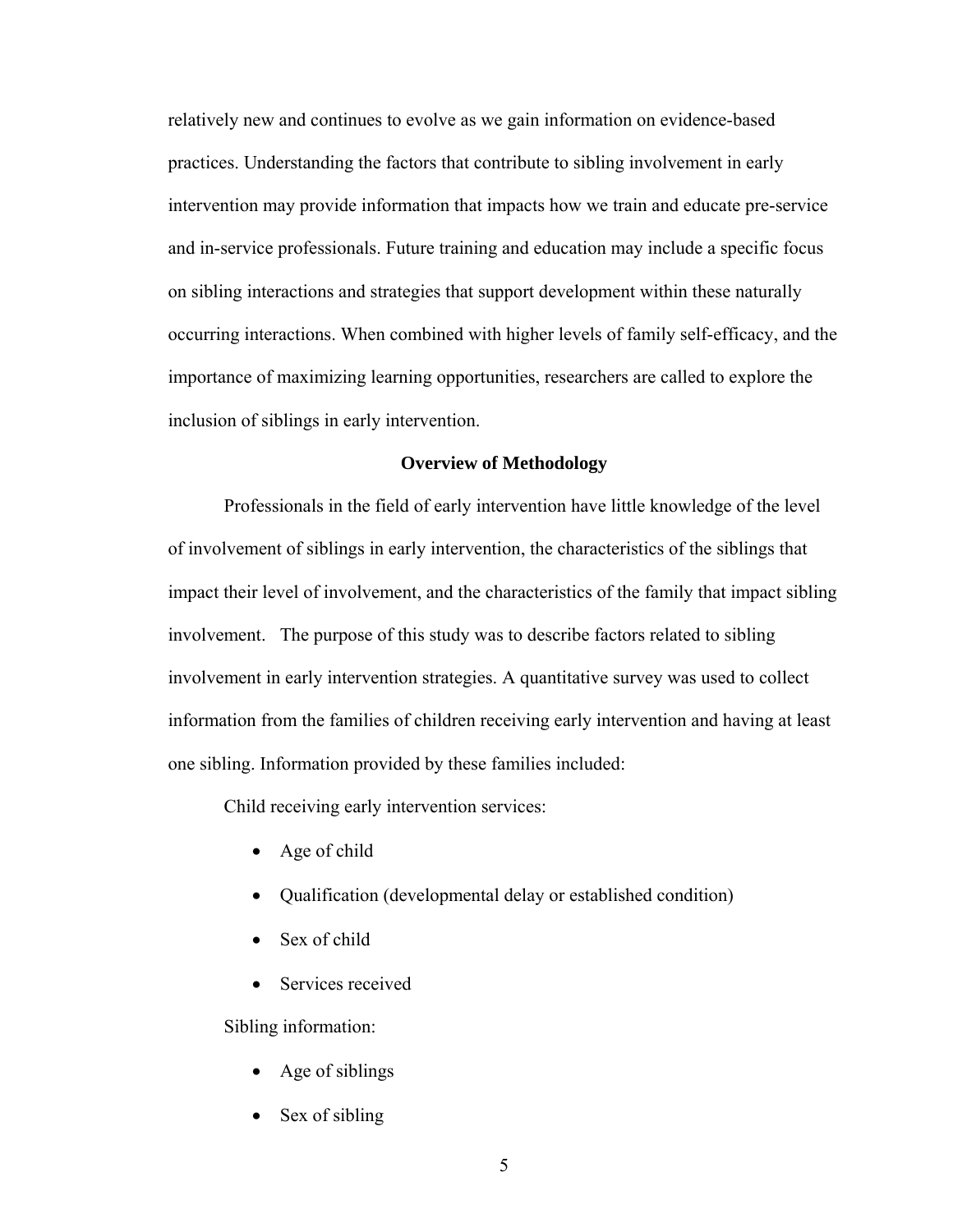- Level of sibling involvement in the early intervention strategies (reported as frequency)
- $\bullet$  If siblings are involved, who introduced the concept to the sibling  $$ parent, early intervention provider (specify), teacher, physician, or others Parent information:

Parent is defined as a person who gives birth to or nurtures and raises a child (Farlex, 2012).

- $\bullet$  Sex
- Relationship to child
- Age
- Education level
- Employment (part-time or full-time)
- Measure of self-efficacy in their ability to enhance the development of their child with a disability

Family:

- Region
- Length of time in the *Early On* program
- Single vs. dual care-giving
- Total siblings in home (including the child)

Specifically, the questions addressed in this study are below.

1. Are there specific characteristics of the siblings or children with disabilities that are related to the level of sibling intervention?

2. Are certain family characteristics related to the level of sibling involvement in early intervention?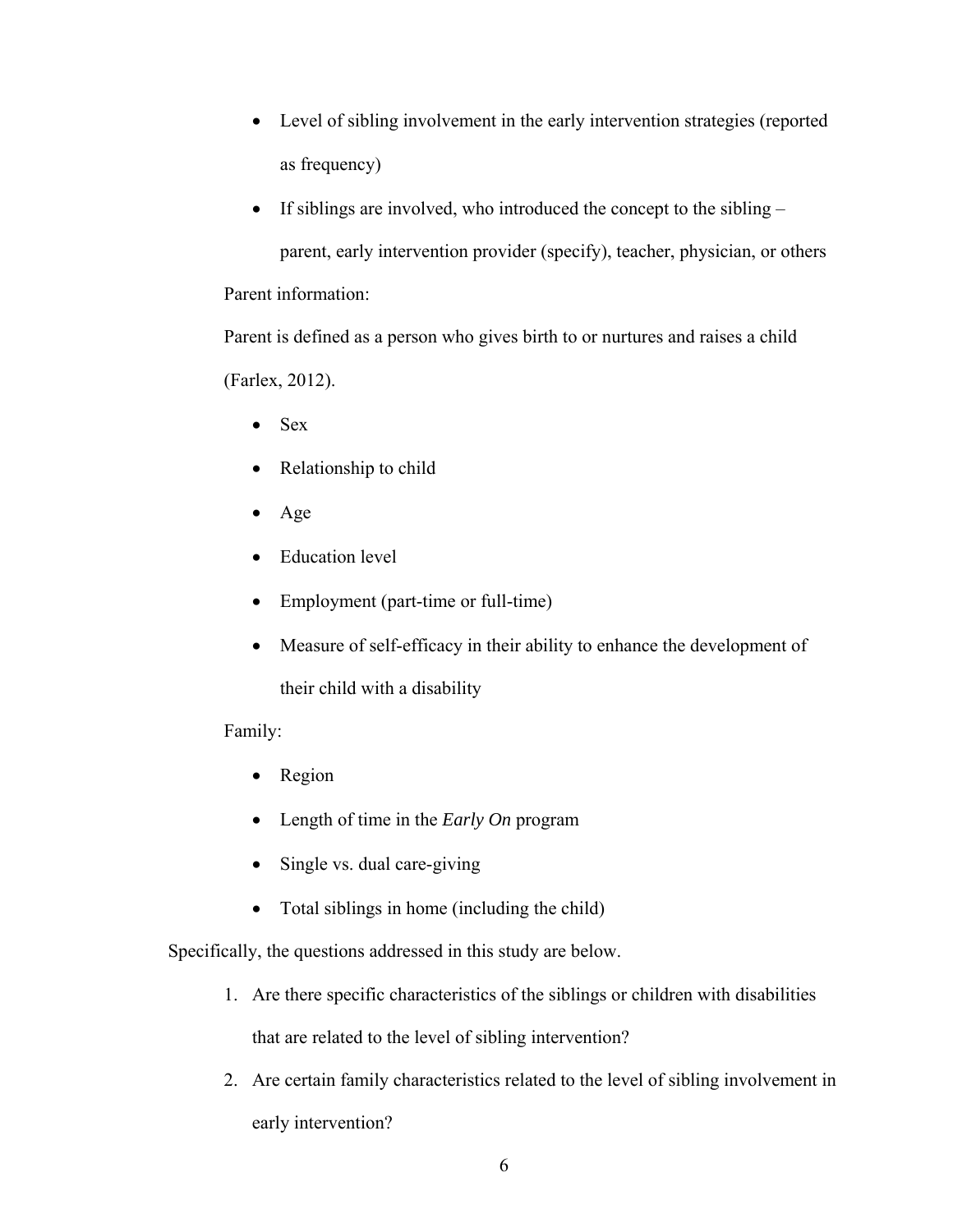3. Is there a relationship between the level of sibling involvement in early intervention and parent self-efficacy?

 Question one elicited information about the child with disabilities and the siblings of this child. The information gathered included the sex and age of the siblings and the child receiving services. Additional information for the child receiving services included the qualification for services and specific services received. These data provided information on how sibling demographics relate to sibling involvement in early intervention strategies.

 The second question addressed family characteristics such as total number of siblings in the home, and region of Michigan in which they receive early intervention. Information about the age, sex, education level, single versus dual care giving, relationship to child, and employment was collected from the parent. Additionally, the parent provided information about the person who taught the sibling to use early intervention strategies (i.e., parent or provider) and the length of time the family received services. This collection of data provided information pertinent to understanding family characteristics that are related to sibling involvement in early intervention.

Finally, question three required information about the sibling level of involvement in early intervention, which was determined by the number of times the sibling was involved in early intervention strategies per week. This perception, as reported by families, is important in that it lends opportunity for comparison of not just a level of involvement in early intervention, but a level that is unique to each sibling in the family. This unique level supports the inclination of self-efficacy, which is the second indicator in this question. A level of self-efficacy was collected using the Early Intervention Parenting Self-Efficacy Scale (EIPSES: Guimond, Wilcox, & Lamorey, 2008). Data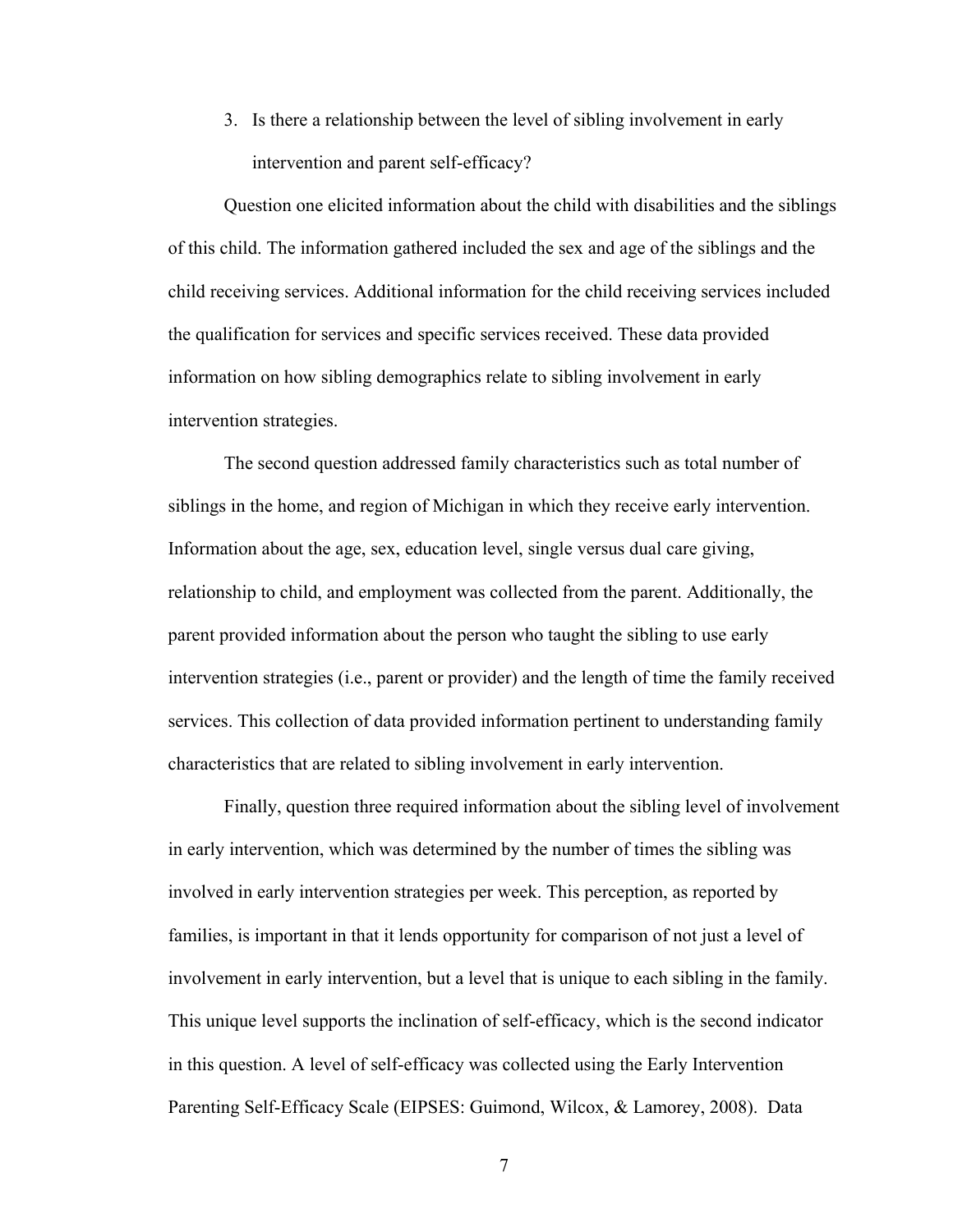collected from this question provided information to make inferences about family, sibling, and child characteristics and how they relate to levels of parent self-efficacy.

## **Conclusion**

 This research is important for three reasons. First, although many studies have focused on siblings involved in intervention strategies, only a few have focused on siblings involved in *early* intervention. As the field of early intervention recognizes the interwoven nature of the child within the context of the family, siblings must then be recognized as participating family members. Second, as researchers, practitioners, and leaders in the field of early intervention, it is our responsibility to investigate all possibilities that may lead to best practices. Sibling relationships offer opportunity for learning, in natural environments, and within the context of typical everyday routines. Further investigation is necessary to better understand early intervention strategies in the context of sibling relationships. Finally, the inclusion of siblings may prove to be an untapped resource and further support a family's ability to enhance their child's development.

Copyright © Julie Harp Rutland 2012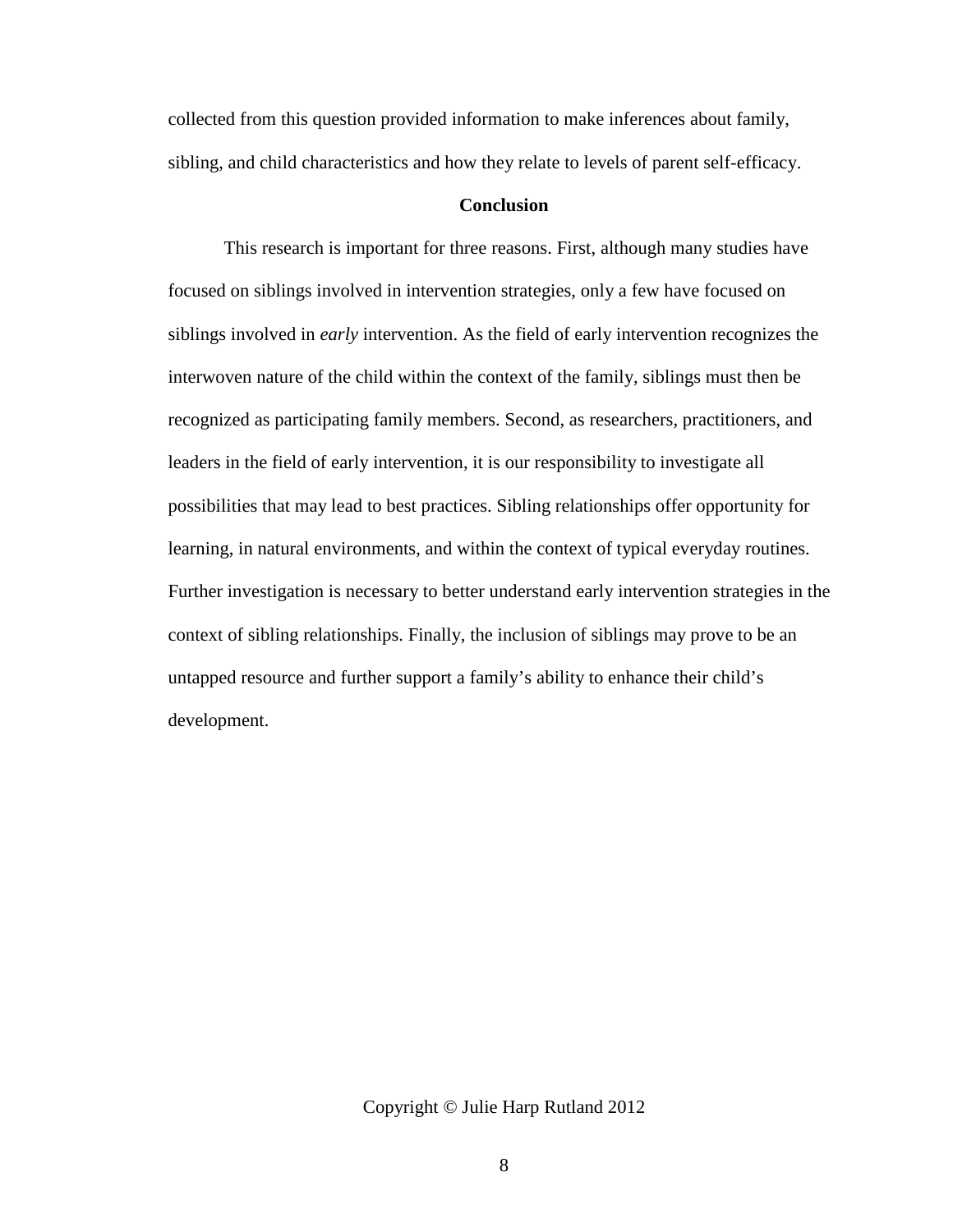Chapter II: Literature Review

Factors Related to Sibling Involvement

in Early Childhood Intervention

In order to fully understand the importance of including siblings in early intervention strategies, it is necessary to have an understanding of the basic premise of early intervention and the provisions currently in place to guide these services. Secondly, it is important to acknowledge that effective early intervention can only be achieved by considering the child in the context of the family and within the natural environments of the child and family. Finally, as sibling's interactions are a large component of the interactions that occur in a family's natural environment, sibling relationships and sibling involvement in intervention strategies will be discussed.

## **Early Intervention History**

 In 1975, the U.S. Congress passed Public Law 94-142, the Education for All Handicapped Children Act. This Act ensured all children with disabilities, aged 6 to 17, a free appropriate public education, including special education and related services designed to meet their unique needs. Since its inception, Congress has reauthorized and amended P.L. 94-142 to expand, now including ages 3 to 21, and improve early intervention services. In the 1986 reauthorization, Congress established a program that added provisions for statewide implementation of early intervention (PL 99-457, Part H).

## **Early Intervention Law**

 Early intervention, or Part C of what is now known as the U.S. Individuals with Disabilities Education Act (IDEA) (P.L.108-446), is a federal grant program that assists states in operating comprehensive statewide programs for infants and toddlers with disabilities and developmental delays, and their families. Early intervention has four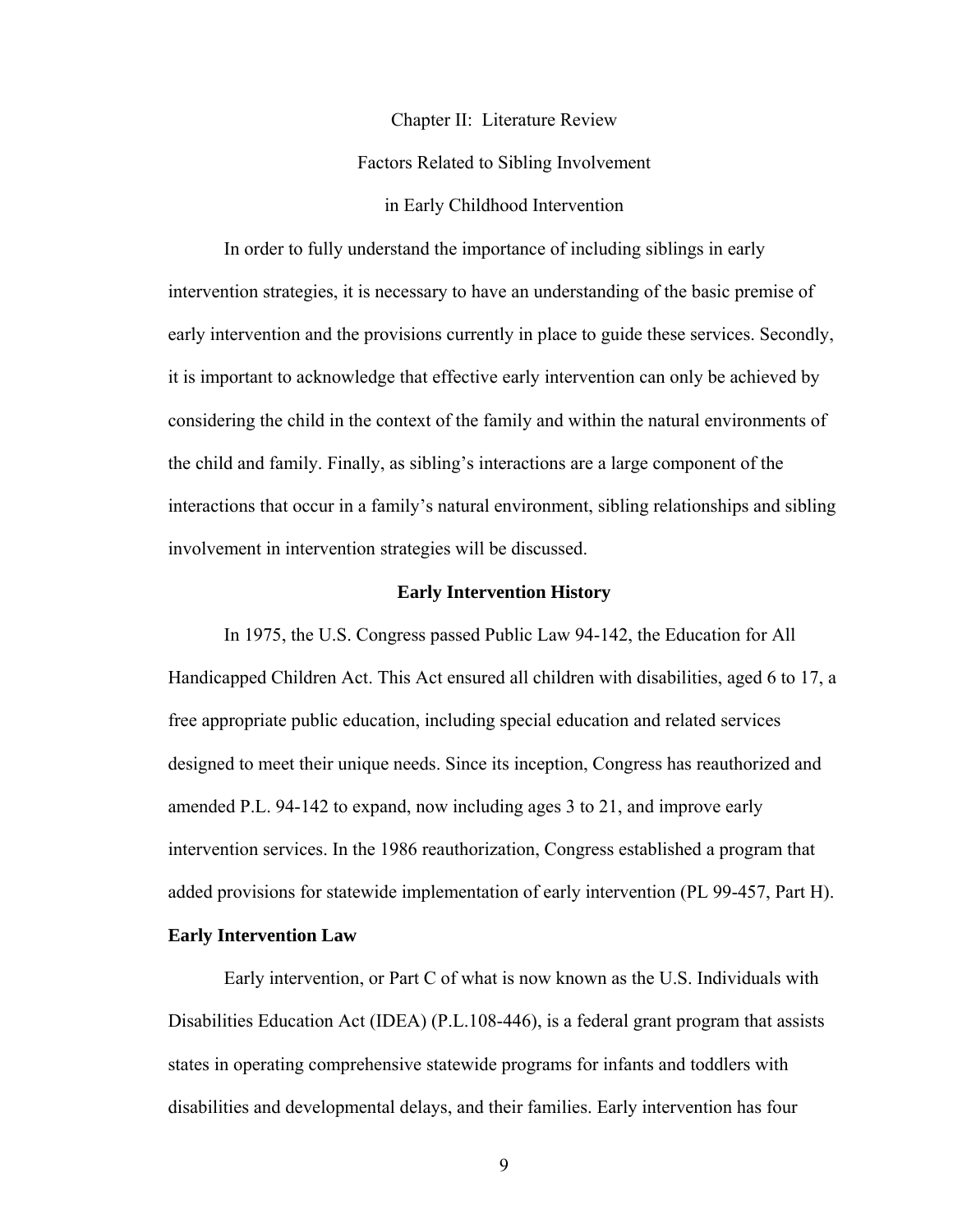primary goals: (1) to reduce educational costs by minimizing the need for special education through early intervention, (2) to minimize the likelihood of institutionalization, and maximize independent living, (3) to enhance the development of infants and toddlers with disabilities, and (4) to enhance the capacity of families to meet the special needs of their young children (NECTAC, 2006, Overview section, para. 1).

 Under the IDEA, "infants and toddlers with disabilities" are defined as children from birth through age 2 who need early intervention services because they either 1) are experiencing developmental delays, as measured by appropriate diagnostic instruments and procedures, in one or more of the following areas: cognitive development, physical development, communication development, social or emotional development, adaptive development, or 2) have a diagnosed physical or mental condition that has a high probability of resulting in developmental delays. The definition may also include, if a state chooses, children who are at risk of having substantial developmental delays if early intervention services are not provided (34 *Code of Federal Regulations* §303.16). States have some discretion in setting the criteria for child eligibility, and, as a result, definitions of eligibility differ significantly from state to state. Although states have latitude in determining criteria for eligibility, once a child is determined eligible according to a state's criteria, the Individualized Family Service Plan and appointment of a service coordinator are mandatory.

 **Service coordination.** The Individuals with Disabilities Education Act requires that a service coordinator be appointed for each eligible child and family. States vary in the way they choose to implement service coordination. In some states a dedicated model of service coordination is used in which the service coordinator for any given family does not provide any other early intervention service, only service coordination. In other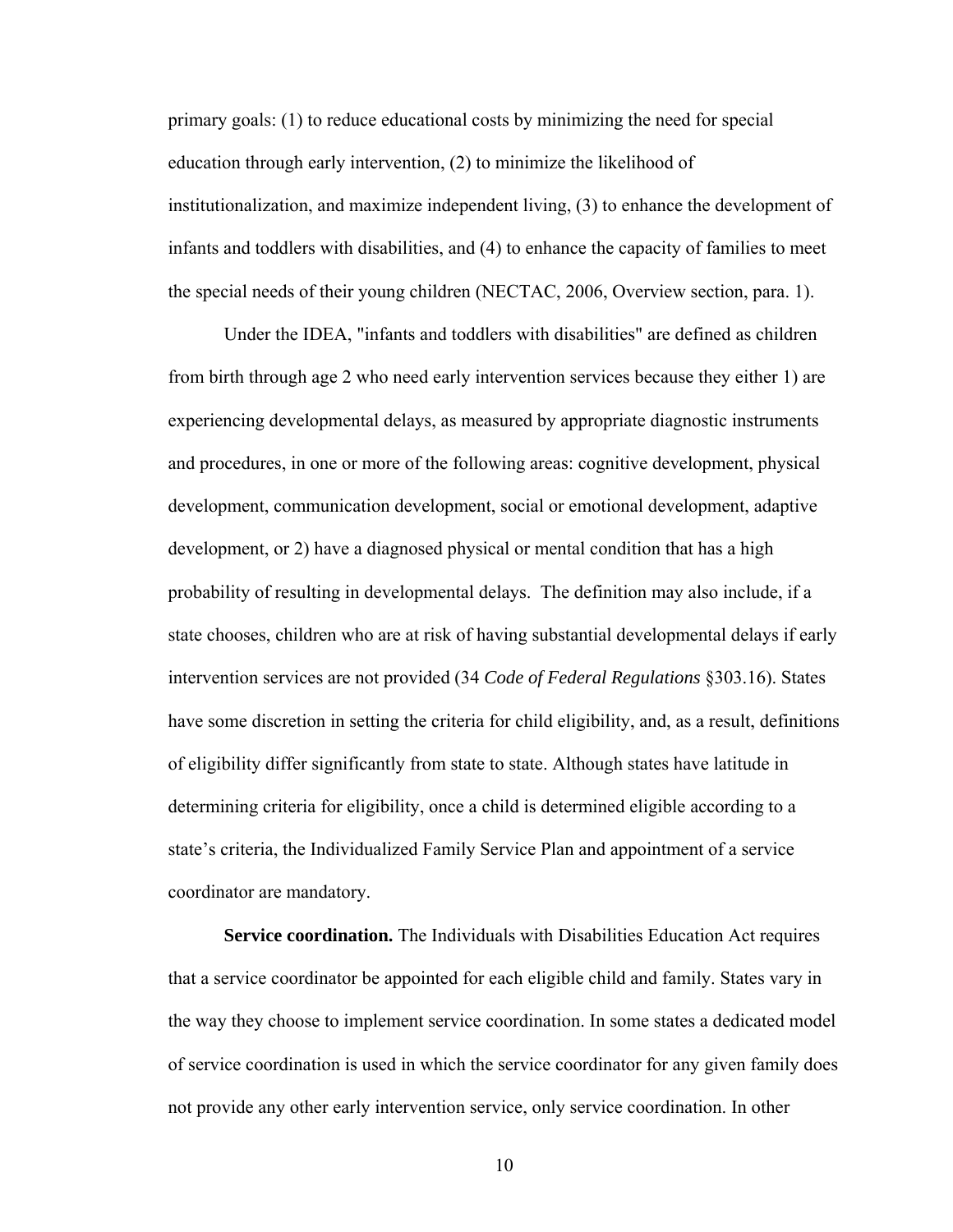states, service coordination may be provided by a service provider, such as a special instructor or related service provider. Furthermore, the model of service coordination may vary within some states. Regardless of the specific model in place, the service coordinator acts as a supportive, knowledgeable, advocate, and is responsible for assisting families in understanding and exercising their rights and procedural safeguards.

 The service coordinator also facilitates the delivery of needed early intervention services. Currently, there are seventeen early intervention services that IDEA mandates of participating states: assistive technology services/devices, audiology, family training (including counseling, home visits and other support), health services, medical services, nursing services, nutrition services, occupational therapy, physical therapy, psychological services, respite care, social work services, special instruction, speech language pathology, transportation and related costs, vision services, and other early intervention services. In addition to the coordination of services, the service coordinator also plays an important role in the development and implementation of the Individualized Family Service Plan (Bruder, 2010).

 **Individualized family service plan.** The Individualized Family Service Plan (IFSP) is required by IDEA to assist families in the development of outcomes for their child and family (P.L. 99-457). The IFSP functions not only as a written plan, but as a process to guide supports and services for each infant or toddler and family. This written plan, which is developed by the family and a multidisciplinary team of service providers that have been selected based on their ability to contribute to the child and family outcomes, serves to provide information about the child and family, and must include several elements (child's present level of development, family priorities and concerns,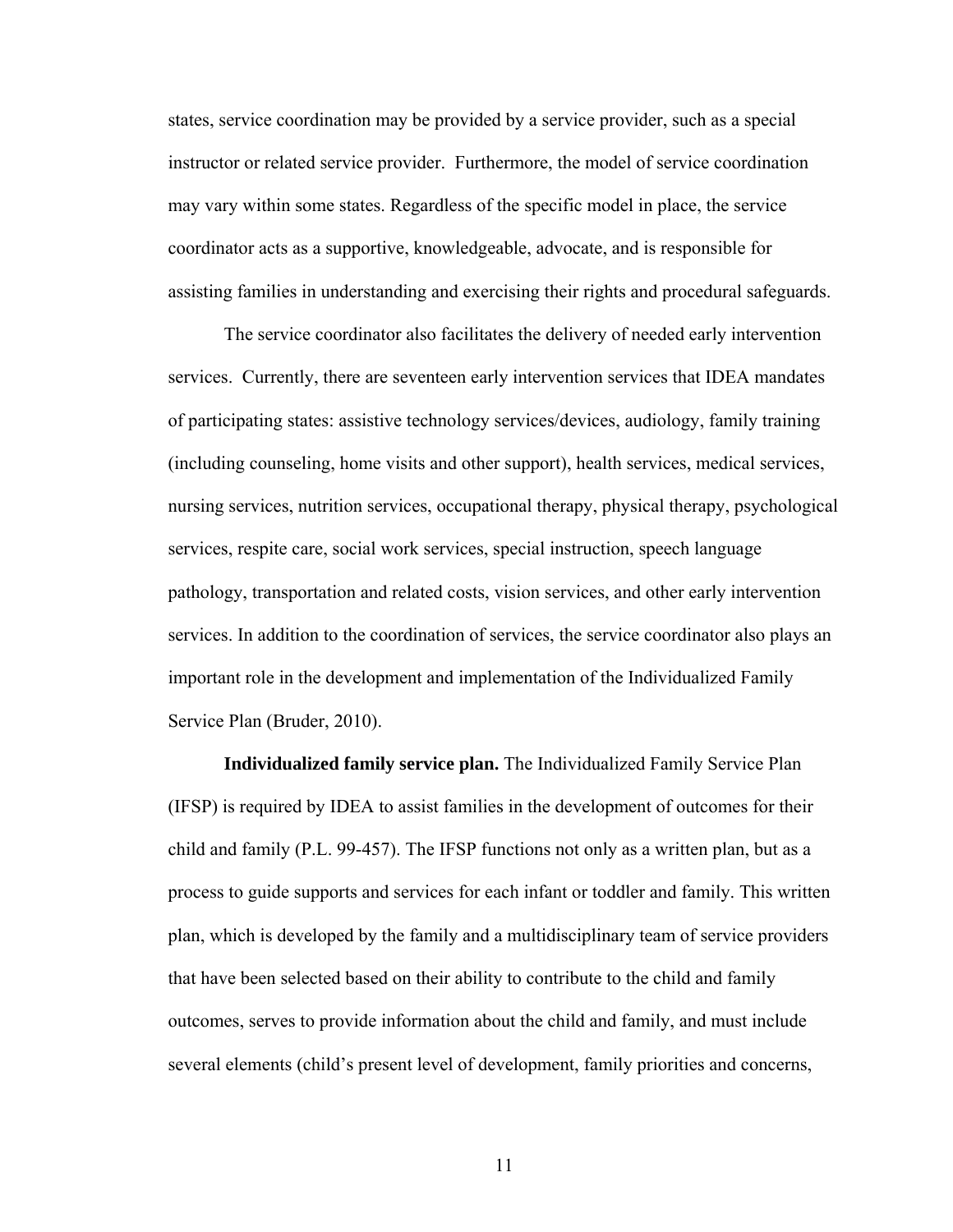child and family outcomes, the intervention strategies that will be provided, who will be responsible for implementing strategies, and where the intervention will take place).

## **Theory and Philosophy**

As important as *which* services are provided on the IFSP, is *how* they are provided to the child and family (Hanft & Pilkington, 2000). Early intervention is grounded by a strong theoretical and philosophical foundation (Bandura, 1977; Bronfenbrenner, 1979; Knowles, 1984; Maslow, 1954, Vygotsky, 1978) with a focus not only on the child as the learner, but also the child within a family, and the systems and factors that impact their lives. The common thread in the following foundational theories of Early Intervention is the recognition of the importance of social relationships as they relate to child development.

**Ecological systems theory.** One of the foundational early intervention theories is the Ecological Systems Theory (Bronfenbrenner, 1979). Bronfenbrenner's theory explains both the relationships between social units and the broad impact of these social supports (1979). In early intervention this theory applies to the understanding of child development within the context of the relationships in the child and family's environment. This theory defines complex "layers" of the environment, each having an effect on a child's development. Bronfenbrenner depicts these layers as concentric, with the child and family in the innermost circle. The child and family unit is nested in a broader circle of informal social units that consist of relatives, friends, neighbors, childcare providers and other close acquaintances. The previous units are then nested in larger social units, which include neighborhoods, churches, social organizations, child care center, and so forth. Still further, the previous units are embedded in much larger social systems consisting of governments, and other decision-making bodies that could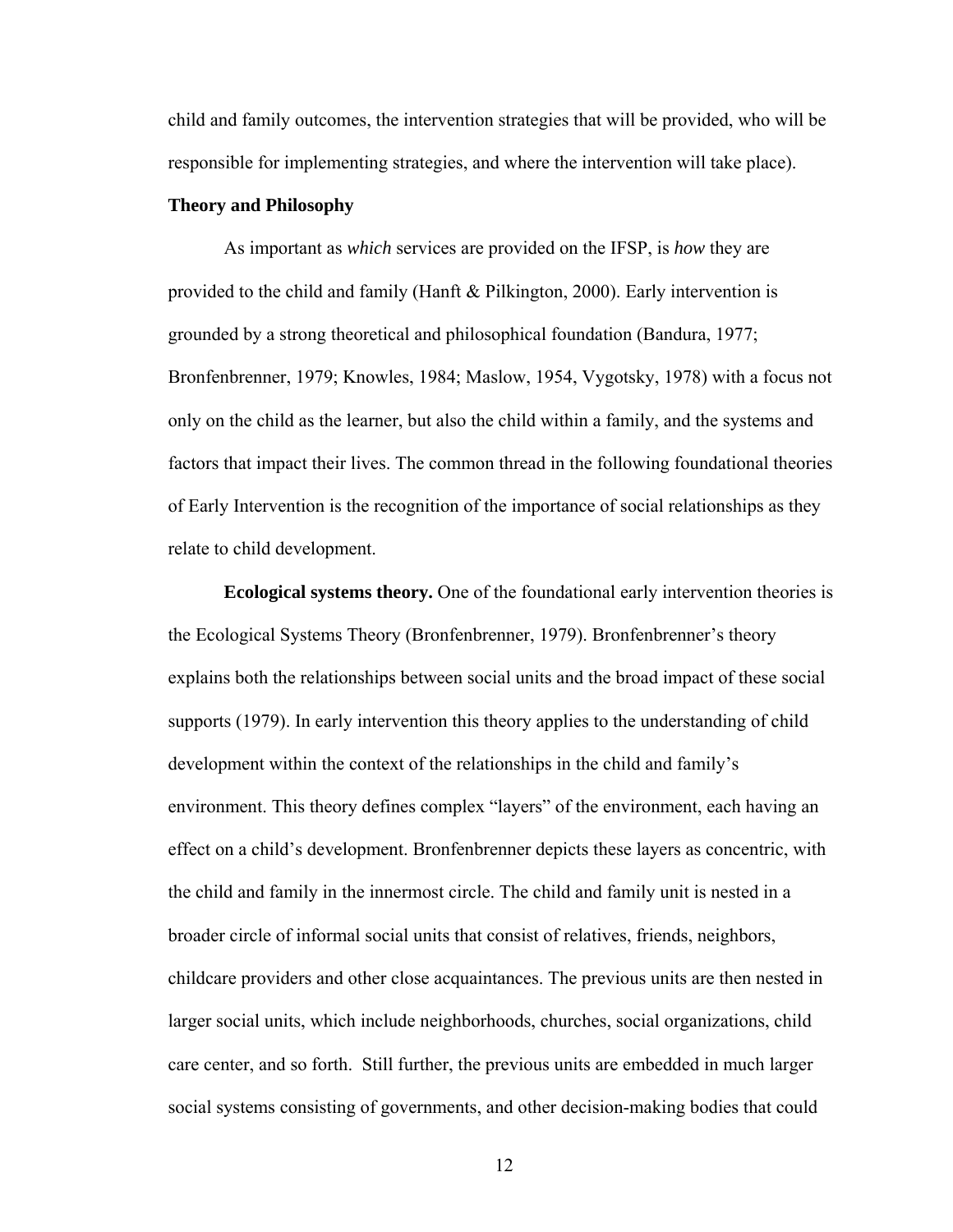potentially affect the child. A fundamental tenet of the Ecological Systems Theory is that there is interaction both within and between levels, so that events occurring in one unit will impact what occurs in another unit. The interaction between factors in the child's immediate family/community environment and the society in which that child lives steers his/her development. As changes or conflict in any one layer impacts the other layers, indirect influences bear upon a child's development as much as do the more direct influences. As Bronfenbrenner (1979) states, "A person's development is affected profoundly by events in settings in which a person is not even present" (p.3).

To study a child's development then, one must look not only at the child and the immediate environment, but at the interaction of the larger environment as well. Bronfenbrenner's ecological systems theory focuses on the quality and context of the child's environment. A parent's work schedule is an example of how a child may not be directly involved in the system which contains the parent work place, but certainly feels the positive or negative impact of work schedules or sick-leave policy.

**Zone of proximal development.** In addition to the consideration of the ecology of a family, Vygotsky's (1978) sociocultural theory describes learning within the context of social relationships. Vygotsky states that learning can not be separated from the social context and that children lead their own learning. The sociocultural theory recognizes the importance of social interaction in the cognitive development of young children and views children as active participants in the construction of learning within the interactions of caregivers, family members, and community. However, he believed that cognitive development was limited to a certain range during developmental stages. This range, or zone of proximal development, allows us to look at the skills a child currently has and determine what he or she might be able to do with assistance. This assistance, whether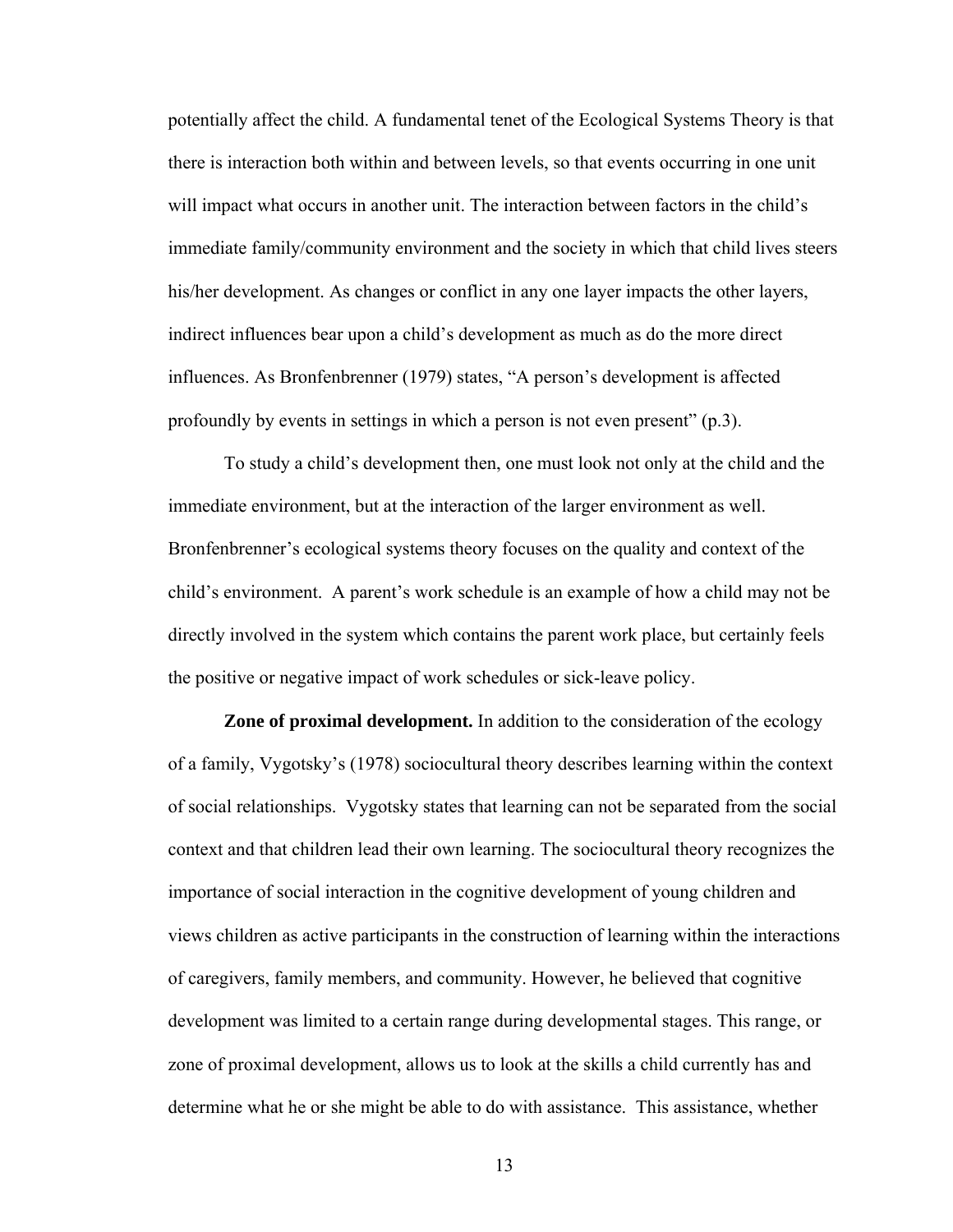from an adult or a peer, can help a child to attain skills that would not be possible to learn independently. Attempts to address skills that a child cannot do even with assistance are futile. Instead, practitioners should identify a child's emerging skills and implement evidence-based intervention to facilitate their mastery.

In terms of early intervention, the sociocultural theory supports the recognition of children as individual learners. Activities and strategies must enhance child development, but within the zone of proximal development, so as to maximize intervention time. Additionally this notion of providing services within a social context lends opportunity to include multiple family members and caregivers.

**Social learning theory**. Albert Bandura (1977) describes a child's learning through imitation of caregivers in the environment. Social learning theory suggests that children observe others as they perform actions and then imitate the actions. More recently, social learning theory emphasizes cognition, suggesting that children think about what they are imitating and select those elements that they wish to imitate. This suggests that children take an active role in their development.

This theory is important to professionals in the field of early intervention as it suggests those spending time with the child should be modeling appropriate or desired behaviors, so children will have an example to follow. Although most prominent in the area of social development, cognitive development strategies may provide models of curiosity and interest; speech and language development strategies may provide models of sounds, signs, or words; and motor development strategies may provide models of physical movements.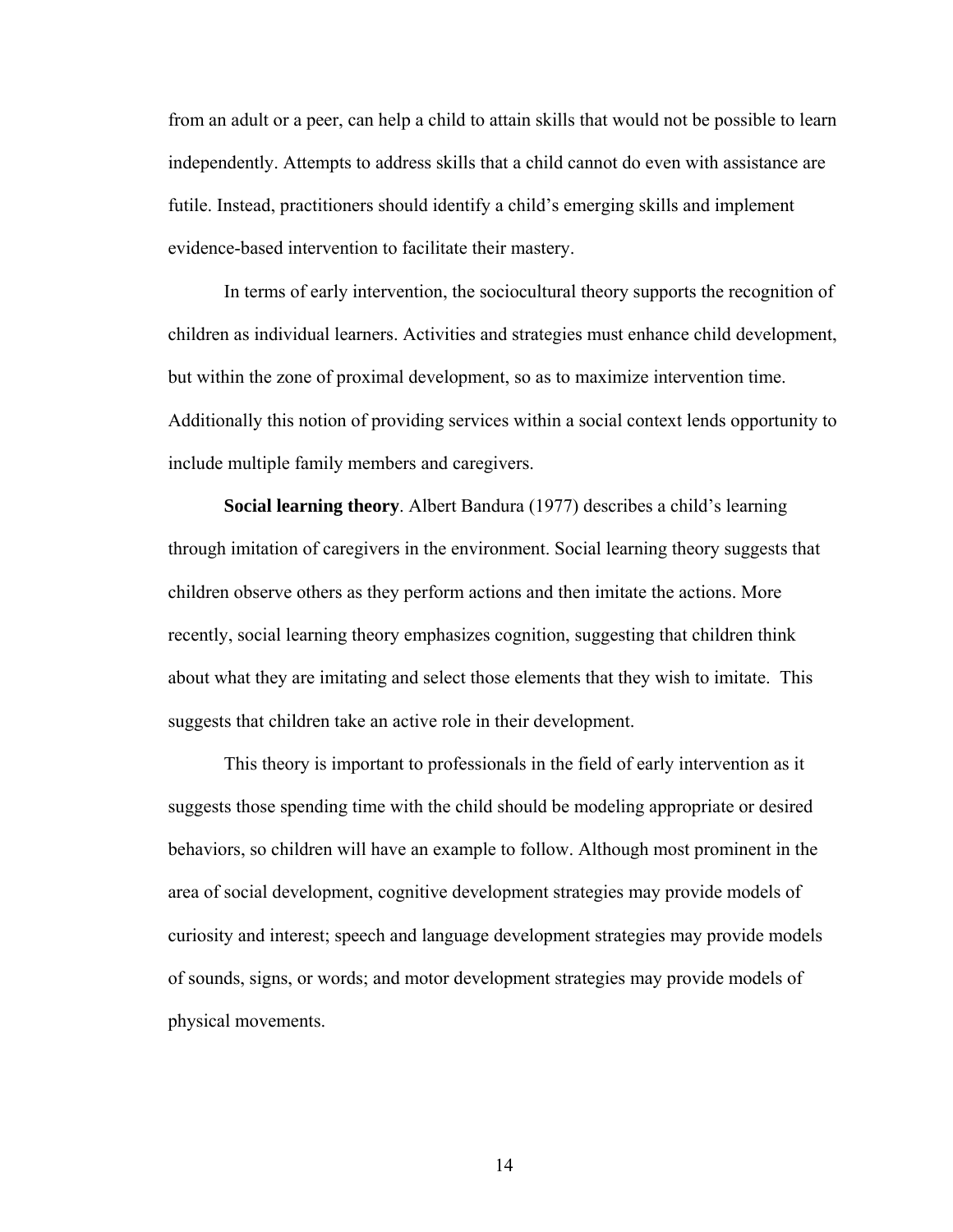## **Recommended Practice**

The aforementioned theory and philosophy, as well as legislation, have contributed to the foundation of service delivery in the field of early intervention. Recommended practice includes guidance on the provision of services, such as delivering in natural environment, considering the typical routines of the family and child, and using family-centered practices (Dunst, Bruder, Trivette, Raab, & McLean, 2001; Sandall, Hemmeter, Smith, & McLean, 2005).

**Natural Environments.** Natural environments, as defined in IDEA (1997), are "settings that are natural or normal for the child's age peers who have no disability" (34 CFR Part 303.18), meaning that services should be provided in the home, child care setting, community settings, and other environments that are a normal part of the child's and family's routine. Studies have shown that when working with children, natural settings are more effective than providing intervention in a separate therapy or instruction room (McWilliam, Young, & Harville, 1996), and provide rich learning experiences (Bruder & Dunst, 1999).

When selecting these natural environments, it is important to consider where the child and family spend much of their time and use the typical activities and interactions that occur within these familiar places as the context for intervention. Unfortunately, the legislative language on natural environments as the context for service delivery has been interpreted by many as *location* of services, rather than *how* services are delivered (Dunst, 2000; Hanft & Pilkington, 2000; Sheldon & Rush, 2001).

**Routines-Based Intervention.** The intent of the IDEA language on natural environments was to change not only where the services are provided, but to impact the approach of intervention to one of supporting caregivers rather than providing domain-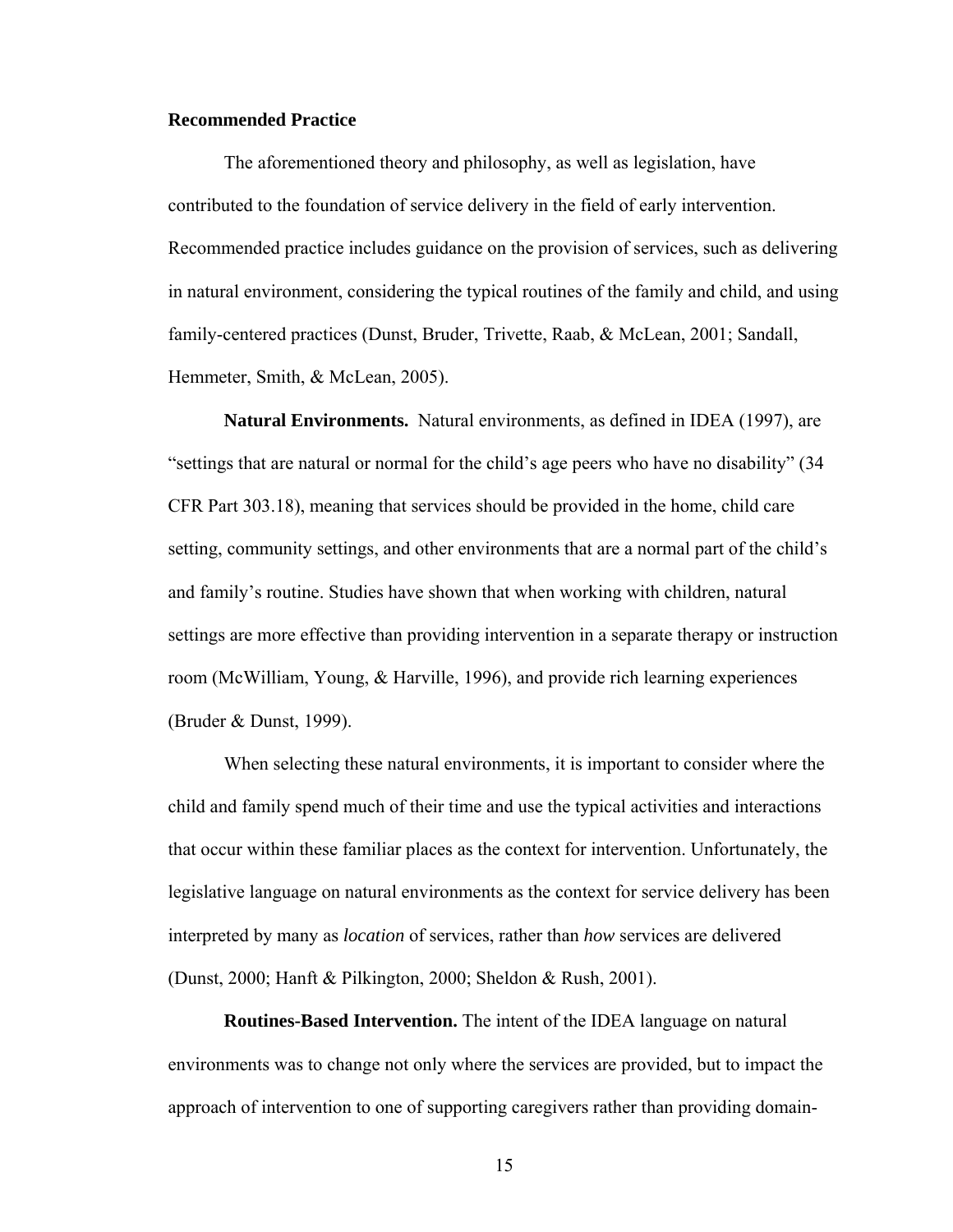specific direct services (McWilliam, 2000). Research supports the use of a model of service delivery that focuses on the family's daily routines as the context for intervention and indicates that supporting families and caregivers in their typical daily routines and activities empowers families to meet the needs and enhance the development of the children in their care and leads to better outcomes (Dunst, 1999; McWilliam, 1995). The literature indicates that intervention in the context of everyday routines provides more opportunities for learning and is just as effective, if not more effective, as methods that serve children in segregated environments (McWilliam et al., 1996). Direct interventions that are not already a part of everyday activity settings and impose upon the natural routines of the family are potentially harmful (Dunst, Bruder, Trivette, & Hamby, 2006).

Children, when participating in the regular routines in their natural environments, have many opportunities to learn (Dunst et al., 2001). These activities and routines, when not interrupted, provide many occasions for teachable moments (Cripe & Venn, 1997; Rule, Losardo, Dinnebeil, Kaiser, & Rowland, 1998) in which families can promote their children's development. Researchers agree that the many opportunities for learning that parents and caregivers have in a given day can impact a child's development far more than the weekly visits from service providers (Dunst et al., 2001; Hanft & Pilkington, 2000; Jung, 2003; McWilliam, 2000).

In another study, Dunst et al. (2006) investigated delivery practices in the natural environment. The focus of this study was on the subtle difference in delivering services in a natural environment and using the natural environment for learning opportunities. In both the state and national samples, families who received services through a delivery model that used the natural environment of the individual family for learning opportunities reported more positive feelings when they perceived having control over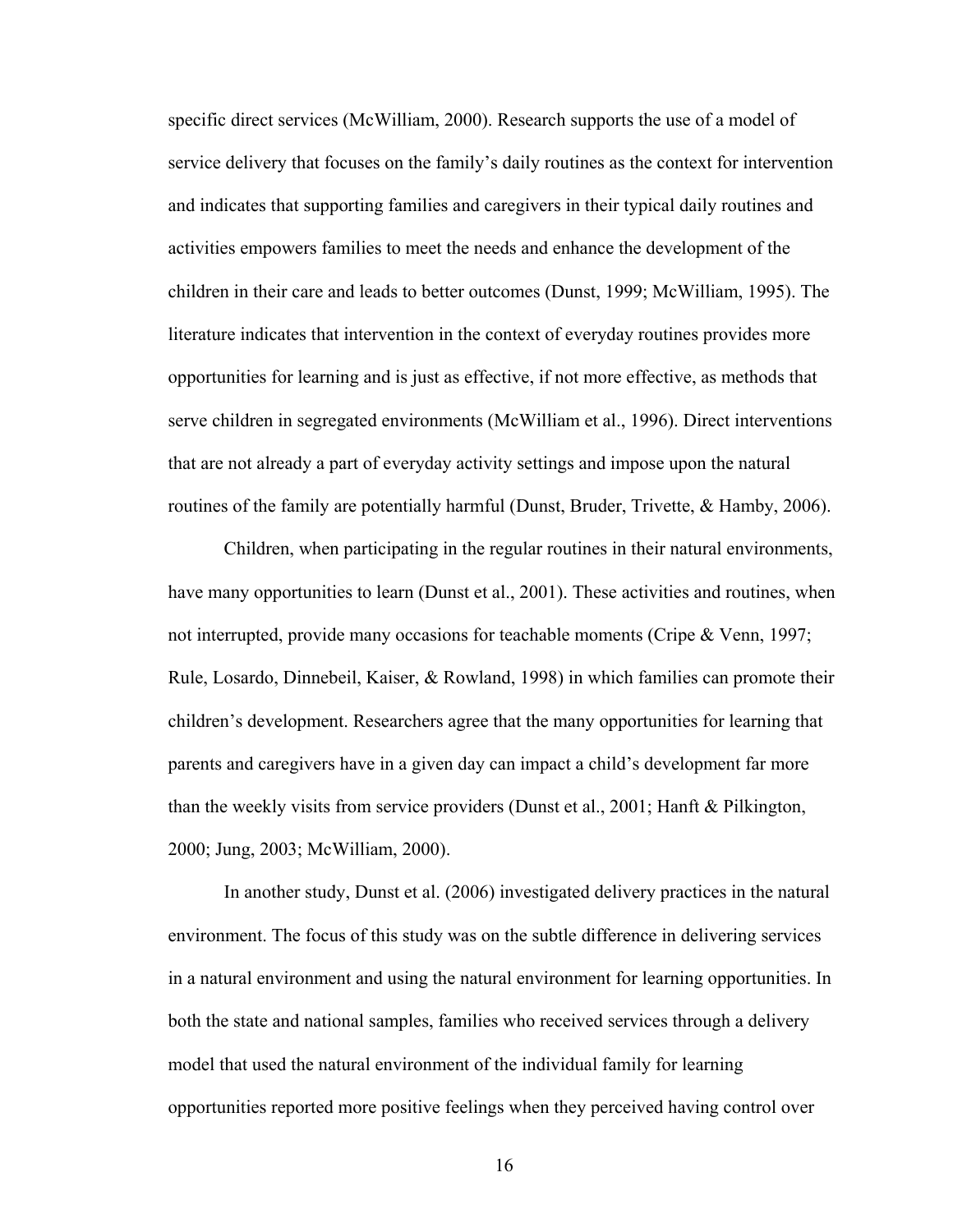the supports, resources, and services that were provided. In addition, more positive feelings of parental competence, well-being, and judgment regarding child progress were reported.

#### **Families and Early Intervention**

Focusing on parent competence and well-being, the field of early intervention now recognizes the critical role of parents in a child's development. Furthermore, families are a now a key focus of the federal early intervention legislation for young children with disabilities. However, services have not always reflected this recognition. Legislation defines *the family*, not just children, as recipients of services and professionals are now concerned with methods of delivering services that support families and increase their perception of ability to enhance the development of their child with disabilities.

## **Family-Centered Philosophy**

In response to research and shaped by the field's foundational theories and philosophies, the role of families in early intervention has shifted since Congress first included language on families in early intervention legislation (PL 99-457, Part H). Families are now a key focus of the federal early intervention legislation for young children with disabilities. Within the Individuals with Disabilities Education Act (IDEA) the phrase "infants and toddlers with disabilities and their families" is used repeatedly (34 CFR Part 303). By emphasizing the family in Part C of IDEA, legislation redefined the family, not just children, as recipients of services in recognition of their critical role in a child's development. However, services have not always reflected this expectation. Early intervention has evolved in its view of families, starting with a *professional-centered*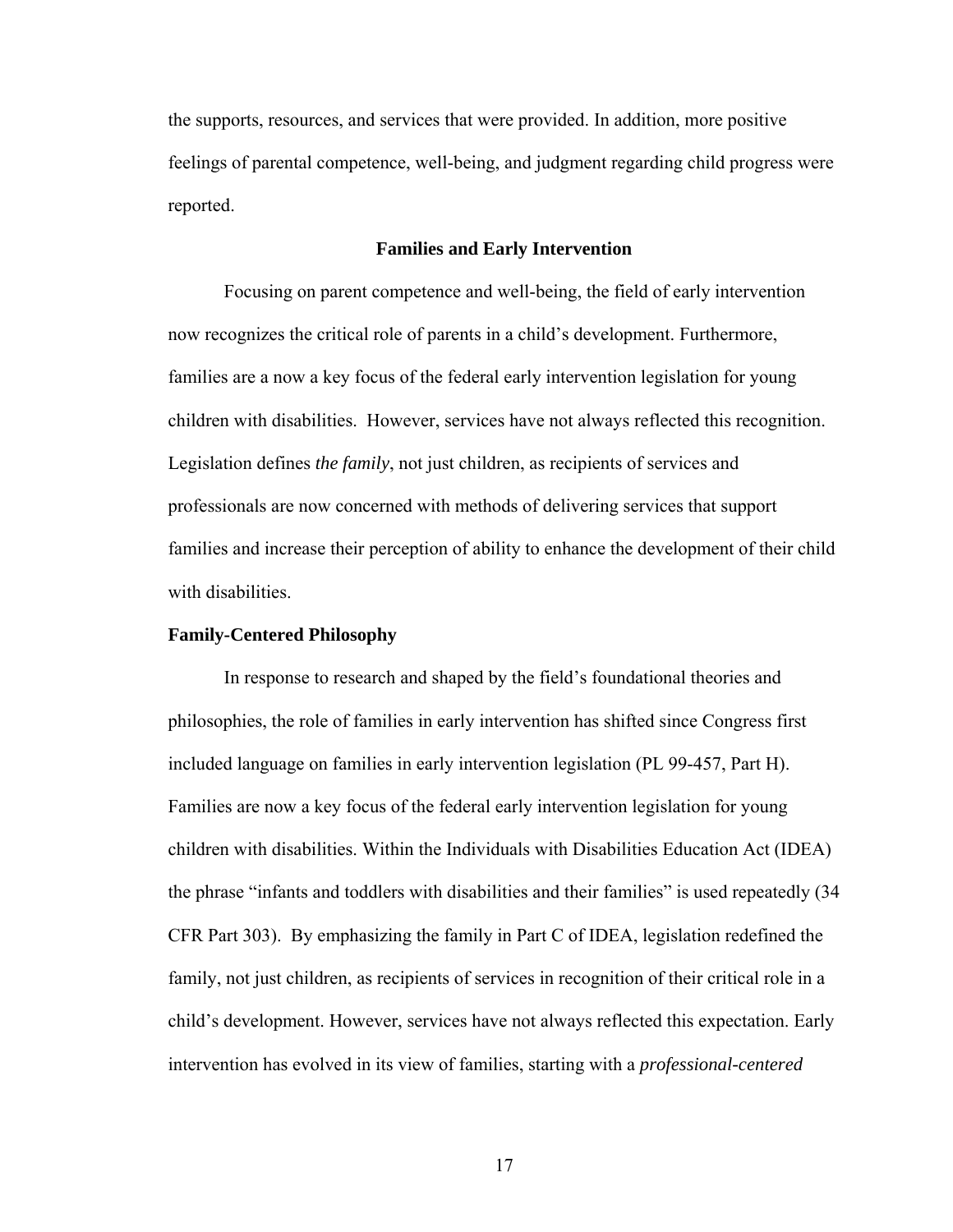approach, moving to a *family-focused* approach, and finally arriving at *family-centered* practices.

**Professional-Centered.** Historically, early intervention used discipline-based, normative perspectives with assessment and intervention that focused heavily on developmental milestones. The desired outcome of these professional-centered approaches was to increase the number of developmental skills and milestones based on norm-referenced and criterion-referenced instruments (Atkins-Burnett & Allen-Meares, 2000). Professionals each focused on their own discipline and acted as the experts, determining the needs of the family from their own perspective. Families were not seen as capable, active participants in the provision of intervention, thus requiring help from professionals in the implementation of intervention (Dunst, Johanson, Trivette & Hamby, 1991).

**Family-Focused.** Over the past decade, the role of the family has evolved, with family involvement as key to the success of outcomes (Kontos & Diamond, 2002). The family-focused approach views families as an integral part of the intervention team. In this approach, professionals and families collaborated together to determine what is needed to help the family function in a manner that enhances the development of their child. However, families were still viewed as needing the professional for advice and guidance in order to meet their needs. For many professionals, this shift from professional-centered, to family-focused services challenged their training and current methods, but the need for families to be involved in the planning of goals and objectives has been widely accepted (Dunst et al., 1991).

**Family-Centered.** The field of early intervention has evolved further and now views a family-centered approach as recommended practice (Sandall, Hemmeter, Smith,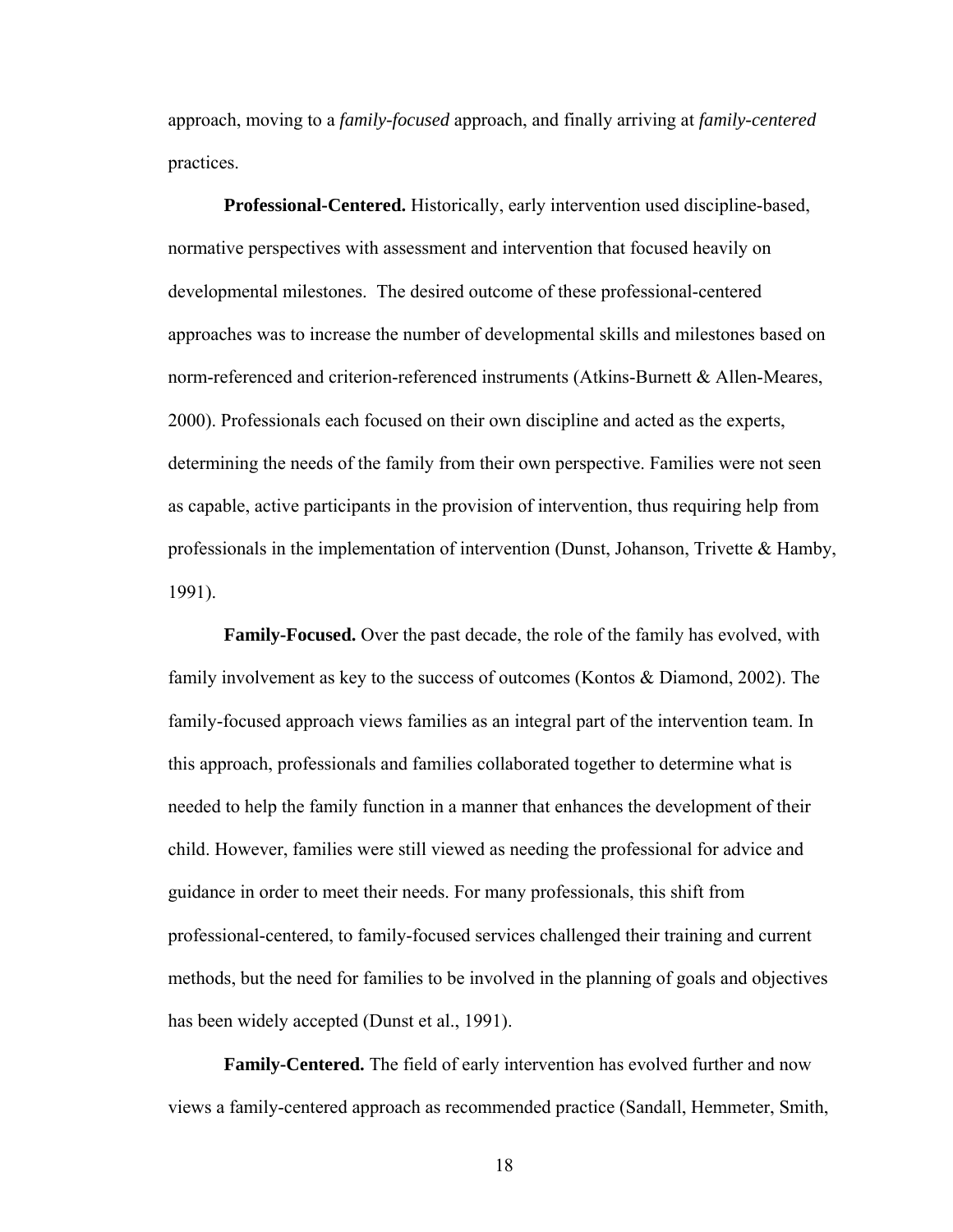& McLean, 2005). The family-centered approach involves a set of beliefs, principles, values, and practices for supporting and strengthening the capacity of families to promote and enhance the development of their children (Dunst, 2002). The tenets of familycentered philosophy include the recognition and respect for (a) the family as the expert on the child; (b) the family as the ultimate decision maker for the child and family; (c) the family as the constant in the child's life with providers only being a temporary relationship; (d) the family's choice in amount of participation (e) the family's priorities and concerns as the propeller for goals and outcomes; (f) differences in cultural beliefs and values; and  $(g)$  the need for families to have a collaborative and trusting relationship with service providers (Baird & Peterson, 1997). With an emphasis on family and child strengths, such practices are driven by the priorities and concerns of the family with the professional's role being one of an agent to promote the strengths, capabilities, and decision making of the family (Dunst et al., 1991). Family-centeredness involves treating families with dignity and respect, individualizing services to meet their needs, and sharing information so that families can build both formal and informal networks of support.

The family-centered approach yields better outcomes for children than the traditional child-centered approach (Dunst, 1985). Family-centered approaches use models that conceptualize and implement early intervention focusing on the child within everyday settings and social relationships. Family-centered services result in a higher level of parents' well-being (Dunst et al., 2006), which positively impacts child outcomes.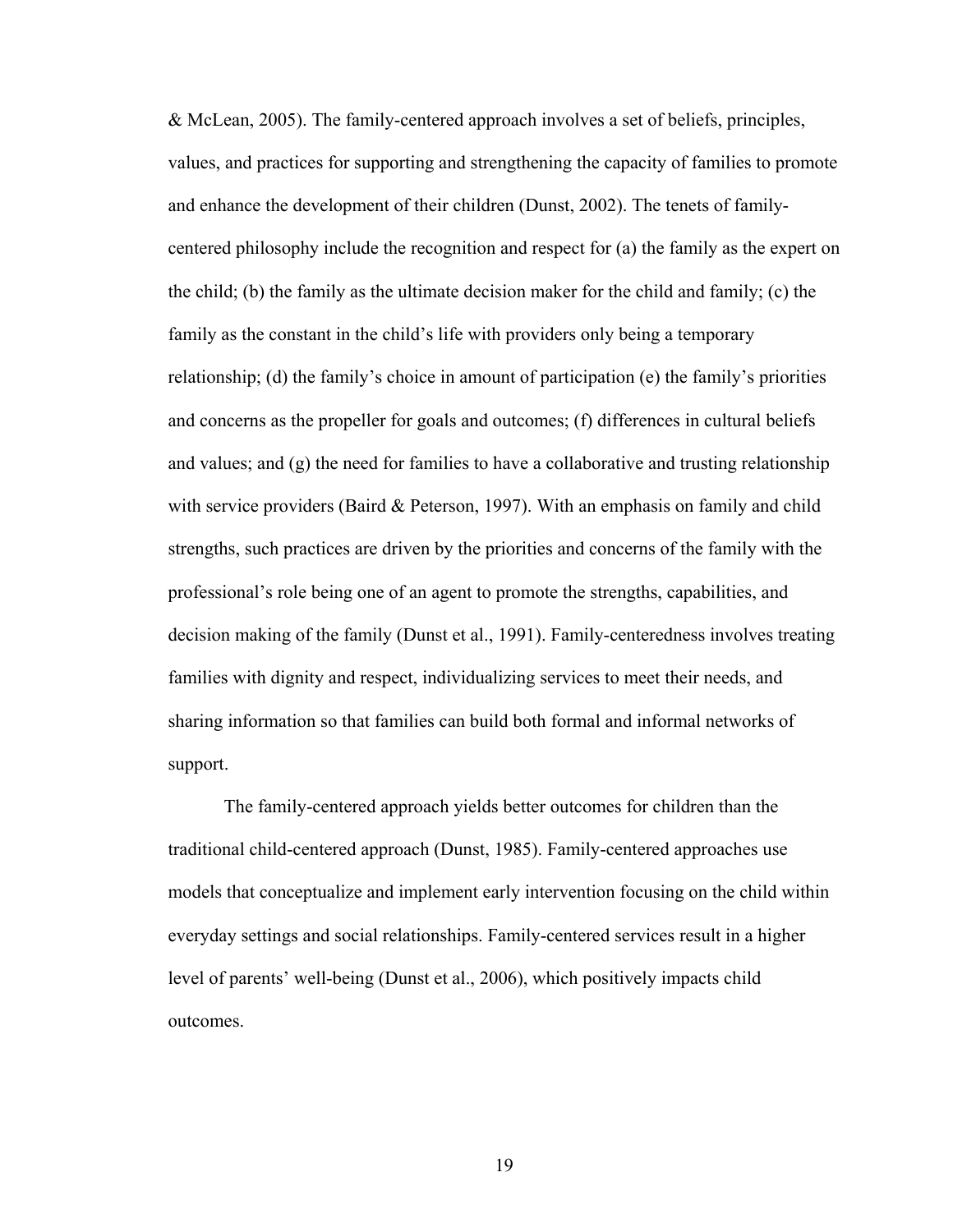## **Family Self-Efficacy**

Another factor that promotes child and family outcomes is parental self-efficacy. Self-efficacy refers to an individual's perceptions of his or herself as competent in a specific task based on how that person sets goals, faces challenges, and recovers in the event of failure (Bandura, 1977, 1986). Self-efficacy can be viewed as an opinion of personal effectiveness. The two related measures of self-efficacy are actual competencies or skills that are required to be successful in a task, and an individual's estimate of competence. These notions are important as they motivate behavior. Individuals are less likely to undertake a task in which they expect to perform poorly. In addition, less effort is spent on these same tasks or activities (Schunk, 1984).

 In early intervention parental self-efficacy is defined as empowerment (Dunst, Trivette, & Hamby, 1988), or parents' perception of competence and confidence in their ability to enhance their child's development (Guimond, Wilcox, & Lamorey, 2008). This is important in that it may affect how a parent approaches intervention strategies. As professionals in the field of early intervention continue to adopt a family-centered approach, parent self-efficacy may be recognized as a possible alterable family outcome.

## **Consultative Family Support**

One way to support parent perception of self-efficacy is by using a consultative model. Consultative support refers to the exchange of information between the provider and the family of a child with disabilities (McWilliam, 1995). This exchange of information and intervention strategies allows families to maximize the many learning opportunities available throughout their day. Through the use of a consultative approach, the child can have many more hours of opportunity for learning compared to hours available during direct service delivery (Jung, 2003).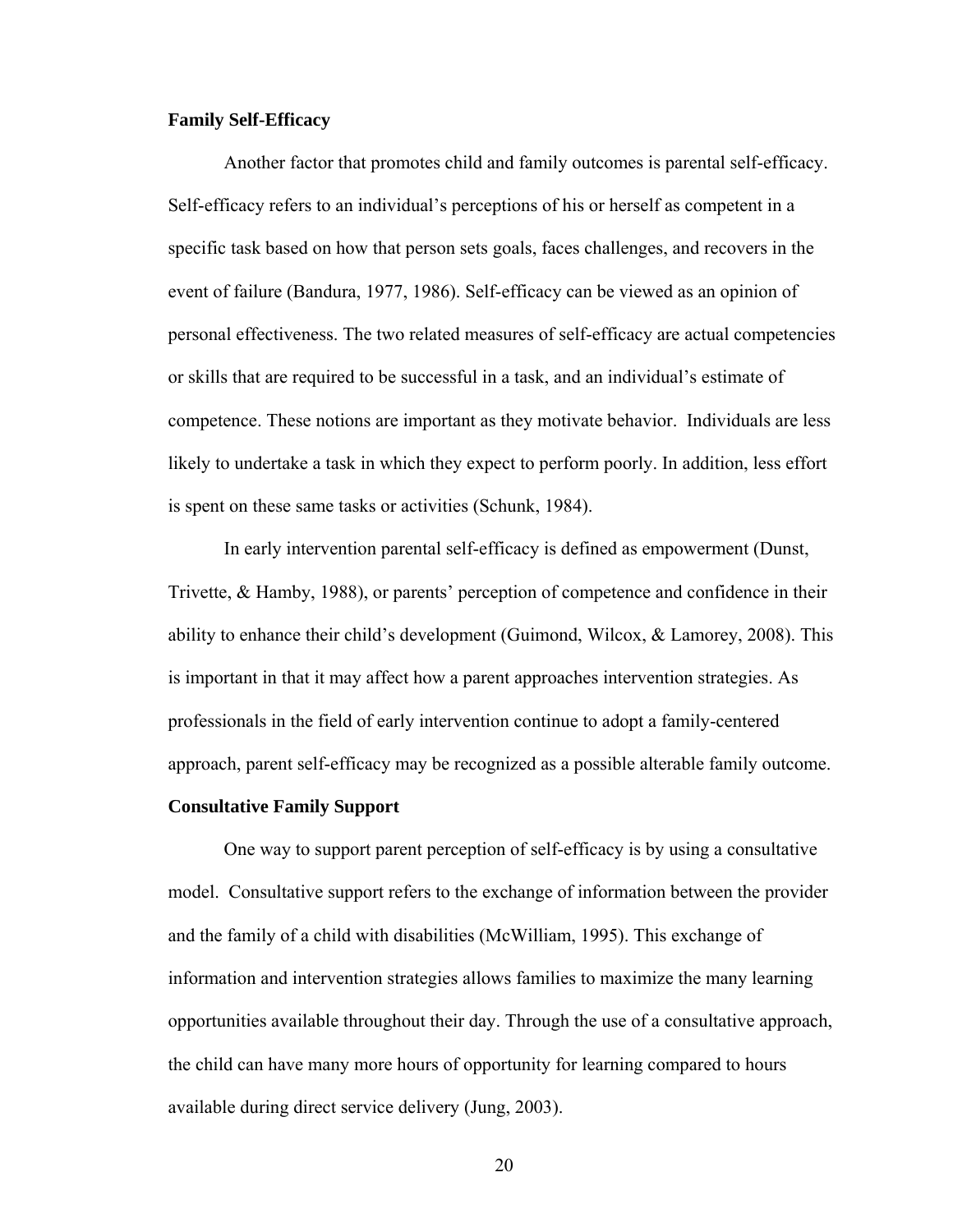McWilliam and Scott (2001) describe a consultative model for the delivery of early intervention that is based on a framework of the provision of *supports* rather than the typical provision of *services*. This model not only focuses on the delivery of services, but encompasses the entire process including intake, assessment, and service delivery. The expected outcomes for such a model are parental confidence in their roles, lower family stress, and positive outcomes for the child, including health and development. The authors place less emphasis on direct services and emphasize three types of support that interventionists should provide: informational, material, and emotional.

Informational support involves providing information on the disability or condition of the child, intervention strategies, typical child development milestones, and services and resources that address specific outcomes, goals, and family functioning (McWilliam & Scott, 2001). When providing this type of support to families, it is important to consider using a method that will best meet the unique needs of the family. Next, material supports may include finding resources for basic needs, adapting or developing materials for daily routines, or even financial resources. Finally, emotional support includes positive, responsive interactions, such as talking to families in a friendly manner and maintaining a positive attitude about the child and family. Psychological services, counseling, orientation to the whole family, building social networks, and facilitating parent groups are all examples of emotional support.

Findings show that families consider the quality of the support to be more important than the quantity of supports. Furthermore, families report social networks and supports such as family, friends, and relatives, having an equal or greater impact than more formal supports provided by professionals (Dunst, 1985). This suggests that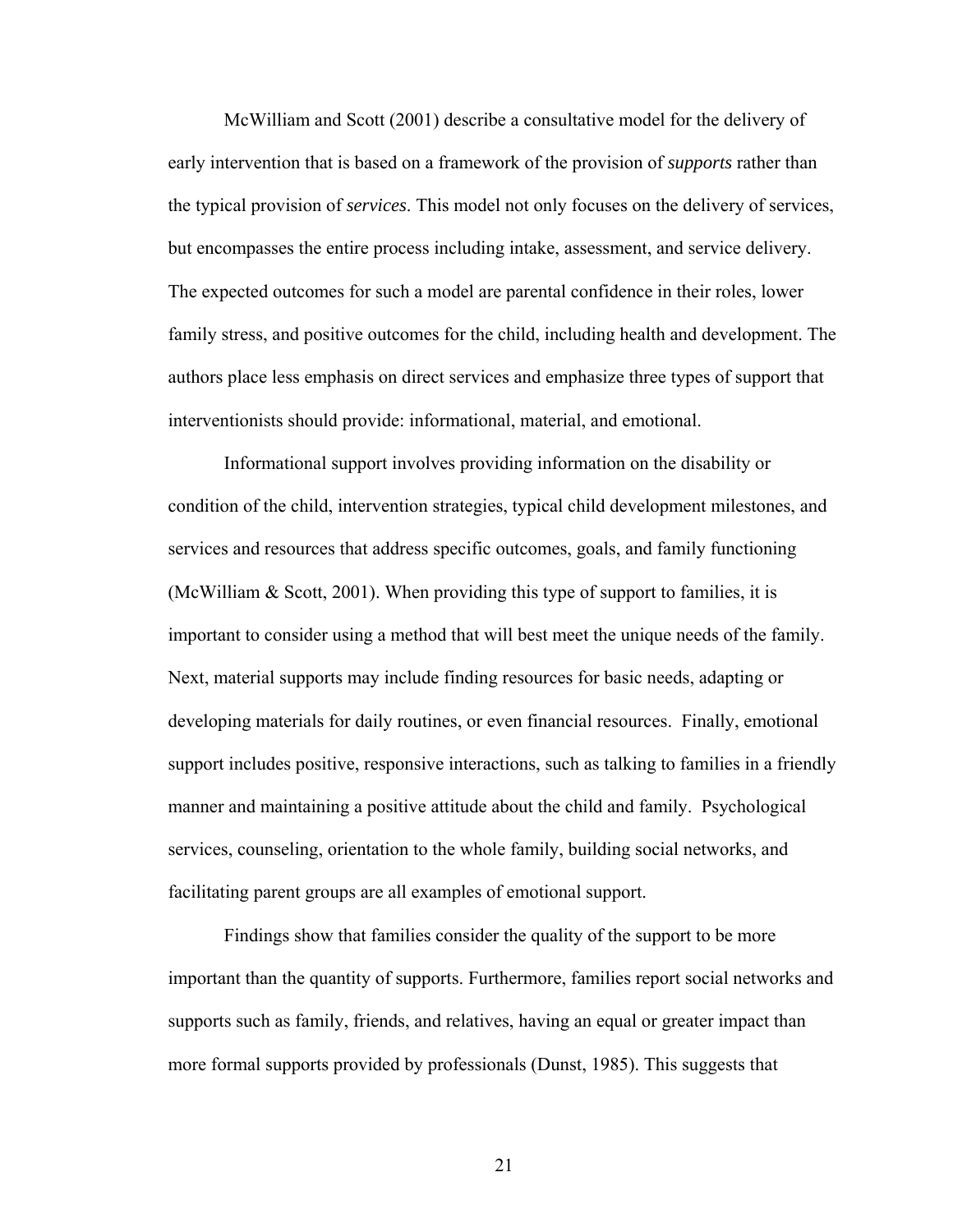professionals investigate additional opportunities for maximizing informal supports, such as sibling.

### **Siblings**

Sibling interactions consume a large part of many families' everyday routines. Therefore, as early intervention must recognize the interdependence of the child and family (Bruder & Dunst, 2005), siblings are an important resource for delivering intervention. Siblings spend a significant amount of time together, and during early childhood, children spend more time interacting with older siblings than with peers.

## **Sibling Interactions**

As a result of their greater shared experience, siblings may be more aware of each other's strengths and weaknesses and, thus, can be effective teachers and learners. Siblings' interactions are also more resistant to disruption by antagonistic behaviors. This tolerance for antagonistic behavior may allow children to refine their skills at negotiation and conflict resolution, two important mechanisms of cognitive development (Azmitia & Hesser, 1993). Young children may receive more explanations and feedback from their siblings than peers because they feel more comfortable asking them questions and requesting an active role in the problem-solving process. Also, young children may be more likely to challenge their siblings than they would peers or adults. This type of interaction and participation could improve the sibling's teaching ability and the learner's understanding of the task. Effective guidance produces effective learners and increases cognitive learning (Fry, 1992).

Lam (1992) compared children with siblings to children without siblings and found that children with siblings exhibited more autonomy and greater independence. This difference could be, in part, due to sibling interaction and instruction. Vygotsky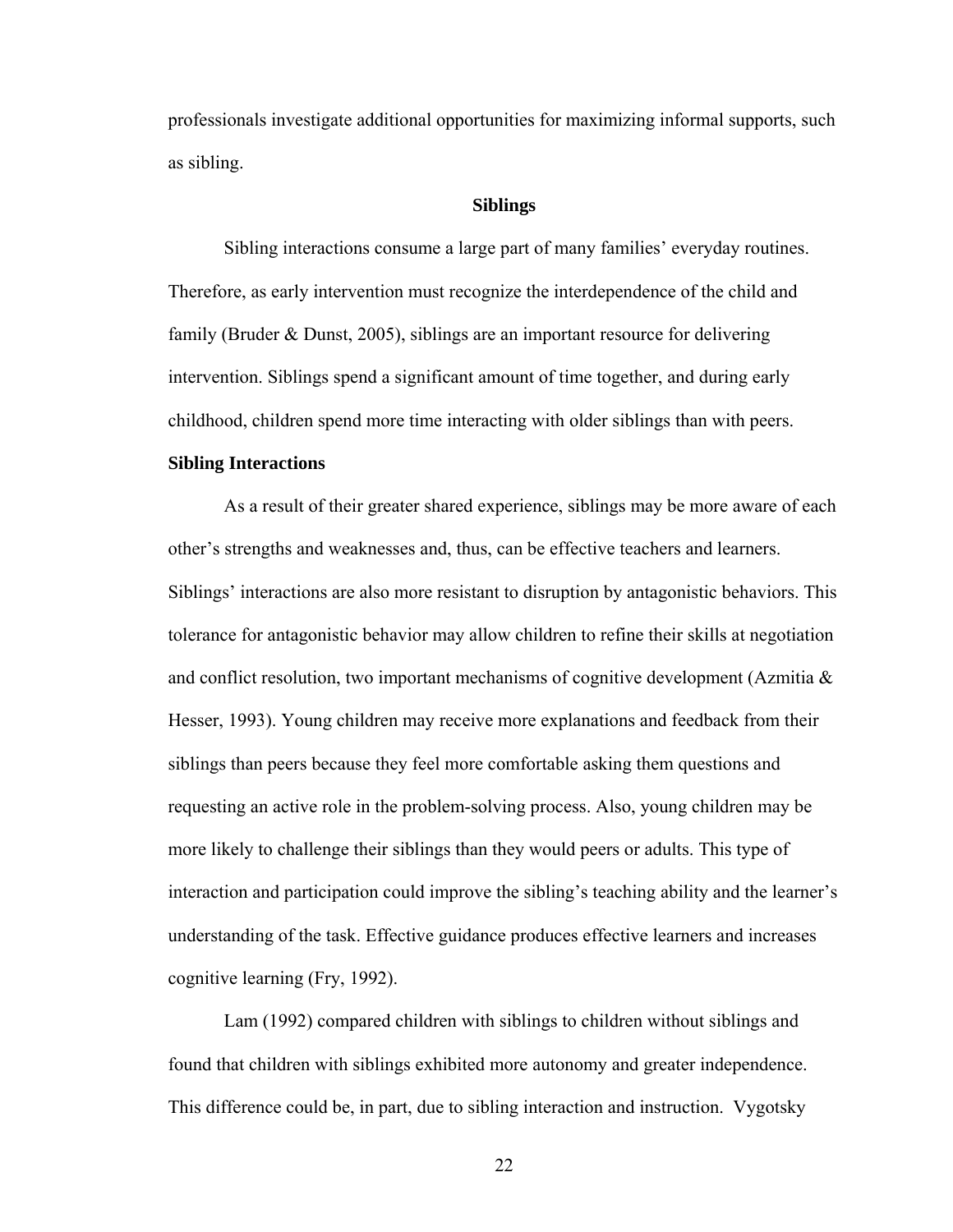(1978) argues that a transfer of responsibility, that is, the process wherein the teacher gradually relinquishes control of the task to the learner so that he or she eventually controls the task and is solving the problem independently, is a key element of effective guidance. Two studies, (Azmitia & Hesser, 1993; Widmer & Weiss, 2000) found that siblings are more likely to allow this transfer of control than are peers. Azmitia and Hesser (1993) speculated that siblings would be more likely than peers to transfer responsibility to the learner. This transfer is not because of their own goals of enhancing their sibling's performance, but because the young child is more likely to pressure a sibling to give up control than the child would pressure a peer or adult. In general, the positive quality of their interactions and the high degree of mutual imitation suggest that they enjoy each other's company and are quite interested in each other's behavior. Although there has not been a great deal of focus on the role of siblings in intervention, they certainly play a significant role in each other's lives and may provide intervention for many years to come (Schwartz & Rodriquez, 2001).

#### **Siblings and Intervention**

Although we know that sibling relationships represent a safe context for children to explore and experiment (Aguilar, O'Brien, August, Aoun, & Hecktner, 2001), there is little research on the topic of siblings included in early intervention. Early sibling intervention studies focused on behavior modification skills, and improving domestic tasks and functional skills in children with autism (Lobato  $\&$  Tlaker, 1985; Schreibman, O'Neill & Koegel, 1983; Swenson, Pierce, Kohl & Egel, 1987). Each of these studies found that siblings were able to master the teaching skills and their brothers and sisters showed improvement. However, these early studies did not focus on social behaviors.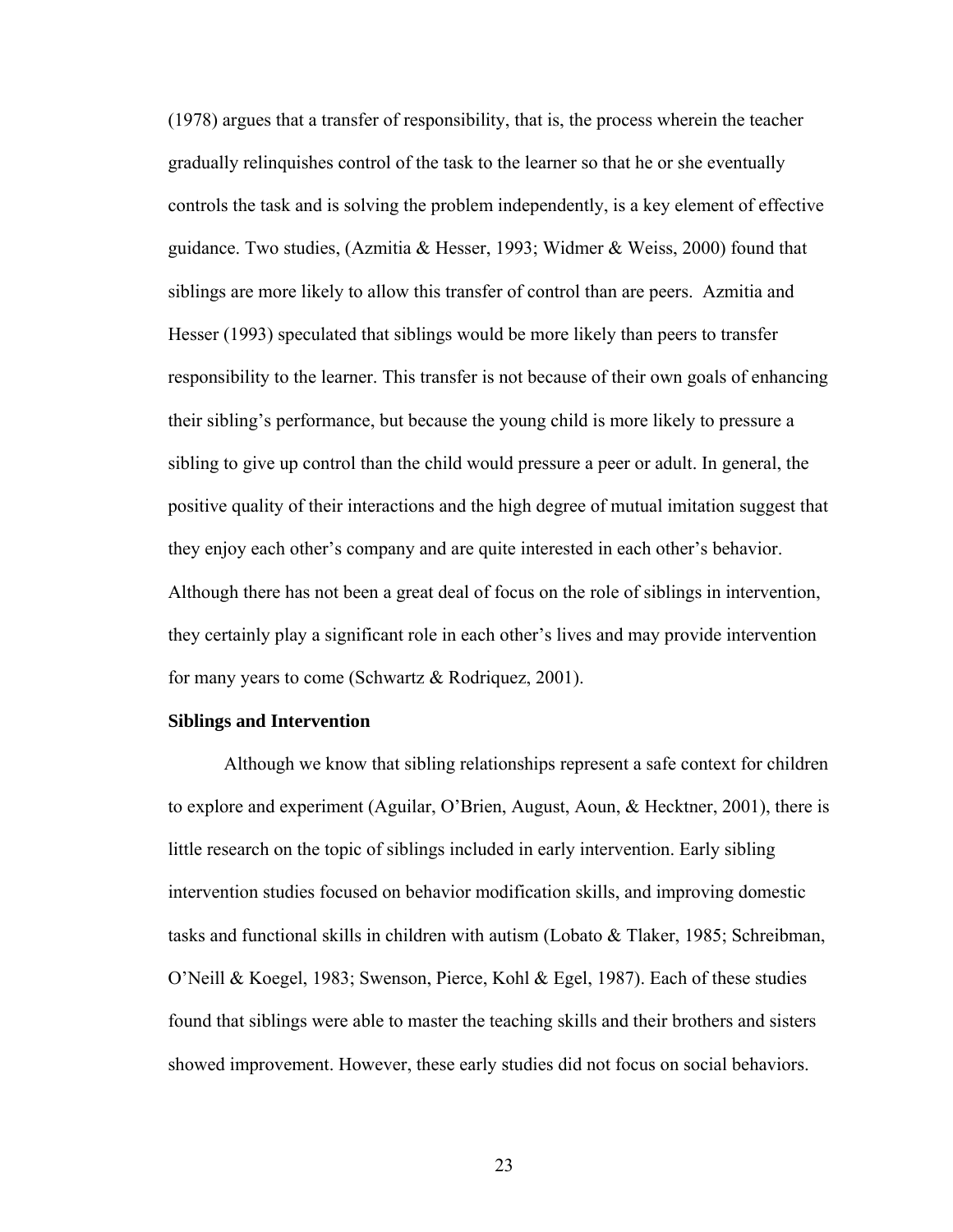More recently, there have been multiple studies where siblings of children with autism have been trained to use social skills intervention strategies. By continually approaching their sibling with social behaviors, prompting the sibling to respond to initiations and social play behaviors that included games, these siblings provided multiple opportunities for learning throughout their regular routines. There was a reported increase in initiations, responses, and generalization skills when compared to what was observed prior to including siblings (Baker, 2000: Strain & Danko, 1995).

In addition to the mandates of including families and natural environments, culture plays a role in the need for sibling involvement in intervention. In some cultures it is more natural for children to play and communicate more frequently with siblings than others. It can be seen as unnatural for adults and children to engage in the activities that promote social imitation and communication of feelings and thoughts. Therefore, alternative strategies that include siblings in the intervention are suggested to support these families (Wing, et al., 2007). Studies suggest that when children are engaged in pretend play, their discussions are likely to include feelings and mental states. Developing language skills, conversation, and social understanding are related to children's understanding of mental states and feelings (Astington & Jenkins, 1995; Hughes & Dunn, 1998). Lam (1992) compared children with siblings to children without siblings and found that children with siblings exhibited more autonomy and greater independence. This difference could be, in part, due to naturally occurring sibling interaction and instruction, which suggests that there is potential for planned and implemented instruction.

Of the few studies that have focused on siblings in early intervention (Kresak, Gallagher, & Rhodes, 2009; McBride, Brotherson, Joanning, Whiddon, & Demmitt,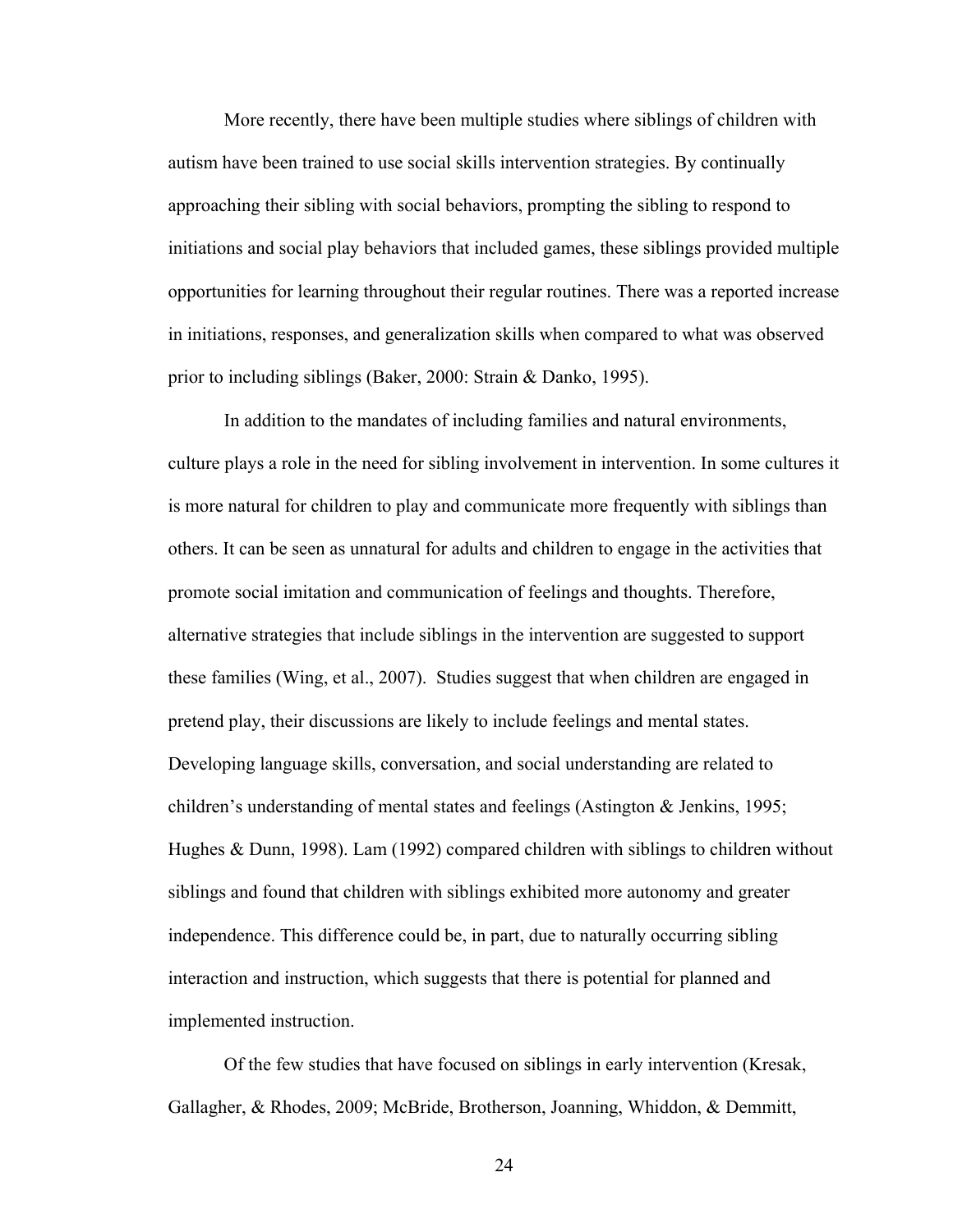1993; Rutland & Jung, 2008), none has focused on the relationship between sibling involvement in early intervention and the characteristics of the family that contribute to the involvement of siblings. Because a growing body of evidence suggests that there are positive outcomes when siblings are a planned part of the intervention, it is important that the field of early intervention study and develop this largely untapped resource.

## **Purpose of this Study**

Although siblings are an integral part of family dynamics, it can not be assumed that the wealth of research demonstrating the value of family involvement in early intervention can be directly applied to sibling involvement in early intervention. The methods used to teach adults to implement intervention may need adapting for supporting children to implement. Given that little research exists on the inclusion of siblings in implementation of early intervention, there is a need for further investigation of this untapped resource. The purpose of this study was to determine the factors related to sibling involvement in the implementation of early intervention strategies by addressing the following questions:

- 1. Are there specific characteristics of the siblings or children with disabilities that are related to the level of sibling intervention?
- 2. Are certain family characteristics related to the level of sibling involvement in early intervention?
- 3. Is there a relationship between the level of sibling involvement in early intervention and parent self-efficacy?

Copyright © Julie Harp Rutland 2012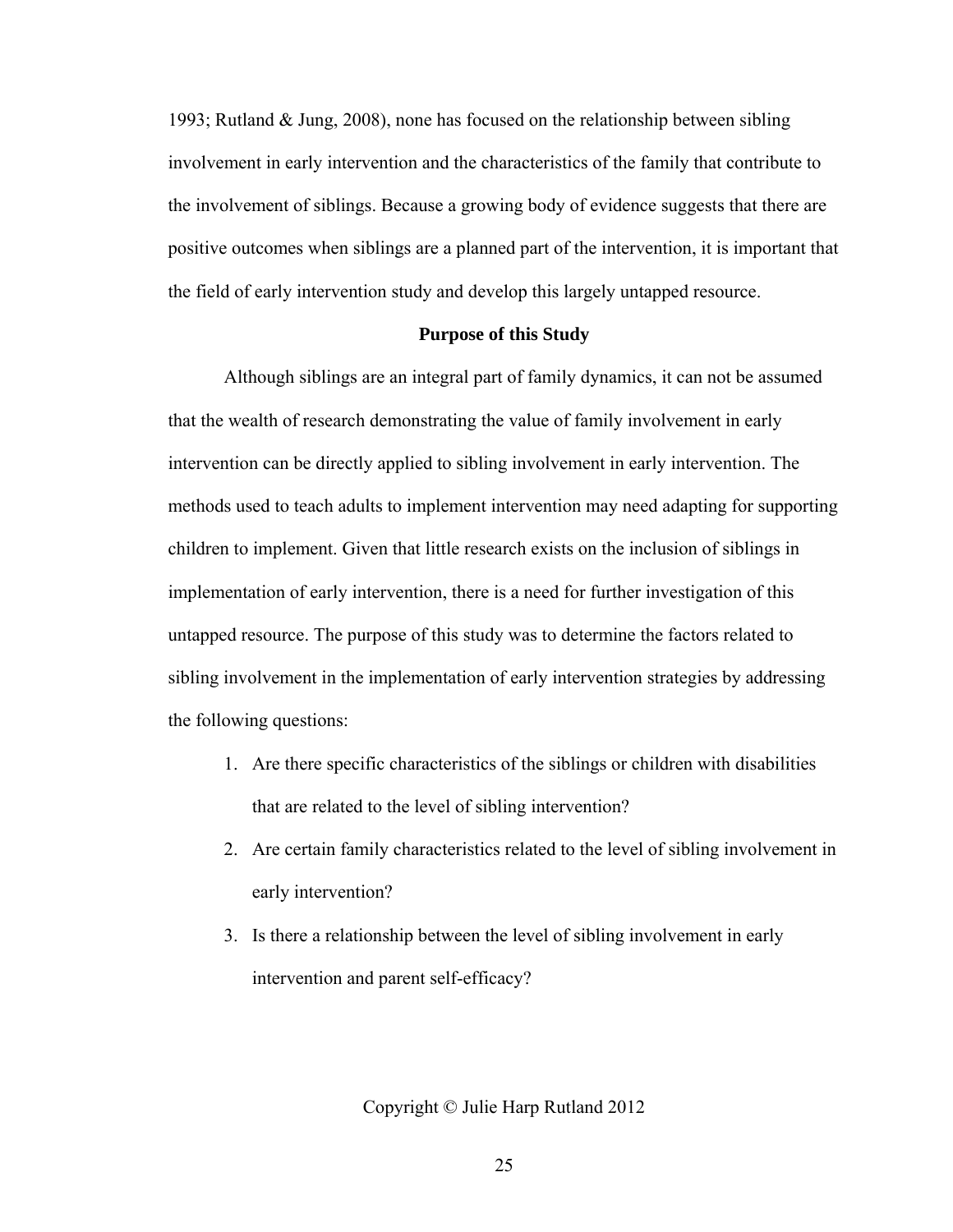Chapter III: Methodology Factors Related to Sibling Involvement in Early Childhood Intervention

### **Method**

 This chapter explains the methods used in the current study investigating factors impacting sibling use of intervention strategies. A quantitative survey was used to collect information from the families of children receiving early intervention services in the state of Michigan. Details for carrying out the study are discussed.

#### **Participants**

Participants included 129 parents of children receiving early intervention in Michigan. To be eligible for voluntary participation, families had to be English language readers, have at least one child eligible for early intervention services in their home, and at least one *sibling* in their home. The term sibling was not limited to biological siblings, and parents determined who to consider as siblings in each individual family. The Early On (statewide early intervention system) Director of Technical Assistance invited all Service Coordinators (SCs) with full case loads to participate. Early On is divided into 57 districts, and each is categorized in one of five 5 regions: Urban, Metro, Medium-sized cities, Small-sized cities, and Rural. Convenience sampling was used due to time constraints and the availability of SCs. Three SCs were selected from each region (n=15). Participating SCs were asked to provide the study information to the first 10 families on their case loads that met the requirements. SCs had a typical standing date and time in which they planned to visit individual families, so as not to disrupt family schedules by randomizing visits, SCs asked families in the order of their visits. One parent in each family that elected to participate filled out the survey.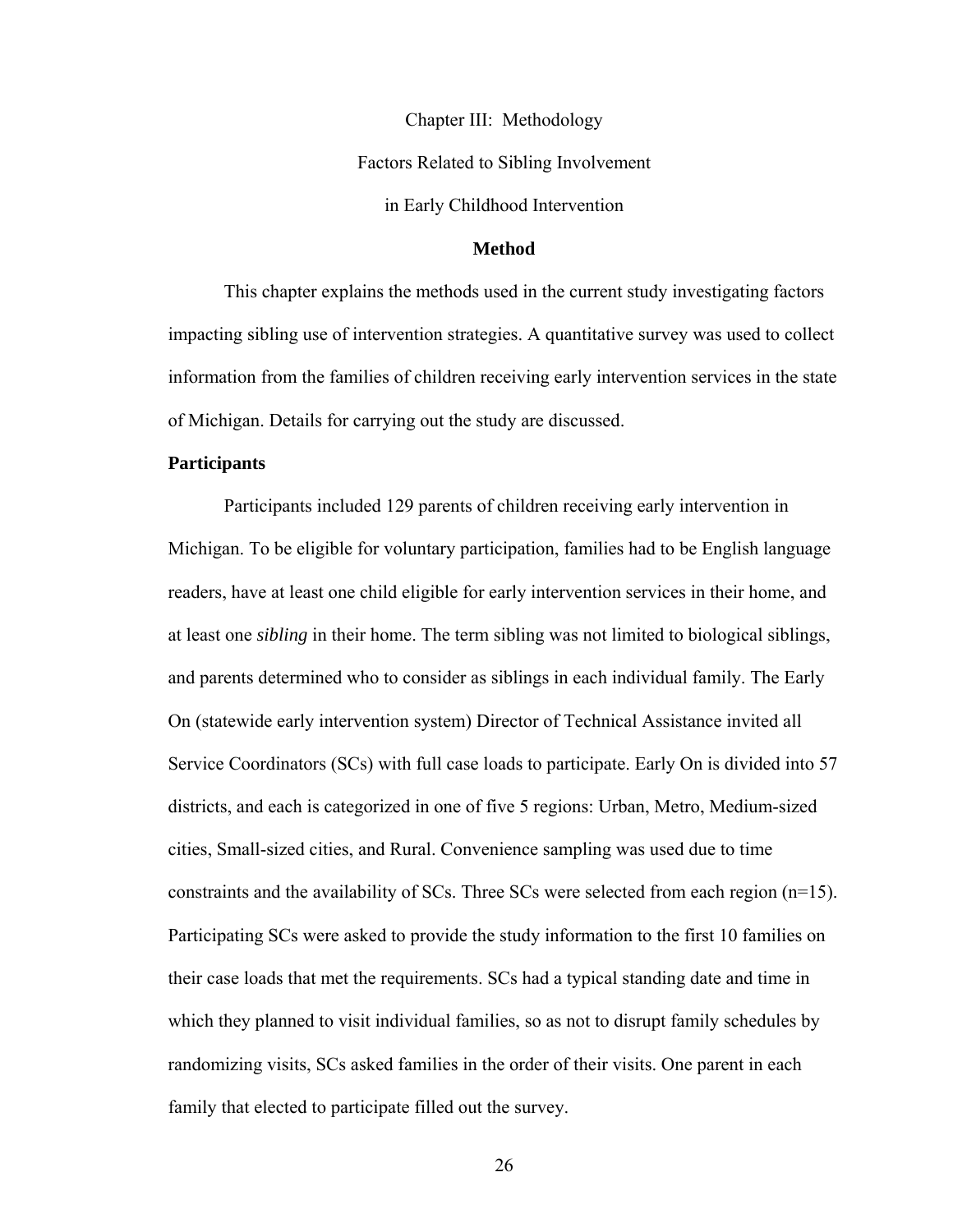#### **Instrumentation**

A survey was used to collect information from each family (see Appendix A). The survey was developed by the principal investigator and included child and family demographics, along with the Early Intervention Parenting Self-Efficacy Scale (EIPSES; Guimond, Wilcox, & Lamorey, 2008). The survey consisted of five sections: 1) About your child receiving services through Early On, 2) About your family, 3) About you (the family member filling out the survey), 4) About the siblings of your child receiving services through Early On, and 5) the EIPSES items.

The first section focused on information about the child receiving services. Specifically, the age and sex of the child were requested. Additional information was requested based on how the child qualified for early intervention services and the services the child was receiving. Family members were asked if the child qualified for services based on developmental delays or an established condition. Services that the child and family may receive included family training and counseling/home visits, special instruction, occupational therapy, physical therapy, speech and language, health services, nutritional services, assistive technology, vision services, and audiology services. Families were able to select all services that applied.

The second section focused on specific characteristics of the family unit. The first question requested the amount of time the family had been receiving services through Early On. The next question was related to care-giving. Families were asked to select the option that best represented their family: single care-giving, dual care-giving, or other. Single care-giving was defined as one person providing all the care-giving in the home. Dual care-giving was defined as two people sharing the responsibility in the home. As these characteristics are unique to each family, an option was available for "other" than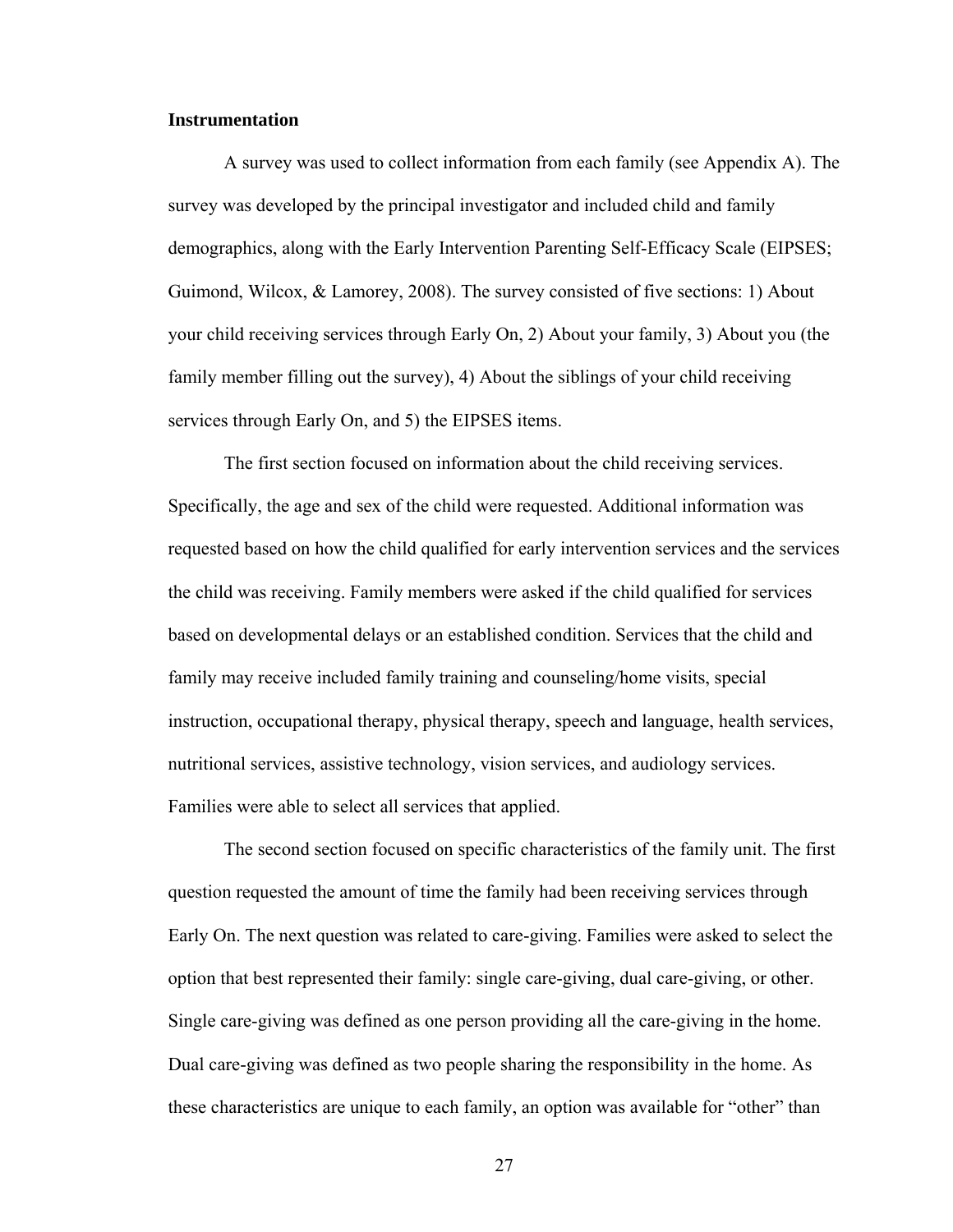single or dual care-giving. Additionally, the number of siblings in the home was identified from the sibling section, and the region in which the family lived was identified from the return envelopes. Each of these items was considered to be characteristic of the family unit.

The third section of the survey addressed characteristics specific to the parent filling out the survey. Sex and age were requested along with education level, relationship to the child, and employment status. Education level was reported as the highest level of education completed: middle school, high school, associate's degree, bachelor's degree, master's degree, doctoral degree. Employment status was reported as full-time outside of the home, part-time outside of the home, full-time at home, or other.

The fourth section of the survey focused on the sibling(s) of the child receiving services through Early On. In order to guide family members in thinking about specific early intervention strategies, the first question provided examples of strategies, and then asked for an example that an Early On provider taught their child. The next questions asked the age, sex, and frequency of sibling involvement for each individual sibling. Finally, this section requested information on the person who taught the strategy to the sibling: Me (family member filling out the survey), Early On provider, Sibling figured it out on their own, or other.

In the last section of the survey, a parent self-efficacy level was determined by the EIPSES. This scale contained 16 items using a 7-point Likert-type scale with responses ranging from *strongly disagree* (1) to *strongly agree* (7). The EIPSES score was the sum of all items on the scale minus 16 so that scores were reported on a scale of 0-96 (sum of all items – 16 = EIPSES score). In an evaluation of the psychometric properties, the EIPSES was found to be a suitable measure of self-efficacy for parents of infants and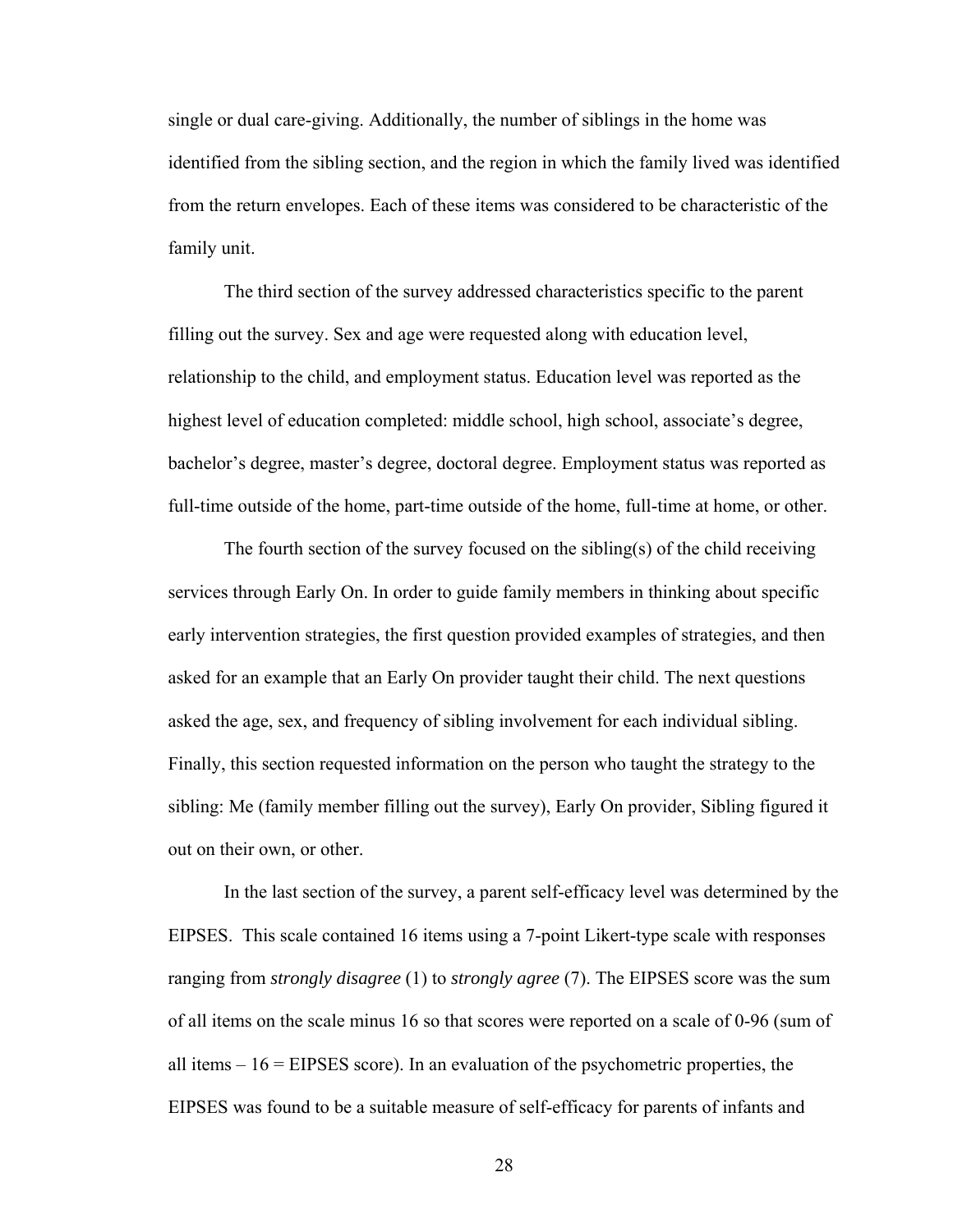toddlers receiving early intervention services with a Cronbach's alpha coefficient of .80 indicating a small to moderate amount of variance in item responses (Guimond, Wilcox, & Lamorey, 2008).

## **Procedure**

**Pilot.** Using paper surveys, a pilot survey was conducted with a convenience sample of 10 people associated with Early On. The pilot sample included one expert professional of early intervention in higher education, five parents of children receiving services, two training and technical assistants, one service coordinator, and one teacher. The pilot survey was mailed to each participant along with a self-addressed, stamped envelope for return. Each participant was asked to review the pilot and respond with feedback regarding the organization, clarity, ease or difficulty in reading or understanding items, terminology, and amount of time it took to complete the survey. Participants were encouraged to write directly on the survey or to write feedback in the space provided at the bottom of the pilot feedback cover letter (see Appendix B). Feedback from the pilot was collected and changes were made based on recommendations. Changes made to the survey consisted of correcting one typographical error, and adding examples of strategies in section 4 of the survey. The approximate time needed to complete the survey was reported to be 15 min.

**SC selection.** Using a convenience sample, three SCs were selected from each region. The Early On Director of Technical Assistance invited all full-time SCs. Service coordinators with an interest in participating were asked to contact the principal investigator via email (see Appendix C). The first three SCs to respond in each of the 5 regions were selected to participate. Service coordinators who elected to participate were contacted by the principal investigator to discuss the study. The SCs were provided with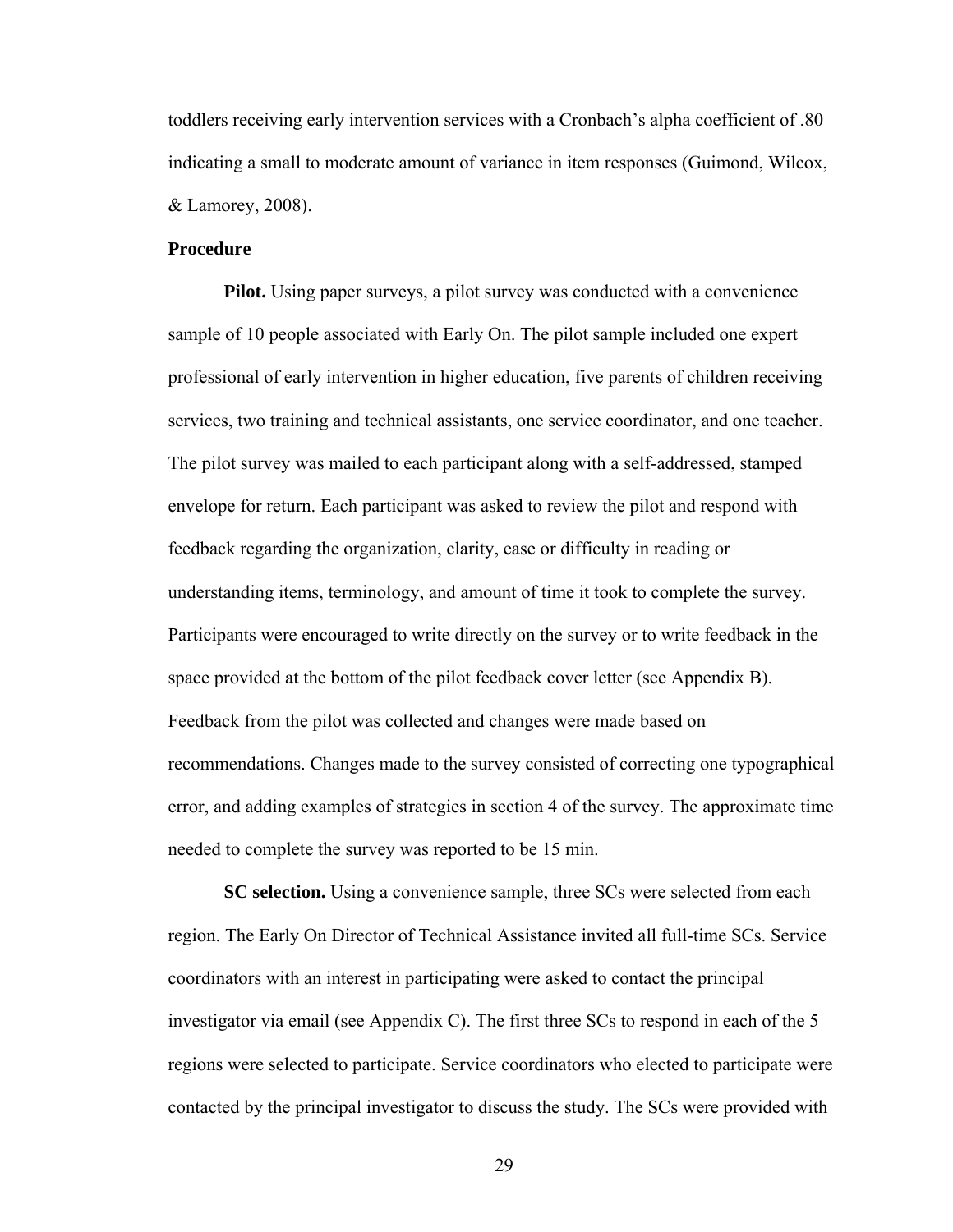a letter describing the study, providing instructions for an online human subjects training, and opportunities to ask questions (see Appendix D). Prior to distributing the surveys, SCs were asked to complete an online human subjects training with a reported completion time of 1 to 5 hours. Each SC received a packet containing cover letters (see Appendix E), surveys for 10 families, and a self-addressed, postage-paid envelope in order to return the surveys to the principal investigator.

**Survey distribution.** So as not to disturb the regularly scheduled visits, SCs invited families in the order in which they visited families. The first 10 families that agreed to participate were included in the study. This method did not interrupt the typical schedules of the SCs or families. Families that accepted the invitation to participate were provided with a survey. Service Coordinators provided the invitation and survey during a regularly scheduled home visit and the families completed the surveys in their homes during the home visit. Each family was provided with an envelope in which to place their completed survey. The envelopes were sealed with a mark placed across the seal to assure the confidentiality of the responses. Service Coordinators collected completed surveys in their sealed envelopes, placed them in an addressed, postage-paid envelope, and mailed to the principal investigator. The only identifying information was the Early On region in the state of Michigan, as the SCs were asked to mark the envelope with the region: Urban, Metro, Medium-sized City, Small-sized City, and Rural. The survey data collection period was 10 weeks. Reminders were sent weekly via email to SCs during this window of time. Because there is an approximate 50% response rate for surveys with this population (Archer, 2008), if a family chose not to participate, SCs selected the next visited family from their caseload to support reaching the goal of 150 responses.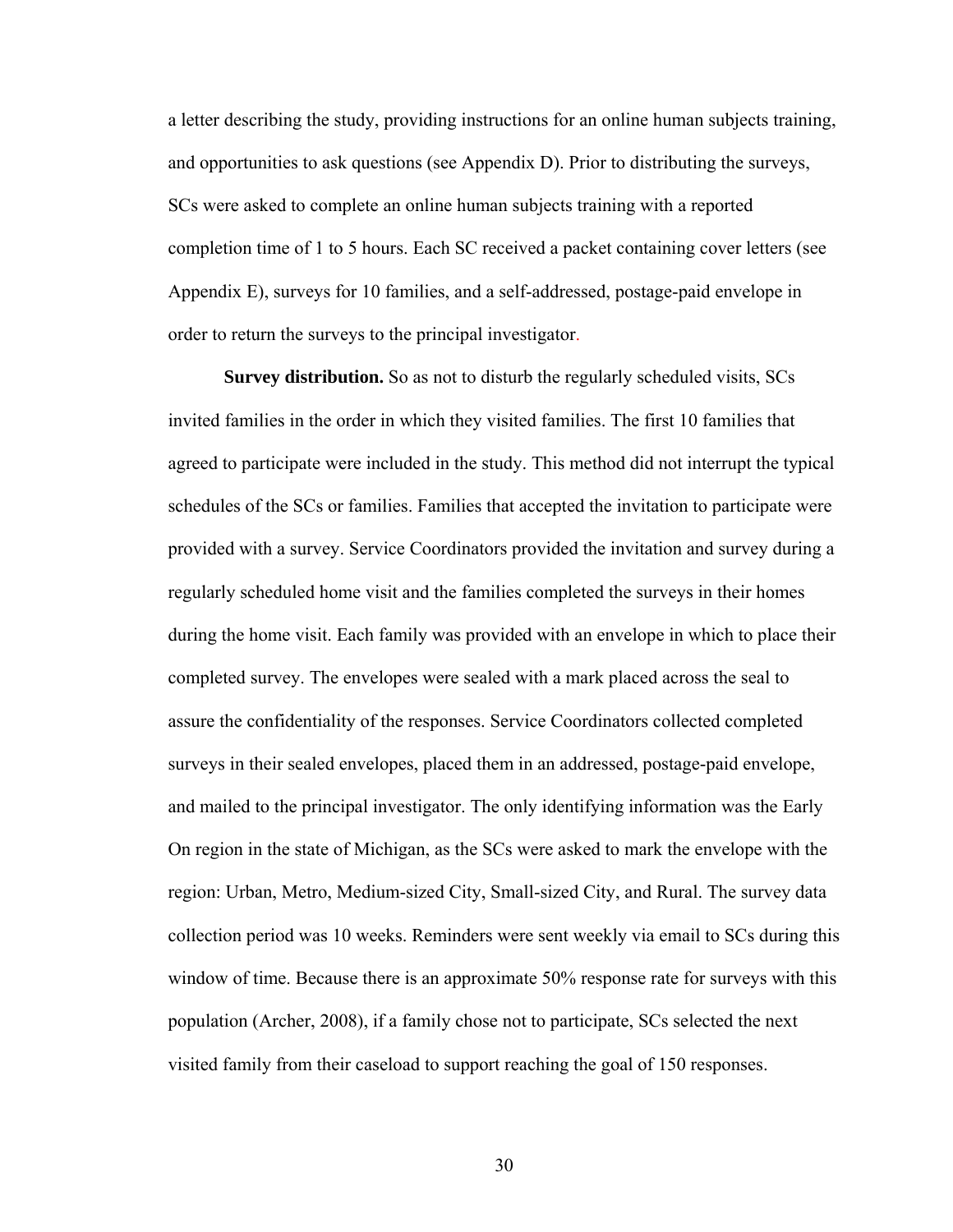**Data collection.** Upon receipt of the surveys, the principal investigator transferred data from the paper surveys into Microsoft Excel. When the survey closed, the principal investigator exported the raw data from Microsoft Excel to SPSS for analysis. The information will be kept on the personal computer of the principal investigator with password protection. All participants, including SCs, will receive a narrative of the results.

#### **Analysis**

Measures of central tendency were reported for age of the child receiving early intervention, age of each sibling, and age of parent. Birth order of siblings, birth order of the child receiving services, number of siblings in the home, and age differences in siblings were reported. Sibling use of strategies was reported using measures of central tendency. As related to the child receiving early intervention services, frequencies were reported for sex, qualification for services, the number of services received, and types of services received. Frequencies were reported for sibling sex, and who taught the sibling strategies. Frequencies were also reported for parent sex, relationship to the child receiving services, and employment status.

Family demographics were reported next. Measures of central tendency were reported for the parent level of education, along with the number of services received, and length of time the family has been receiving early intervention services through Early On. Frequencies were reported for the region of Michigan in which they live, and the care-giving arrangement.

Finally, the results of the EIPSES were reported in measures of central tendency. Total scores were computed by summing all 16 items of the scale and subtracting 16.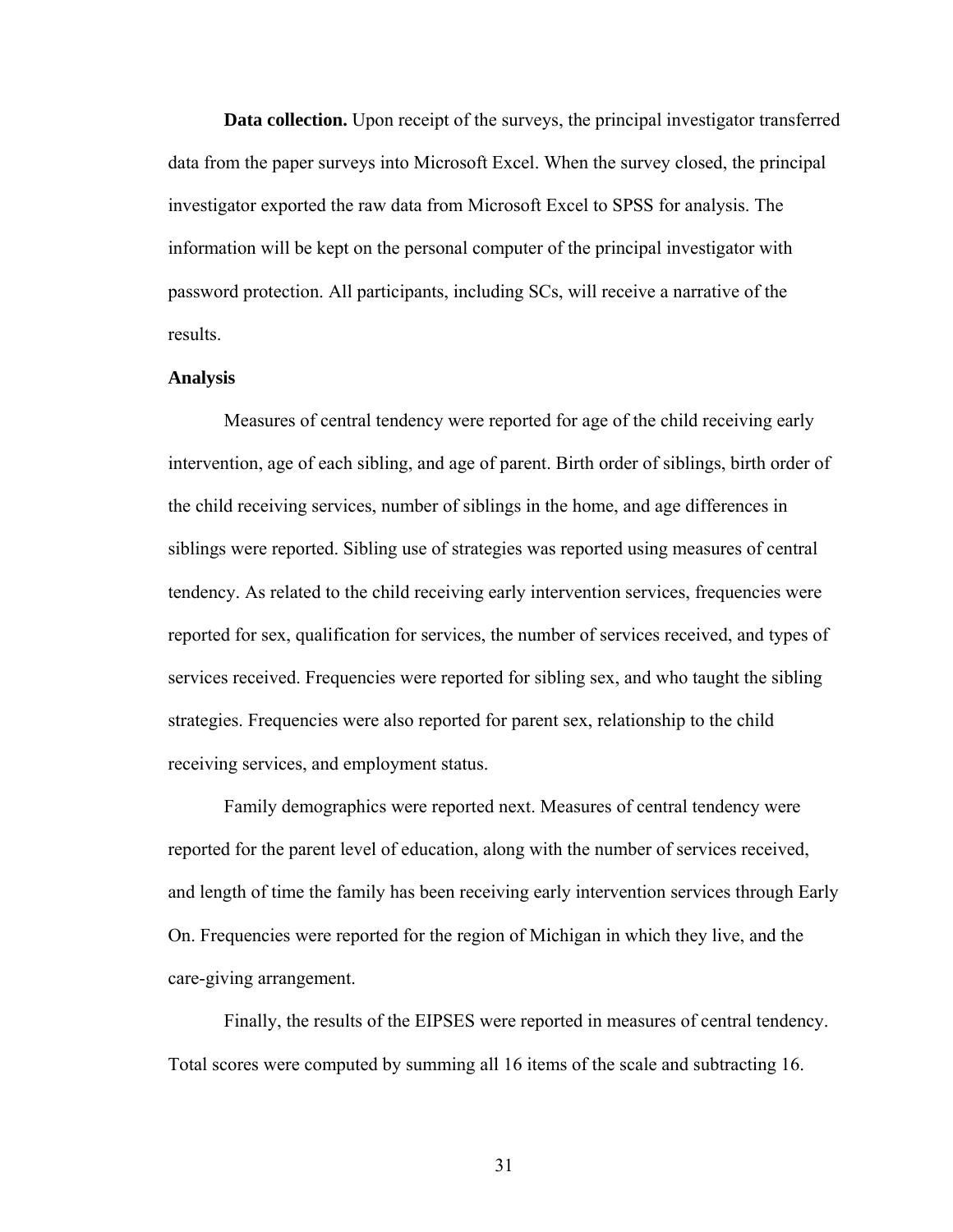Scoring for items 3, 5, 6, 8, 10, 12, 13, 15, and 16 were reversed so that higher scores reflected a greater perception of self-efficacy on all items.

Pearson correlation analysis was conducted to determine if relationships existed between variables. All variables were included in the analysis. The criterion for significance was set at the .01 level. Significant relationships between variables were reported.

Using linear regression models, univariate analyses of variance were used to determine if the frequency of sibling involvement in strategies was significantly impacted by age of the sibling, sibling age difference, sex of the child, and region. The amount of variance of sibling involvement in strategies explained by the model was discussed.

To summarize, this study used a quantitative survey to collect information from the families of children receiving early intervention in *Early On*. The survey consisted of a self-efficacy scale and demographic items specific to each individual family, and sibling. Families that elected to participate completed the surveys, which were then mailed to the principal investigator for analysis.

#### Copyright © Julie Harp Rutland 2012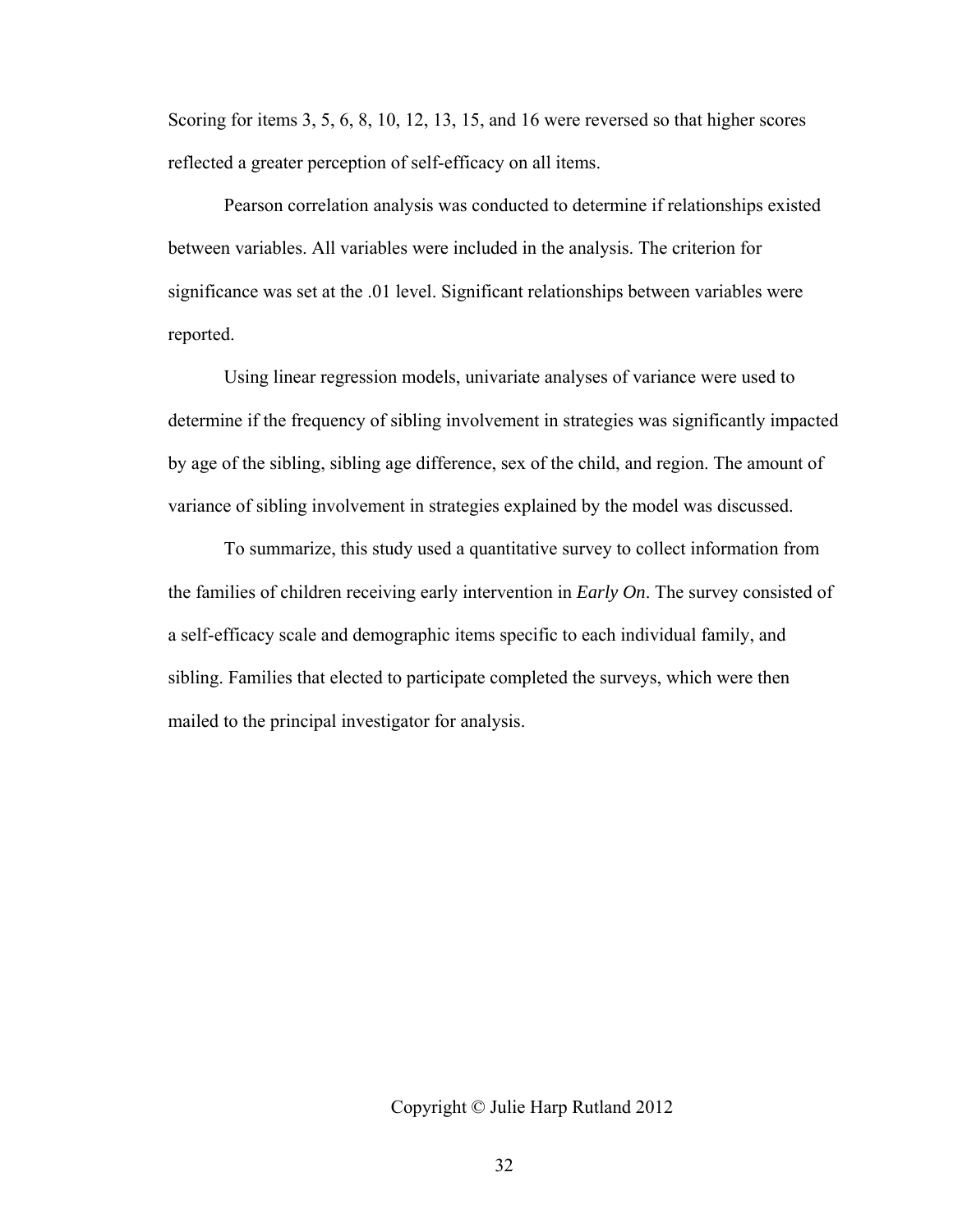Chapter IV: Results Factors Related to Sibling Involvement

in Early Childhood Intervention

# **Results**

Professionals in the field of early intervention have little information about sibling involvement in early intervention. The purpose of this study was to investigate the factors potentially impacting sibling involvement in early intervention strategies by focusing on characteristics of the child and family, parent self-efficacy scores, and the amount of time siblings were involved in intervention strategies. Participants in this study were families receiving early intervention services in the state of Michigan. The design of the study included 15 Service Coordinators (SCs) from Early On, the early intervention system in Michigan, completing 10 surveys each, for a total of 150 surveys.

Upon completion of this study, 129 surveys were returned. One SC in the Rural region left her place of employment near the end of the survey window and did not return the surveys. Also, SCs in both the Rural and Small-sized cities had smaller case loads in their areas and were not able to each distribute 10 surveys. Table 4.1 provides the total surveys returned in each region. The results of this study are organized by the order of analysis: descriptive statistics, relationships among variables, and inferential statistics.

#### **Descriptive Statistics**

#### **Demographics.**

*Parents.* Fourteen service coordinators contacted families to invite their participation in the study. One parent in each of 129 families completed and returned a survey. The median age for the parents was 32.0 years (*M*=33.32; *SD*=8.12). The range in age of parents was 20.0 to 63.0 years. Table 4.2 shows the ages of all participants. One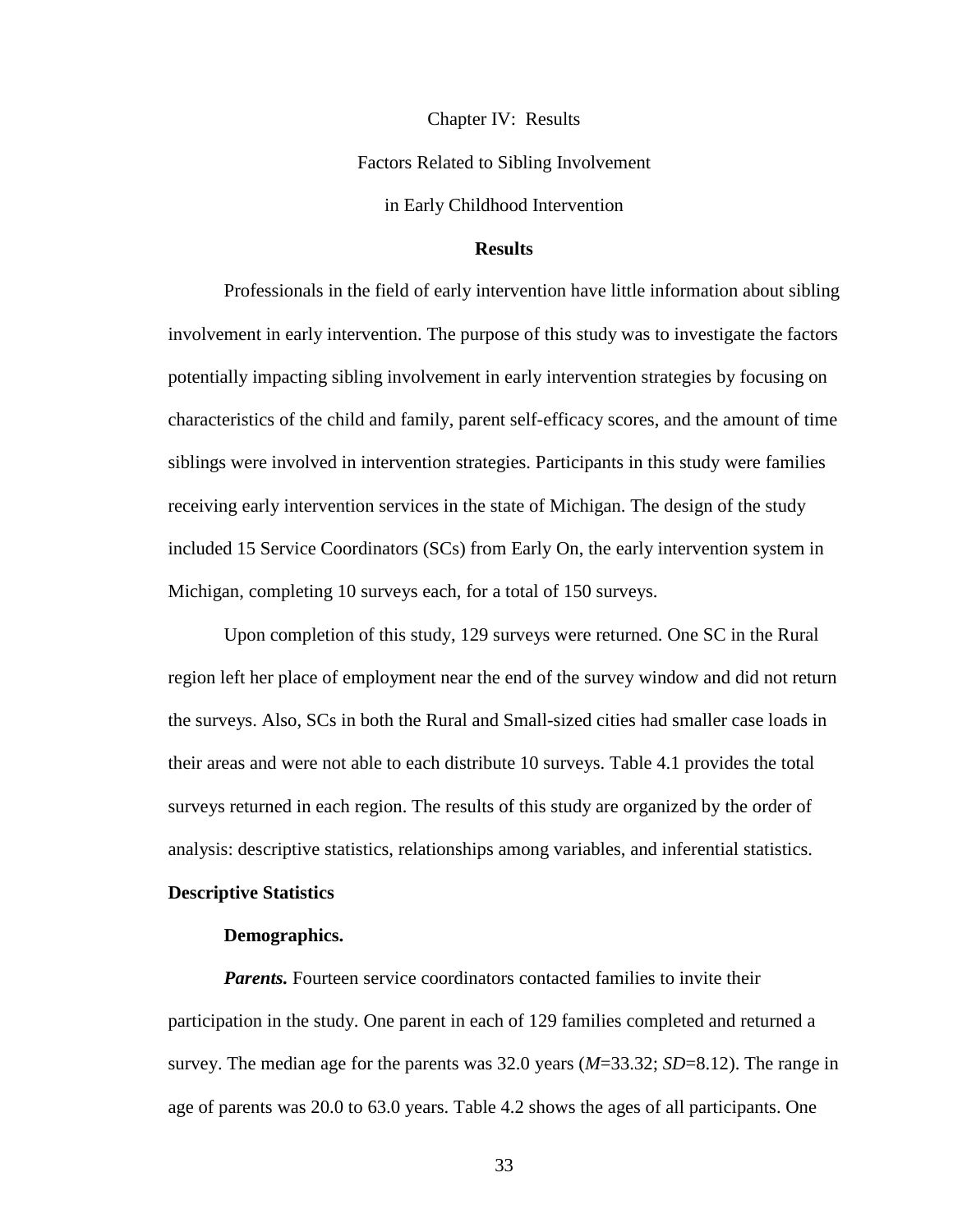| Region | $\boldsymbol{n}$ | %   |
|--------|------------------|-----|
| Medium | 30               | 100 |
| Urban  | 30               | 100 |
| Metro  | 28               | 93  |
| Small  | 25               | 83  |
| Rural  | 16               | 53  |
| Total  | 129              |     |

*Total Surveys Returned in Each Region*

hundred and twenty respondents (93%) were female. Table 4.3 shows the sex of all participants. Of these parents, 105 (81%) were biological parents, 17 (13%) were foster parents, 4 (3%) were grandparents, and 1 (1%) was a step-parent. Two parents selected "other" on the survey and indicated that they were adoptive parents. The employment status of the parents was 67 (52%) full-time at home, 34 (26%) full-time outside the home, and 18 (14%) part-time outside of the home. Ten (8%) reported "other". Fortyeight of the parents (48%) reported the highest level of education completed as high school. Table 4.4 shows the education level of all parents in the study. One hundred and four parents (81%) reported a dual care-giving arrangement in their family. Twenty-three parents (18%) reported single care-giving and only 2 parents (1%) reported "other".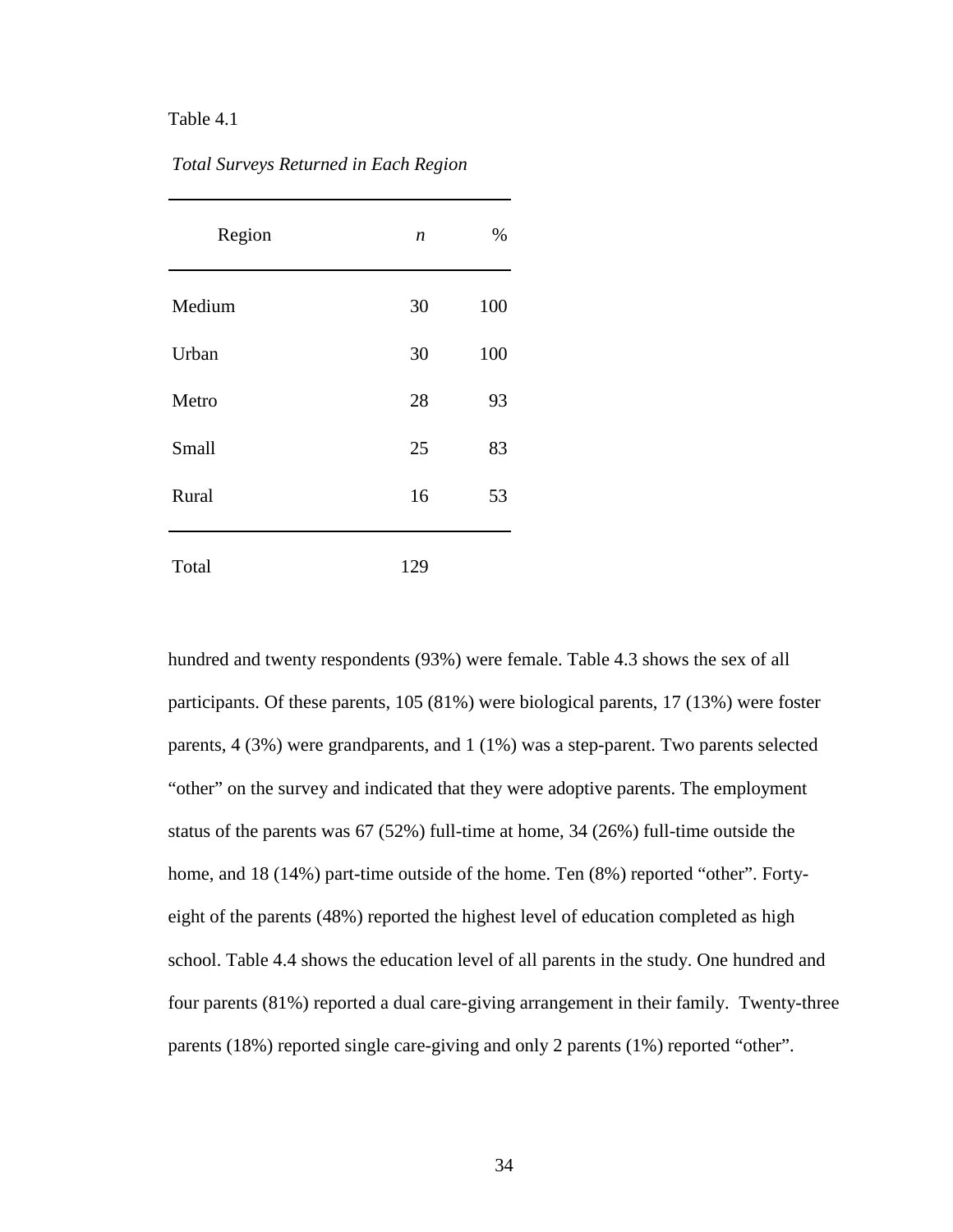|                      | Age              |       |        |           |                |  |  |  |  |
|----------------------|------------------|-------|--------|-----------|----------------|--|--|--|--|
| Participants         | $\boldsymbol{N}$ | M     | Median | <b>SD</b> | Range          |  |  |  |  |
| Child                | 129              | 1.87  | 1.80   | 0.87      | $0.1 - 3.0$    |  |  |  |  |
| Siblings             | 244              | 6.47  | 5.15   | 5.03      | $0.2 - 26.0$   |  |  |  |  |
| Birth Order 1        | 118              | 7.63  | 6.04   | 5.24      | $0.8 - 26.0$   |  |  |  |  |
| <b>Birth Order 2</b> | 75               | 6.08  | 5.00   | 4.77      | $0.2 - 21.0$   |  |  |  |  |
| Birth Order 3        | 30               | 5.20  | 4.08   | 4.67      | $0.2 - 17.0$   |  |  |  |  |
| <b>Birth Order 4</b> | 13               | 4.39  | 2.75   | 3.62      | $0.8 - 12.0$   |  |  |  |  |
| Birth Order 5        | $\overline{4}$   | 3.35  | 3.50   | 2.19      | $1.0 - 5.4$    |  |  |  |  |
| Birth Order 6        | 3                | 1.81  | 1.00   | 1.92      | $0.4 - 4.0$    |  |  |  |  |
| Birth Order 7        | $\mathbf{1}$     | 2.00  | 2.00   | 0.00      | 0.0            |  |  |  |  |
| Parent               | 129              | 33.47 | 32.00  |           | 7.66 20.0-63.0 |  |  |  |  |

# *Age of Child, Parent, and Siblings by Birth Order*

Early On is divided into 57 districts and each district is assigned to one of five regions: rural, small-sized cities, medium-sized cities, metro, and urban. Thirty families (23%) lived in medium-sized cities, 23 (30%) lived in urban regions, 28 (22%) lived in metro regions, 25 (19%) lived in small-sized cities, and 16 (13%) lived in rural regions.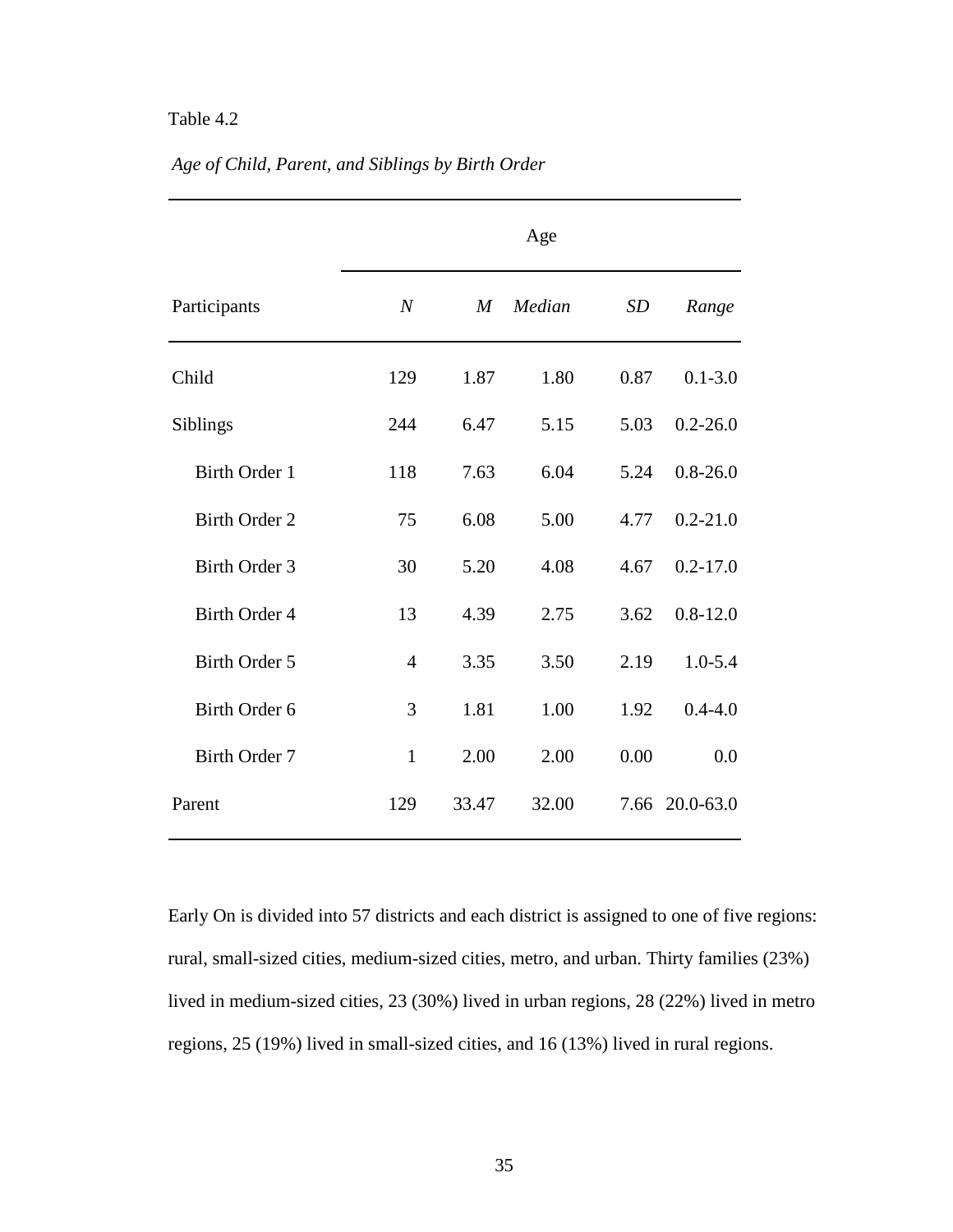|  | Sex of Child, Parent, and Sibling by Birth Order |  |  |  |
|--|--------------------------------------------------|--|--|--|
|  |                                                  |  |  |  |

|                      |                  |                  | <b>Sex</b>     |                  |        |  |  |  |  |
|----------------------|------------------|------------------|----------------|------------------|--------|--|--|--|--|
|                      |                  | Male             |                |                  | Female |  |  |  |  |
| Participants         | $\boldsymbol{n}$ | $\boldsymbol{n}$ | $\%$           | $\boldsymbol{n}$ | $\%$   |  |  |  |  |
| Sex Child            | 129              | 67               | 52             | 62               | 48     |  |  |  |  |
| Sex Siblings         | 244              | 104              | 43             | 140              | 57     |  |  |  |  |
| <b>Birth Order 1</b> | 118              | 48               | 41             | 70               | 59     |  |  |  |  |
| <b>Birth Order 2</b> | 75               | 32               | 43             | 43               | 57     |  |  |  |  |
| <b>Birth Order 3</b> | 30               | 12               | 40             | 18               | 60     |  |  |  |  |
| Birth Order 4        | 13               | 8                | 62             | 5                | 38     |  |  |  |  |
| <b>Birth Order 5</b> | $\overline{4}$   | $\overline{2}$   | 50             | $\overline{2}$   | 50     |  |  |  |  |
| Birth Order 6        | 3                | $\overline{2}$   | 67             | $\mathbf{1}$     | 33     |  |  |  |  |
| <b>Birth Order 7</b> | $\mathbf{1}$     | $\overline{0}$   | $\overline{0}$ | $\mathbf{1}$     | 100    |  |  |  |  |
| <b>Sex Parent</b>    | 129              | 9                | $\tau$         | 120              | 93     |  |  |  |  |

*Children receiving services.* Of the children receiving early intervention services, 67 (52%) were male and 62 (48%) were female. Recall in Table 4.3, the sex of all participants is included. The median age of the children was 1.80 years (*M*=1.87; *SD*=0.87), and the range in age was 0.1 to 3.0 years. Children qualify for early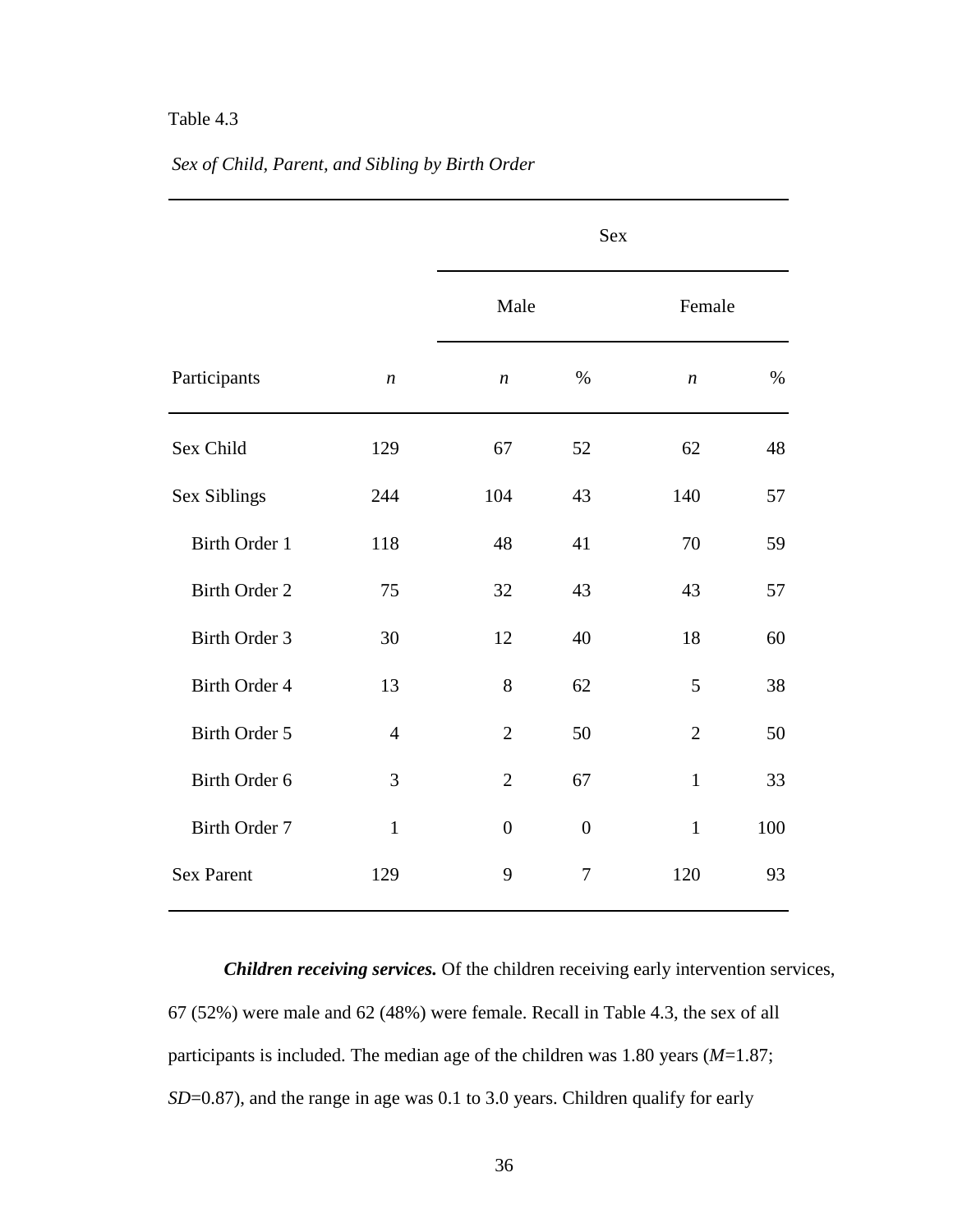#### *Parent's Highest Level of Education*

| Education                | n  | %  |
|--------------------------|----|----|
| <b>High School</b>       | 48 | 37 |
| <b>Associates Degree</b> | 31 | 24 |
| <b>Bachelor's Degree</b> | 27 | 21 |
| <b>Master's Degree</b>   | 17 | 13 |
| Middle School            | 5  | 4  |
| <b>Doctoral Degree</b>   | 1  | 1  |

intervention services in Michigan by either having a demonstrated developmental delay or by having a documented condition that has a high probability of resulting in developmental delay (MDE, 2012). In this sample, 67 (53%) of the children qualified for services based on demonstrated developmental delays, and 62 (47%) qualified based on a qualifying diagnosis.

The average duration of time that children and families received services through Early On was 1.14 years (*SD*=.84) with a range of 0.1 to 5.0 years. Some families had been receiving services with older siblings, which explain those receiving services longer than 3.0 years. Parents were asked to indicate which of ten possible services they received. The number of possible services selected ranged from one to eight, with an average per family of 2.29 (*SD*=1.56). The most frequently selected service was family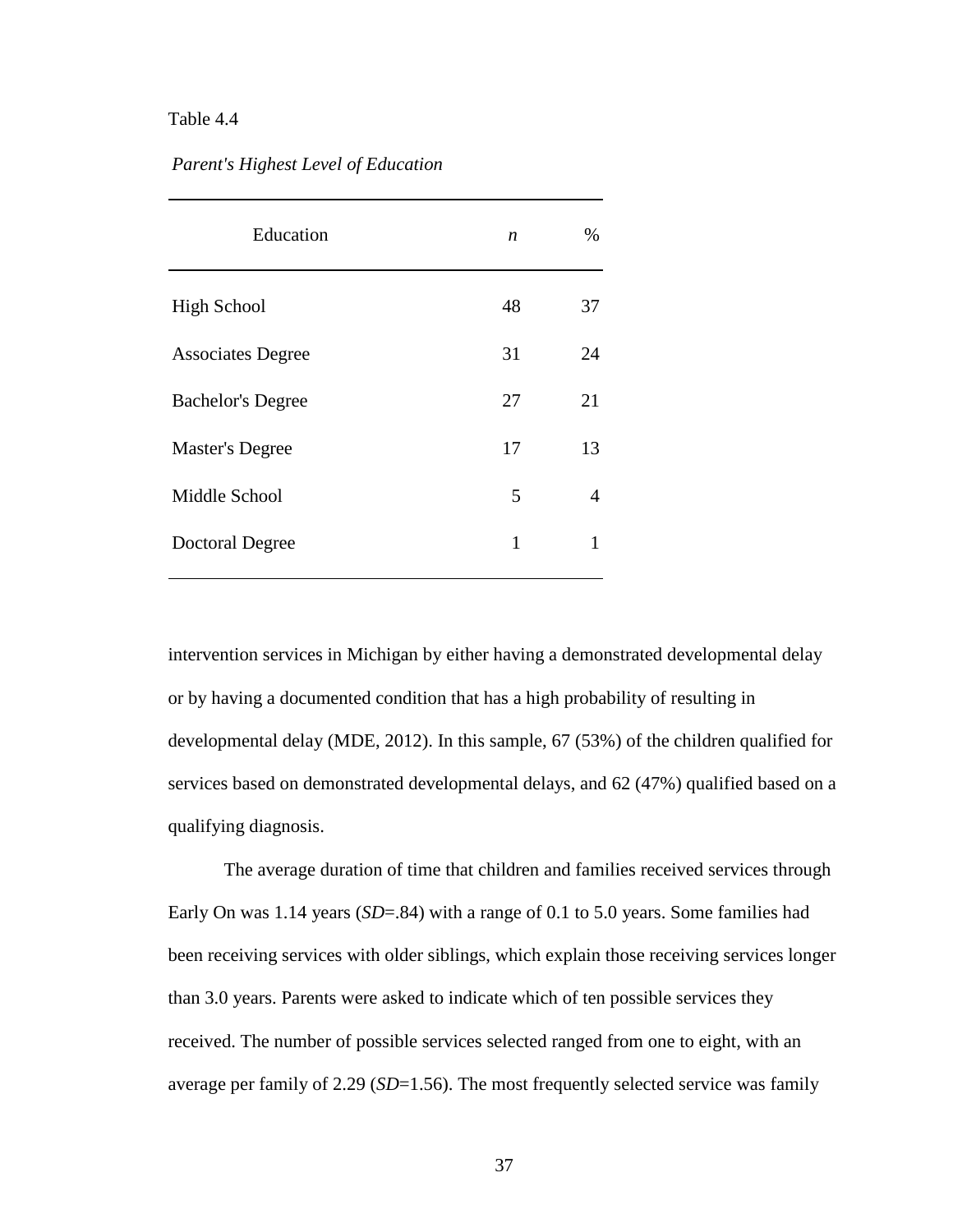counseling, which was selected by 86 (67%) of responding parents. The least frequently selected was assistive technology, which was selected by only 3 (2%). Eighty-six (67%) of the children and families received family counseling, and 52 (40%) received speech and language therapy. Occupational and physical therapy were both received by 40 (31%) of the children, and special instruction was received by 38 (29%). Remaining services (health, nutritional, vision, and audiology) were received by 9 or fewer children each (see Table 4.5).

Table 4.5

| Summary of Early Intervention Services Received |  |  |  |
|-------------------------------------------------|--|--|--|
|-------------------------------------------------|--|--|--|

| <b>Services Received</b>    | n  | %  |
|-----------------------------|----|----|
| <b>Family Counseling</b>    | 86 | 67 |
| Speech and Language         | 52 | 40 |
| Occupational Therapy        | 40 | 31 |
| Physical Therapy            | 40 | 31 |
| Special Instruction         | 38 | 29 |
| <b>Health Services</b>      | 9  | 7  |
| <b>Nutritional Services</b> | 9  | 7  |
| <b>Vision Services</b>      | 8  | 6  |
| <b>Audiology Services</b>   | 6  | 5  |
| <b>Assistive Technology</b> | 3  | 2  |
|                             |    |    |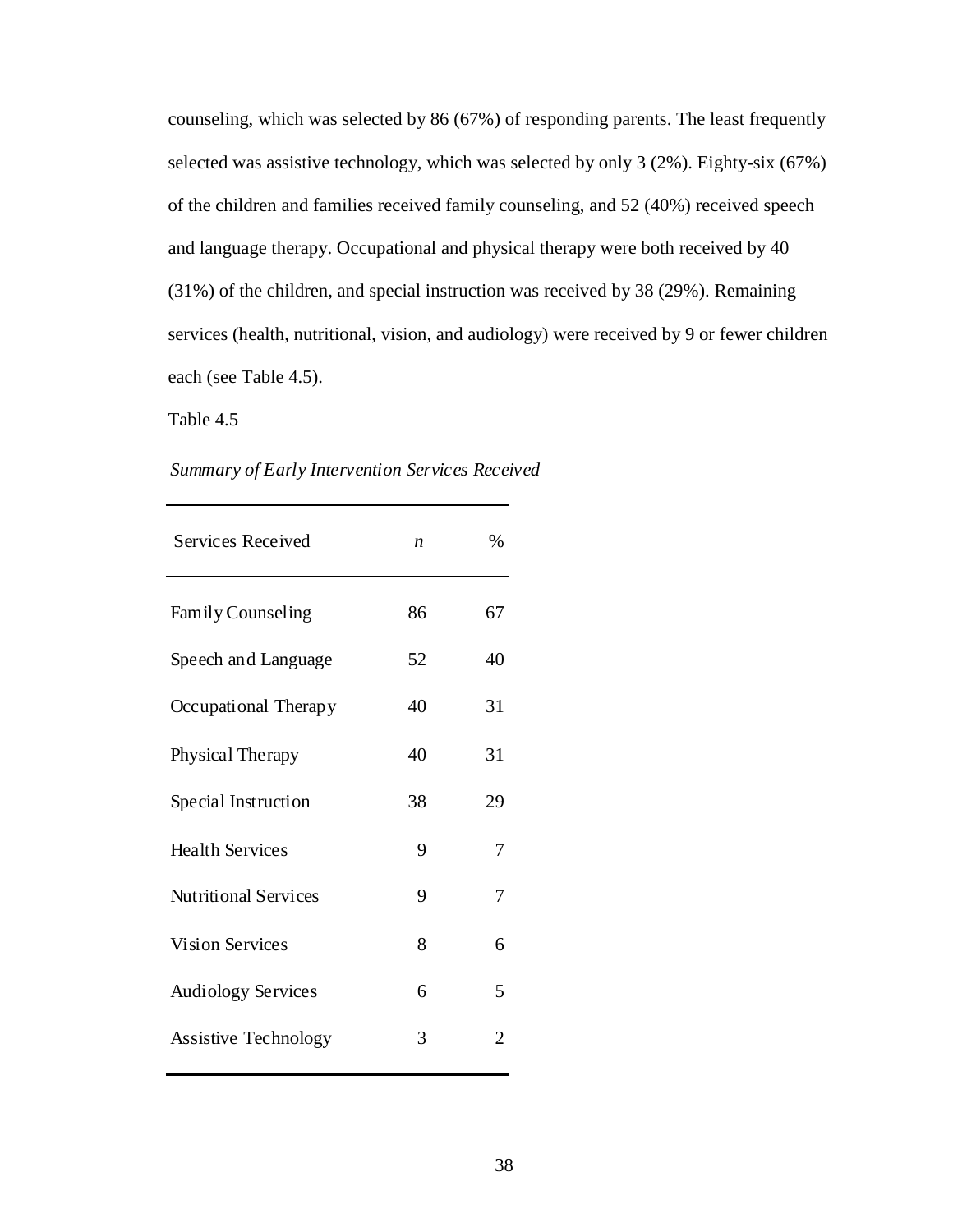*Siblings.* Within the 129 families, there were 244 siblings in this study. The median age of the siblings was 5.15 years (*M*=6.47; *SD*=5.03). The age range of the siblings was 0.2 to 26.0 years, as siblings included both younger and older siblings. Refer to Table 4.2 for sibling age by birth order. Of the 244 siblings reported in this study, 104 (43%) were male, and 140 (57%) were female. Table 4.3 provides a breakdown of sibling sex by birth order. Of the total number of children in the home (n=373), the average number per household was 2.9 (*SD*=1.13) with a range of 2 to 8.

**Siblings' use of strategies.** For each sibling reported to be using intervention strategies, parents were asked to choose whether the parents or Early On provider directly taught a strategy, or if the sibling independently learned and implemented the strategy. One hundred and forty-five parents reported themselves as the person who taught the sibling to use intervention strategies (57%). Early On providers taught siblings to use intervention strategies for 74 (29%) of the siblings, and 22 (9%) were self-taught. Twelve (5%) were taught by someone other than the parent, provider, or self. Seventy-nine (32%) of the siblings were reported as using sibling strategies more than one time daily and 63 (26%) were reported as never using strategies. Not only did the frequency of sibling use of strategies vary, but also the use of strategies based on the sex of the sibling, with a higher percent of males using intervention strategies most often. Table 4.6 provides the frequency of sibling use of strategies.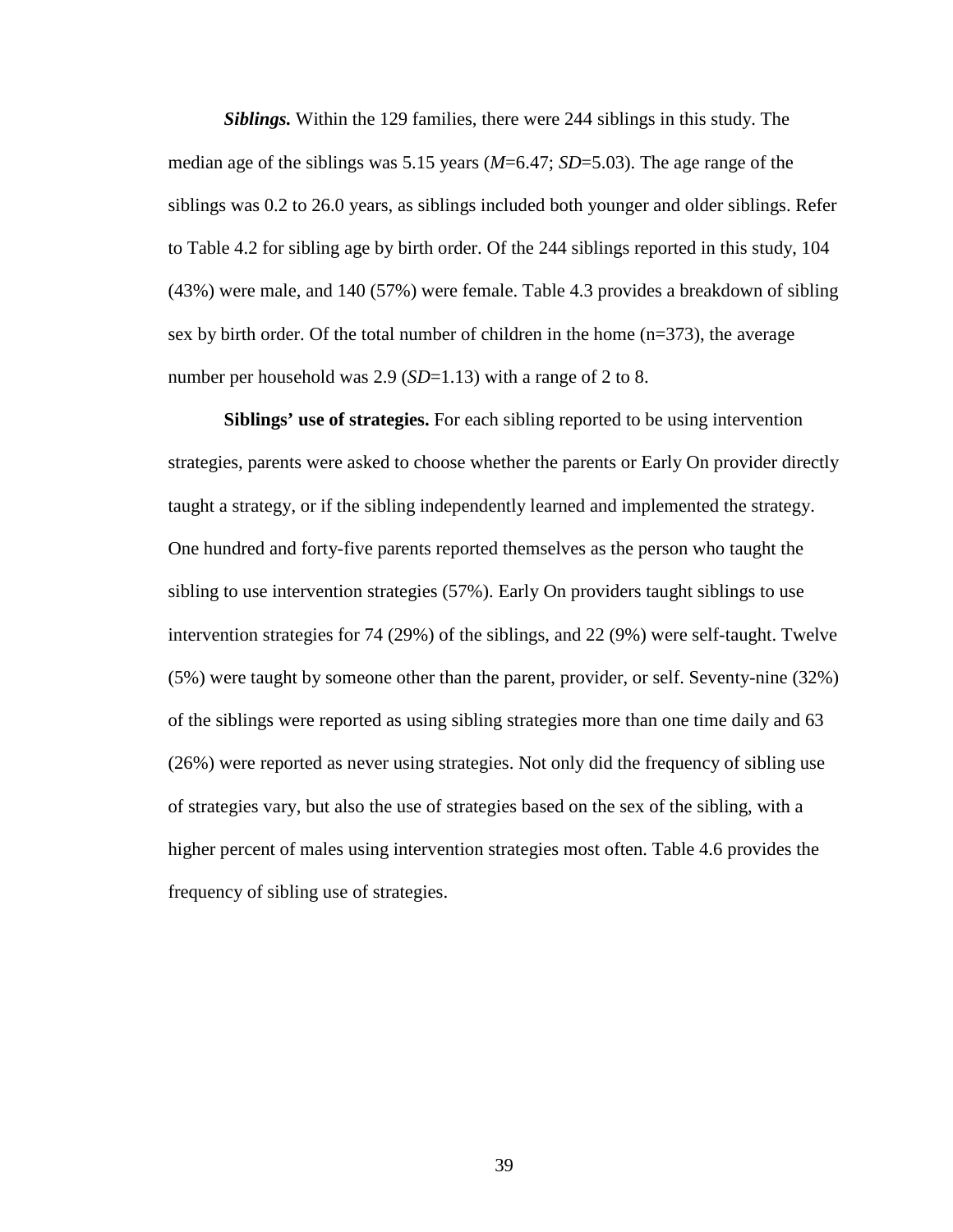# *Frequency of Sibling Use of Strategies*

|                          |                  |        | Sex              |    |                  |      |  |  |  |
|--------------------------|------------------|--------|------------------|----|------------------|------|--|--|--|
|                          |                  |        | Male             |    | Female           |      |  |  |  |
| Frequency                | $\boldsymbol{n}$ | $\%$   | $\boldsymbol{n}$ | %  | $\boldsymbol{n}$ | $\%$ |  |  |  |
| Never                    | 63               | 26     | 27               | 25 | 36               | 27   |  |  |  |
| 1 - 2 times per week     | 18               | $\tau$ | 10               | 9  | 8                | 6    |  |  |  |
| 3 - 5 times per week     | 60               | 25     | 30               | 27 | 30               | 22   |  |  |  |
| 6 - 7 times per week     | 24               | 10     | $\overline{7}$   | 6  | 17               | 13   |  |  |  |
| More than one time daily | 79               | 32     | 36               | 33 | 43               | 32   |  |  |  |

#### **Relationships Among the Variables**

Pearson correlation coefficients among variables in the study are shown in Table 4.7. For this analysis, the criterion for significance was set at the  $(\alpha < .01)$ .

**Are there specific characteristics of the siblings or children with disabilities that are related to the level of sibling intervention?**

## *Independent variables.*

*Sex of the sibling.* Sex of the sibling and sibling age were negatively related *r* (127) = .25,  $p < .01$ . This means that in this population older siblings were more likely to be male (male =1, female =2) and younger siblings were more likely to be female. This is in agreement with another negative relationship between the sex of the sibling and sibling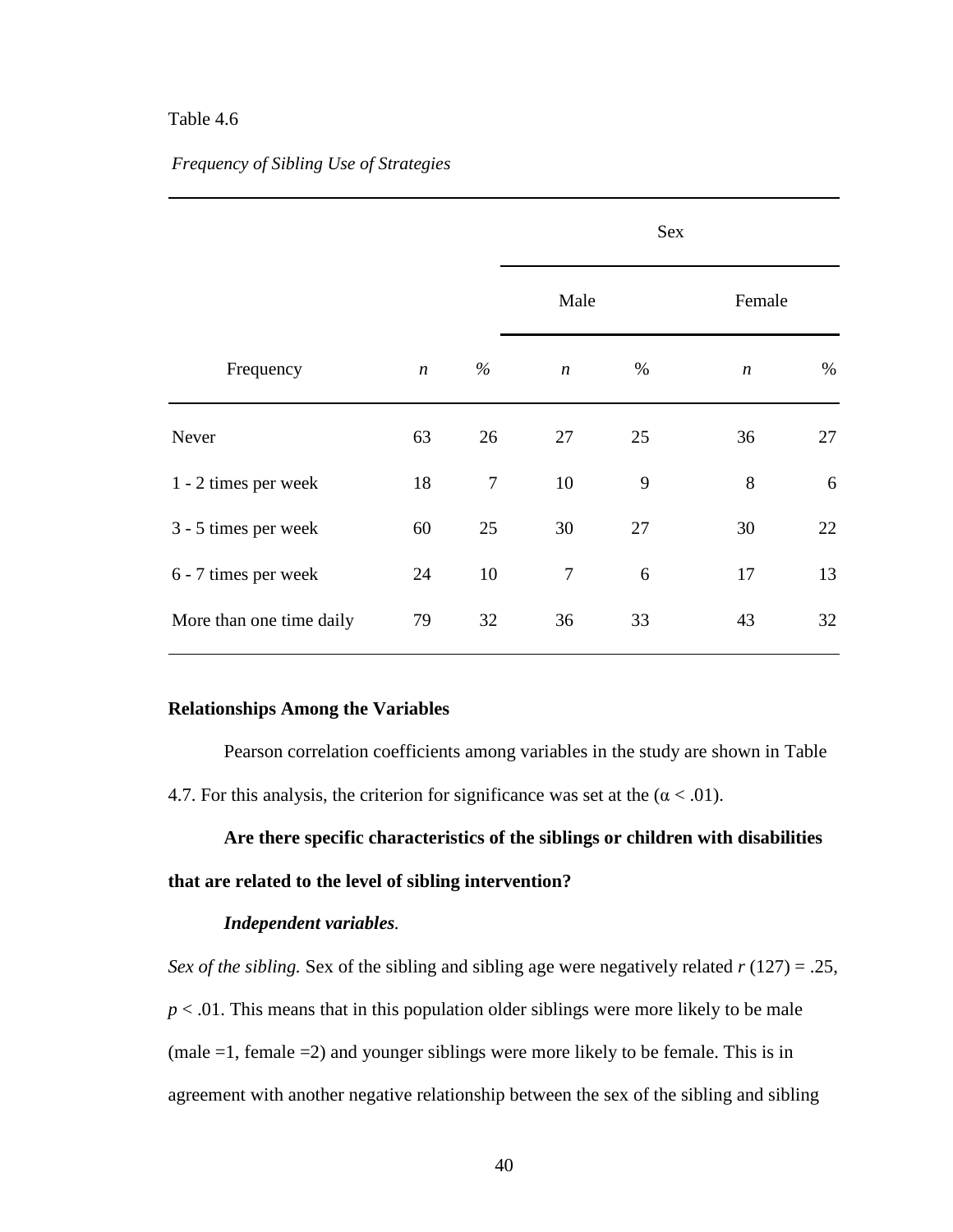age difference  $r(127) = -0.26$ ,  $p < 0.01$ , which tells us that, for this population, male siblings are more likely to have larger positive age differences between themselves and the child receiving services, and females are more likely to be closer in age to the child receiving services.

## Table 4.7

|  | <b>Pearson Correlation Coefficients</b> |
|--|-----------------------------------------|
|  |                                         |

| Item                     | Sib Age | ăة<br>Age<br>dis | Sib Birth Order                 | Child Birth Order | ္တိ<br>Sex | Family Counseling                                         | Employment Status | Parent Taught | Taught<br>Provider | Self Learned | Other Taught  | Score<br>EIPSES | Region         |
|--------------------------|---------|------------------|---------------------------------|-------------------|------------|-----------------------------------------------------------|-------------------|---------------|--------------------|--------------|---------------|-----------------|----------------|
| Sib Age Diff             | 0.99    |                  |                                 |                   |            |                                                           |                   |               |                    |              |               |                 |                |
| Sib Birth Order          | $-0.13$ | $-0.15$          |                                 |                   |            |                                                           |                   |               |                    |              |               |                 |                |
| Child Birth Order        | 0.02    | 0.00             | 0.28                            |                   |            |                                                           |                   |               |                    |              |               |                 |                |
| Sex Sib                  |         | $-0.25 -0.26$    | 0.74                            | 0.11              |            |                                                           |                   |               |                    |              |               |                 |                |
| <b>Family Counseling</b> | 0.16    | 0.17             | 0.05                            | $-0.11$           | 0.12       |                                                           |                   |               |                    |              |               |                 |                |
| <b>Employment Status</b> | $-0.17$ | $-0.16$          | 0.07                            | 0.05              | $-0.21$    | $-0.04$                                                   |                   |               |                    |              |               |                 |                |
| <b>Parent Taught</b>     | $-0.14$ | $-0.13$          | 0.60                            | 0.24              | 0.65       | 0.01                                                      | 0.07              |               |                    |              |               |                 |                |
| Provider Taught          |         | $-0.13 - 0.13$   | 0.36                            | $-0.03$           |            | $0.43 - 0.11$                                             | 0.15              | 0.32          |                    |              |               |                 |                |
| Self Learned             |         | $-0.09 - 0.08$   | 0.18                            | 0.06              |            | $0.26 - 0.07$                                             | 0.03              | 0.09          | 0.08               |              |               |                 |                |
| Other Taught             | $-0.09$ | $-0.10$          | 0.12                            | $-0.08$           | 0.18       | 0.18                                                      | $-0.24$           | 0.13          | 0.04               | 0.11         |               |                 |                |
| <b>EIPSES Score</b>      | 0.04    | 0.06             | $-0.05$                         | $-0.02$           | -0.09      | $-0.20$                                                   | 0.01              | 0.14          | 0.06               | $-0.02$      | -0.01         |                 |                |
| Region                   | $-0.17$ |                  | $-0.22$ $-0.24$ $-0.03$ $-0.03$ |                   |            |                                                           | $-0.08 - 0.02$    | 0.03          | 0.11               | 0.09         | 0.03          | 0.12            |                |
| Sib Use Strategies       | 0.83    |                  |                                 |                   |            | 0.83 $-0.08$ $-0.03$ $-0.25$ 0.25 $-0.17$ $-0.17$ $-0.17$ |                   |               |                    |              | $-0.12 -0.09$ |                 | $-0.08 - 0.30$ |

\_\_\_\_\_\_\_\_\_\_\_\_\_\_\_\_\_\_\_\_\_\_\_\_\_\_\_\_\_\_\_\_\_\_\_\_\_\_\_\_\_\_\_\_\_\_\_\_\_\_\_\_\_\_\_\_\_\_\_\_\_\_\_\_\_\_\_\_\_\_\_\_

The sex of the sibling was positively related to who taught the sibling to use strategies. Sex of the sibling (male=1, female=2) was positively related to parent-taught *r*  $(127) = .65, p < .01$ , provider-taught  $r(127) = .43, p < .01$ , self-learned  $r(127) = .26, p < .01$ .01, and other-taught  $r(127) = .18$ ,  $p < .01$ , meaning more female siblings are being taught to use strategies than males. When considering the previous relationships, it would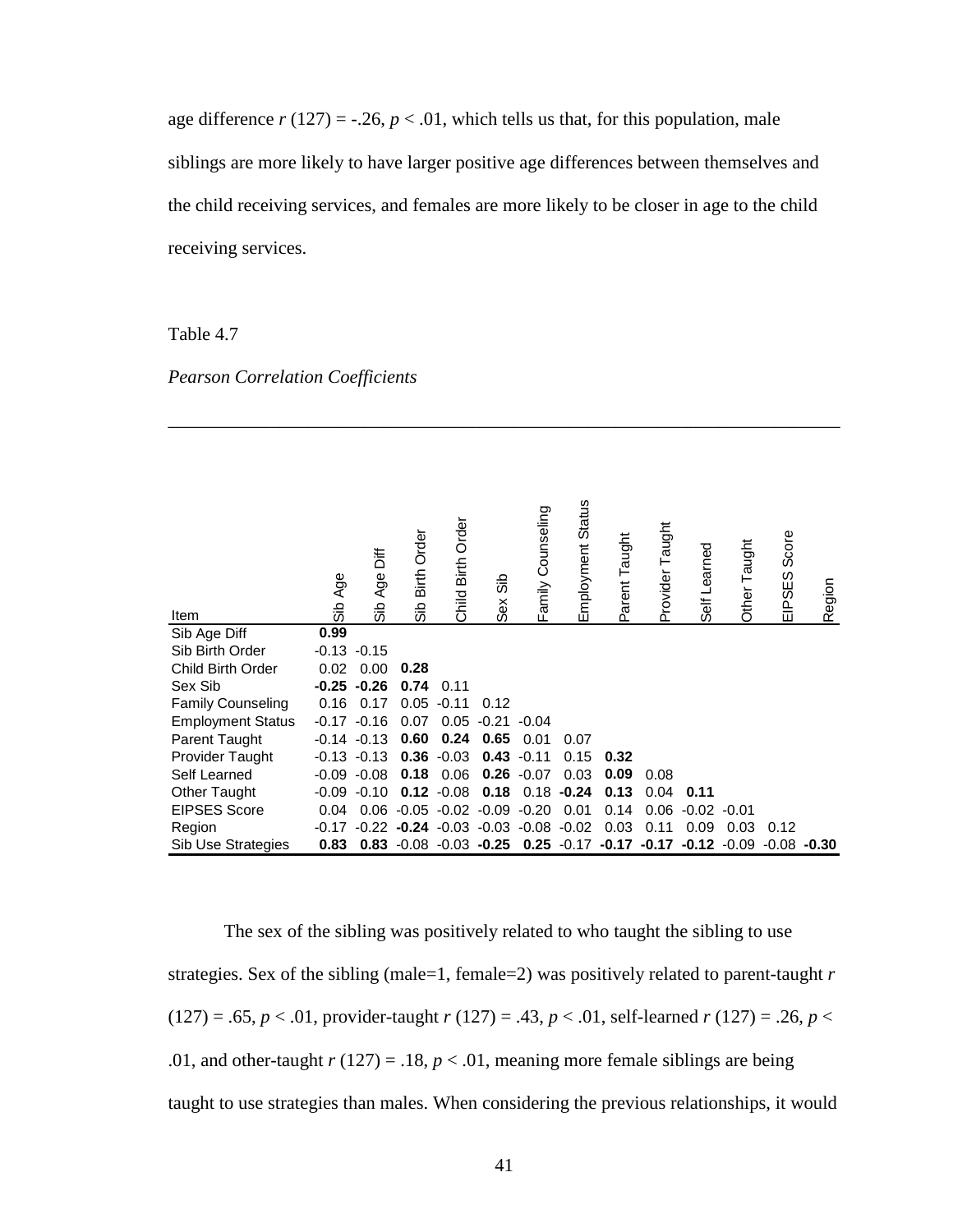make sense that the female siblings in this study, being closer in age to the children receiving services, would have more interactions as a sibling dyad than those with larger age gaps. This could lend some explanation as to why female siblings in this population were more likely to have learned strategies.

*Sibling birth order.* There was another relationship (positive) between who taught the sibling to use intervention strategies and sibling birth order: parent-taught  $r(127) =$ .60, *p* < .01, provider-taught *r* (127) = .36, *p* < .01, self-learned *r* (127) = .18, *p* < .01, and other-taught  $r(127) = .12$ ,  $p < .01$ . The higher the sibling birth order (furthest away from the first born), the more likely they were to be taught by parents, provider, others, and the more they self-learned. Similar to the previous results, the younger sibling group (those closer in age to the child and also further away from first born) were the siblings in this population to learn the strategies, whether taught by someone or self-learned.

*Birth order of the child.* There was an additional relationship (positive) between parents teaching sibling strategies and the birth order of the child receiving services *r*  $(127) = .24$ ,  $p < .01$ . The higher the birth order of the child (furthest away from the first born), the more parents teach siblings to use strategies. This is interesting, but may be explained by parents of large families sharing responsibilities with siblings that are capable of helping, or it may be due to parents being more relaxed with each subsequent child, thus more comfortable in allowing these types of activities.

#### *Independent and dependent variables.*

*Sibling age and sibling use of strategies.* Sibling age showed a significant relationship to sibling use of strategies,  $r(127) = .83$ ,  $p < .01$ . As the age of the sibling increased, the use of strategies increased. This is consistent with the literature on siblings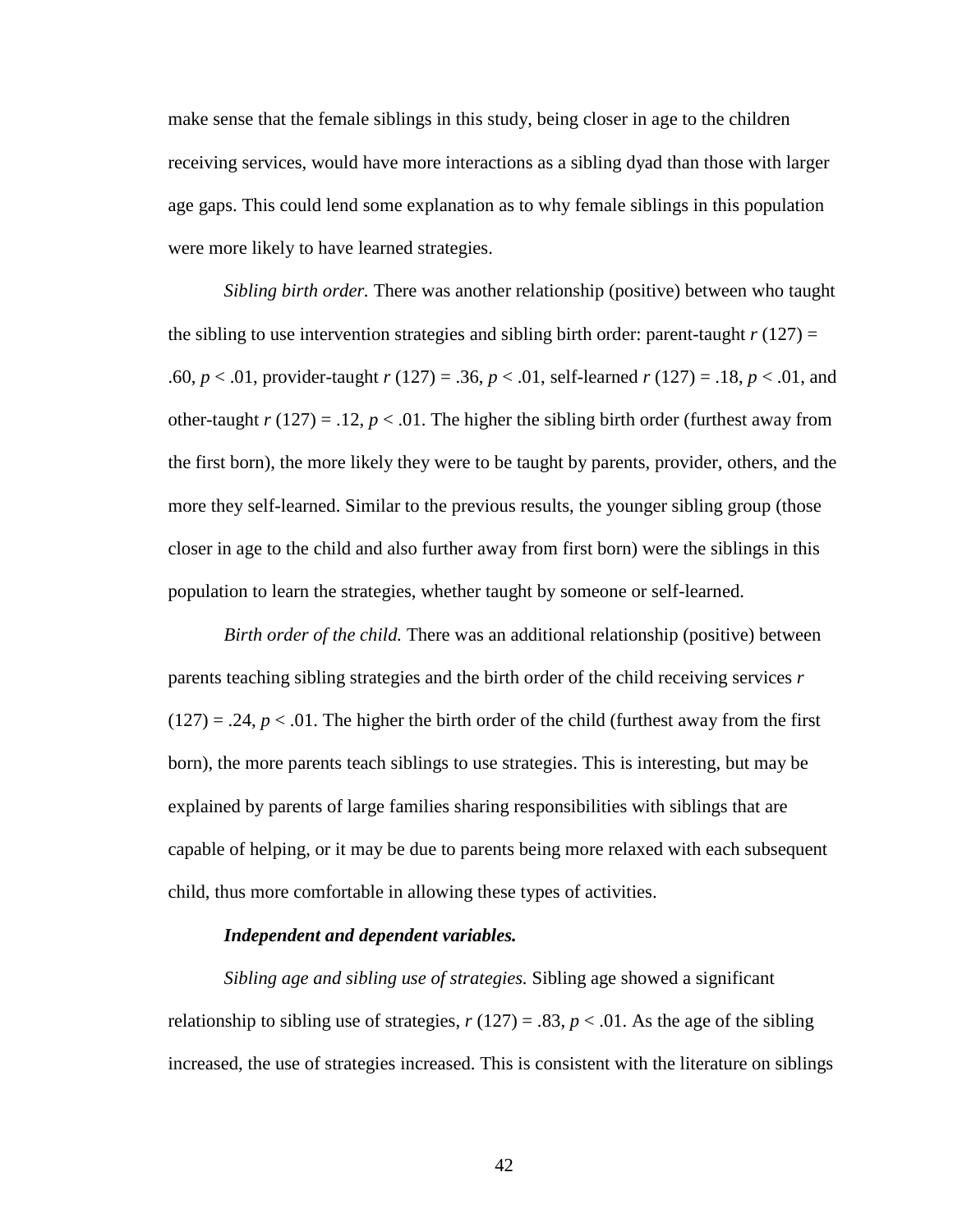as teachers (Brody, 1998; Klein, Feldman, & Zarur, 2002; Howe, Brody, & Recchia, 2006; Maynard, 2002, Strauss & Ziv, 2004).

*Sibling age difference and sibling use of strategies.* Sibling age difference showed a significant relationship to sibling use of strategies,  $r(127) = .83$ ,  $p < .01$ . As the age difference between the sibling and child increases, the use of strategies increases.

*Sex of the sibling and sibling use of strategies.* The sex of the sibling showed a significant relationship to sibling use of strategies  $r(127) = -0.25$ ,  $p < 0.01$ . There was a negative relationship between sibling use of strategies and the sex of the sibling (male  $=1$ , female= 2). This tells us that male siblings were more likely to use strategies than female siblings.

*Who taught sibling to use strategies and sibling use of strategies.* The person responsible for teaching siblings to use intervention strategies was negatively related to sibling use of strategies: parent-taught  $r(127) = -.17$ ,  $p < .01$ , provider-taught  $r(127) = -$ .17,  $p < 0.01$ , self-learned  $r(127) = -0.12$ ,  $p < 0.01$ . This indicates that the more the sibling was taught, the less likely they were to use the strategies. This could mean that the methods for teaching are not effective, or it may tell us that other variables are responsible for the level of sibling use of strategies.

In summary, the specific characteristics of the siblings or children with disabilities that were related to the level of sibling intervention were sex of the sibling, sibling age, age difference between the sibling and child, and birth order of the siblings. In this study, the older siblings, those with the greatest age differences from the child, were more likely to be male. The male siblings in the study were also more likely to use strategies. However, the female siblings in this study were younger and were more likely to be taught the intervention strategies. This tells us that it is not necessarily those that are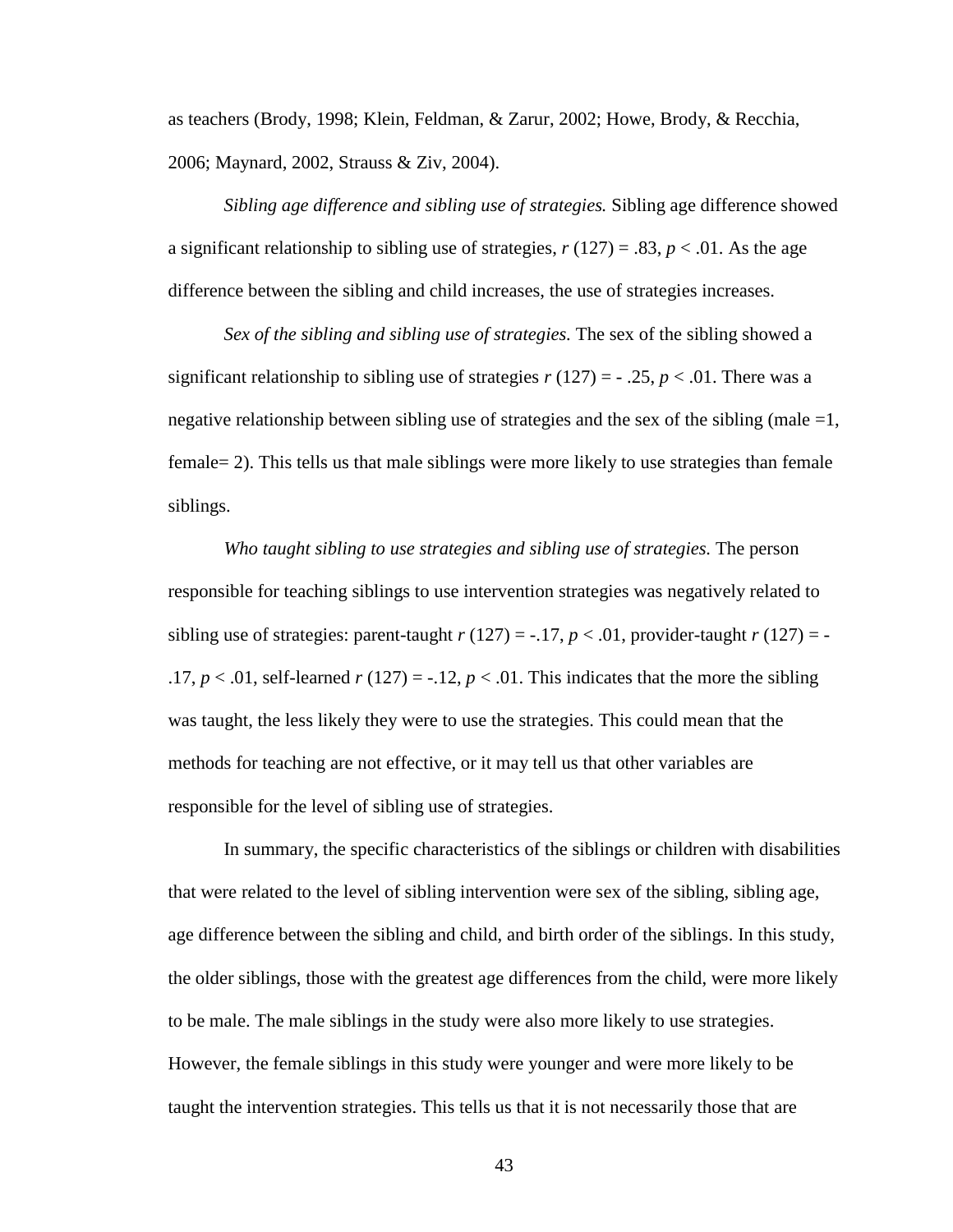taught to use the strategies that use strategies most often. Further analysis revealed which of these highly correlated variables were predictors of sibling use of strategies.

# **Are certain family characteristics related to the level of sibling involvement in early intervention?**

#### *Independent variables.*

*Parent employment status.* Parent employment status was also negatively related to the selection of "Other" as who taught the sibling to use intervention strategies *r* (127)  $=$  -.24,  $p < 0.01$ . Parents who work more outside of the home selected "Other" as the ones that taught siblings to use intervention. This may indicate that those providing child-care were the ones teaching siblings to use intervention strategies.

#### *Independent and dependent variables.*

*Region and sibling use of strategies.* There was also a significant relationship between region and sibling use of strategies  $r(127) = -0.30$ ,  $p < 0.01$ , indicating that the more rural the region, the higher the level of sibling use of strategies.

*Family counseling and sibling use of strategies.* There was a positive relationship between family counseling and sibling use of strategies  $r(127) = .25$ ,  $p < .01$ . This tells us that families who received family counseling were more likely to have siblings use strategies. If you recall from Table 4.4, 86% of the participants selected family services, which may account for it being the only service with a relationship to sibling use of strategies.

The family characteristics related to the level of sibling involvement in early intervention were the parent employment status, region, and family counseling. Parents in this population who work more outside the home were those that indicated "Others" as teaching the sibling intervention. However, we know from previous relationships that the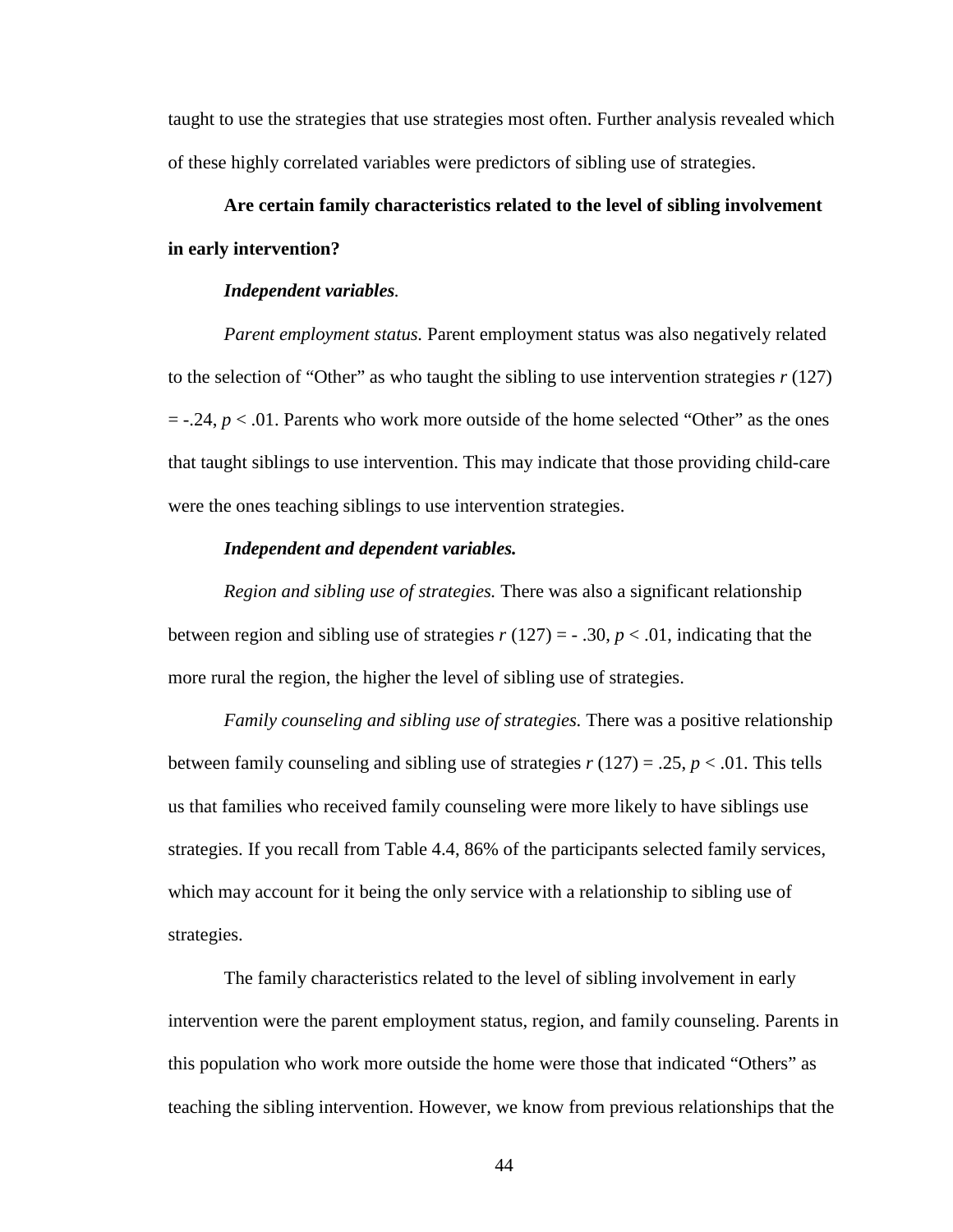person teaching the strategies was not related to the level of sibling involvement in early intervention, which means that the relationship between parent employment status and "Others" teaching the strategies was not related to sibling involvement in intervention strategies. More importantly, families receiving family counseling and those living in more rural regions were both related to sibling use of strategies. Further analysis revealed which of these were predictors of sibling use of strategies.

# **Is there a relationship between the level of sibling involvement in early intervention and parent self-efficacy?**

The measure of parent self-efficacy was derived from the Early Intervention Parenting Self-Efficacy Scale (EIPSES). The 16 item scale totals may range from 0-96. The average score in this study was  $62.26$  (*SD*=9.92) with scores ranging from  $30 - 80$ indicating moderate to high levels of self-efficacy in the parents of this study. This was slightly lower than those reported in Guimond, Wilcox, and Lamorey's (2008) original study (*M*=77.12). There was no statistically significant relationship between EIPSES scores and the independent variables. Furthermore, there was no statistically significant relationship between self-efficacy scores and sibling use of strategies.

#### **Inferential Statistics**

Of the two dependent variables in this study (sibling use of strategies and parent self-efficacy scores), the Pearson correlation analysis revealed that only one (sibling use of strategies) showed a statistically significant relationship to independent variables (region, sibling age, sex of the sibling, and age difference between sibling and child). Therefore, a univariate multiple regression analysis was used to develop a model for predicting sibling use of intervention strategies from their region, sibling age, sex of the sibling, and age difference between siblings for this population. Results indicated a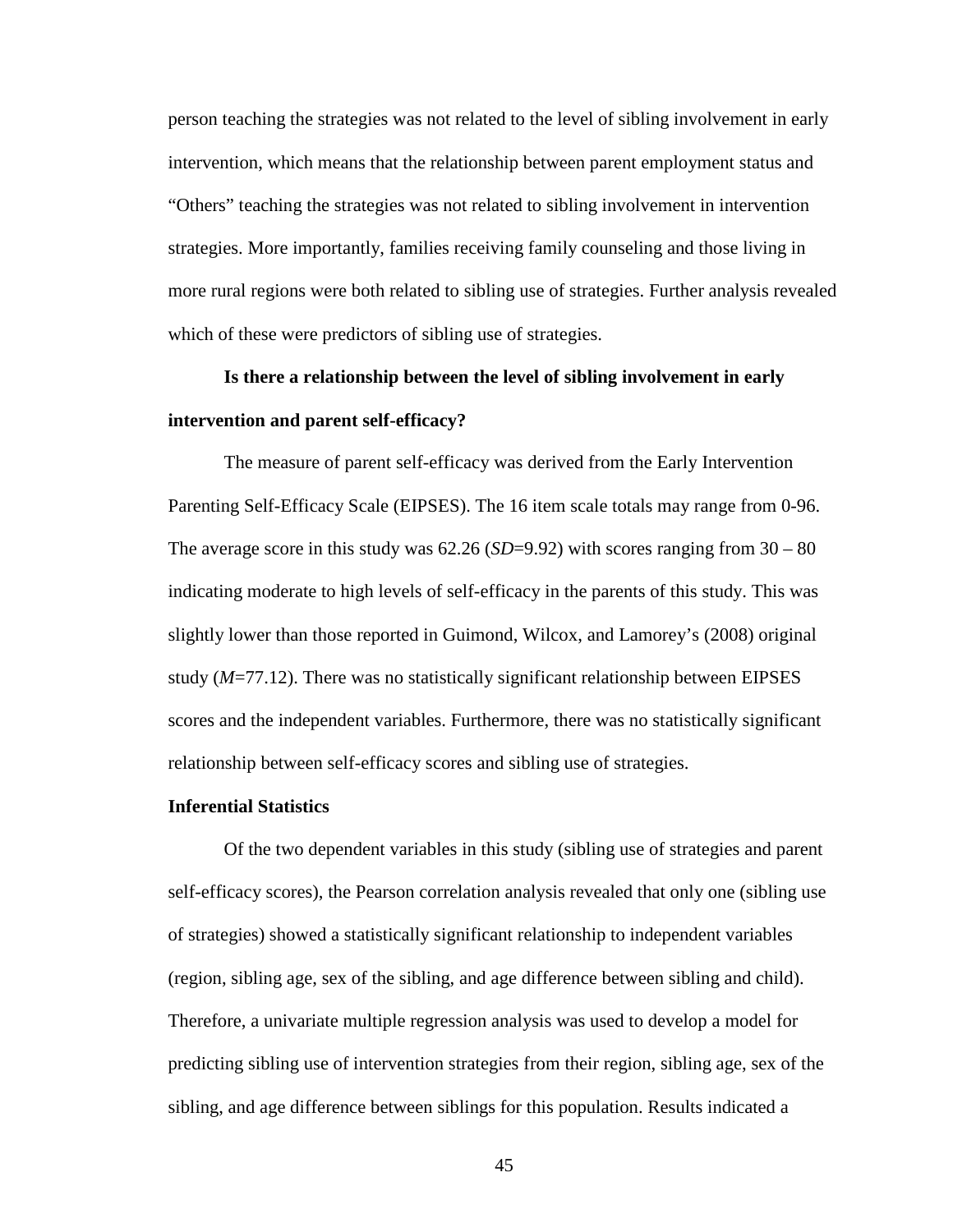significant effect for the age difference between sibling and child,  $F(1, 241) = 7.58$ ,  $p <$ .01,  $\eta^2$  = .029. However, based on the analysis, sibling age was not a significant predictor  $F(1, 241) = 2.45$ ,  $p = .119$ ,  $\eta^2 = .009$ . Although the two variables were highly correlated, this tells us that the age difference between siblings was a more powerful predictor of sibling use of strategies when compared to the age of the sibling. This may indicate that sibling use of strategies can be determined very early based on the age difference of the dyad when the younger sibling is born. The sex of the sibling was not found to be a significant predictor  $F(1, 241) = 1.47$ ,  $p = .434$ ,  $\eta^2 = .002$ .

Results indicated the greatest significant effect for region,  $F(1, 241) = 11.02$ ,  $p <$ .01,  $\eta^2$  = .042. This tells us that, for this population, the region in which the sibling dyad lives had the most predictive value on whether or not siblings used intervention strategies. The overall model fit was  $R^2 = .057$  accounting for approximately 6% of the variability. Regression coefficients are shown in Table 4.8.

#### **Summary**

The analysis of this study revealed that, although modest, two independent variables explained approximately 6% of the variance in sibling use of strategies for this population. The region in which a family lived impacted the level of sibling use of interventions. Findings indicated that the more rural a region, the more likely the siblings were to use intervention strategies. Additionally, the difference in the age of the sibling and the child receiving services impacted the level of sibling use of interventions in this population. Siblings with greater positive age differences were more likely to use intervention strategies.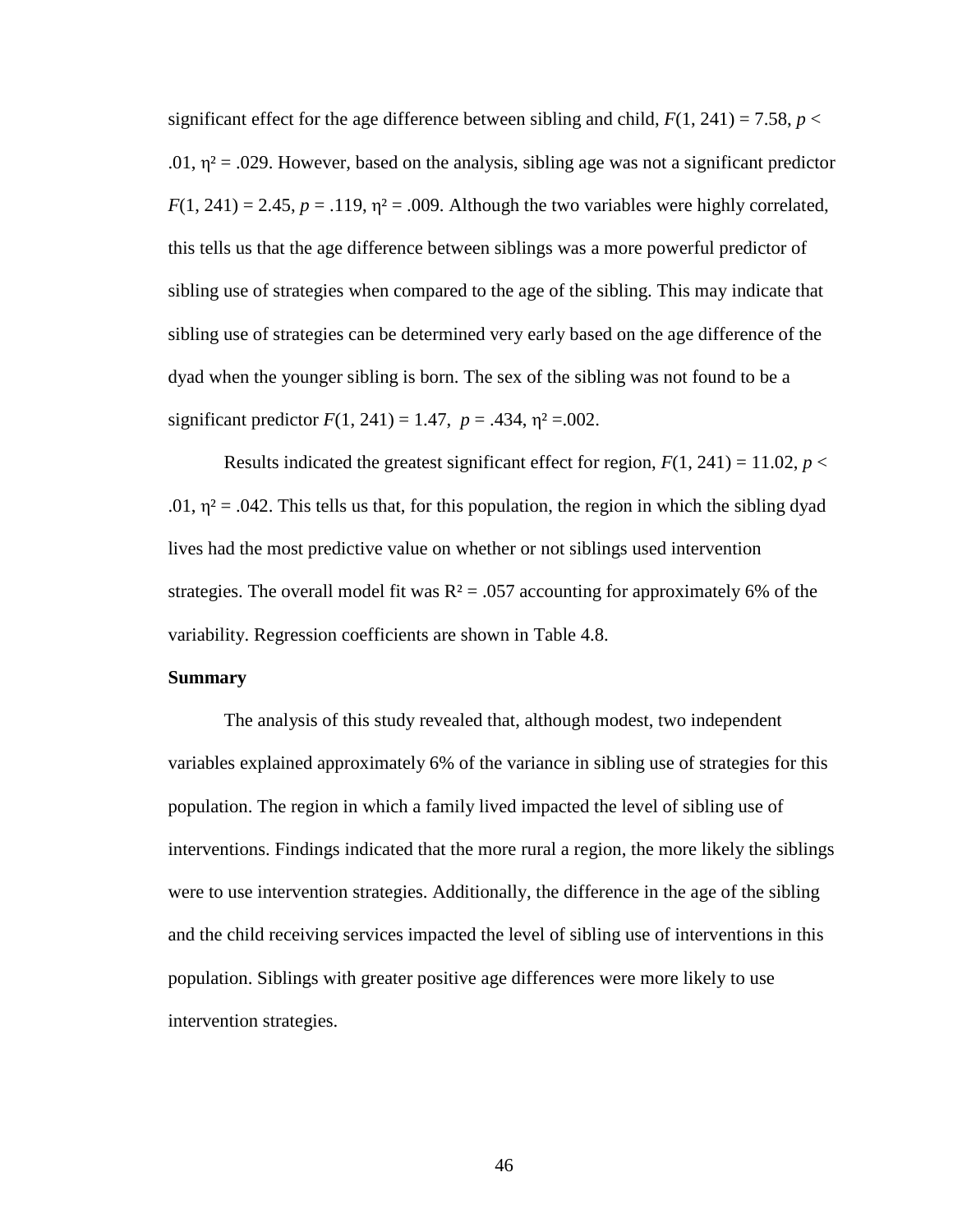| Source                 | SS      | df           | $\overline{MS}$ | $\boldsymbol{F}$ | $\boldsymbol{p}$ |
|------------------------|---------|--------------|-----------------|------------------|------------------|
| Region                 | 26.31   | $\mathbf{1}$ | 26.31           | 11.02            | 0.001            |
| Sibling Age            | 5.84    | $\mathbf{1}$ | 5.84            | 2.45             | 0.119            |
| Sibling Age Difference | 18.01   | $\mathbf{1}$ | 18.01           | 7.58             | 0.006            |
| Sibling Sex            | 1.47    | $\mathbf{1}$ | 1.47            | 0.62             | 0.434            |
| Error                  | 575.31  | 241          | 2.39            |                  |                  |
| Total                  | 3106.00 | 245          |                 |                  |                  |
|                        |         |              |                 |                  |                  |

*Univariate Multiple Regression for Sibling Use Strategies by Region, Sibling Age, Sibling Age Difference, and Sibling Sex*

Copyright © Julie Harp Rutland 2012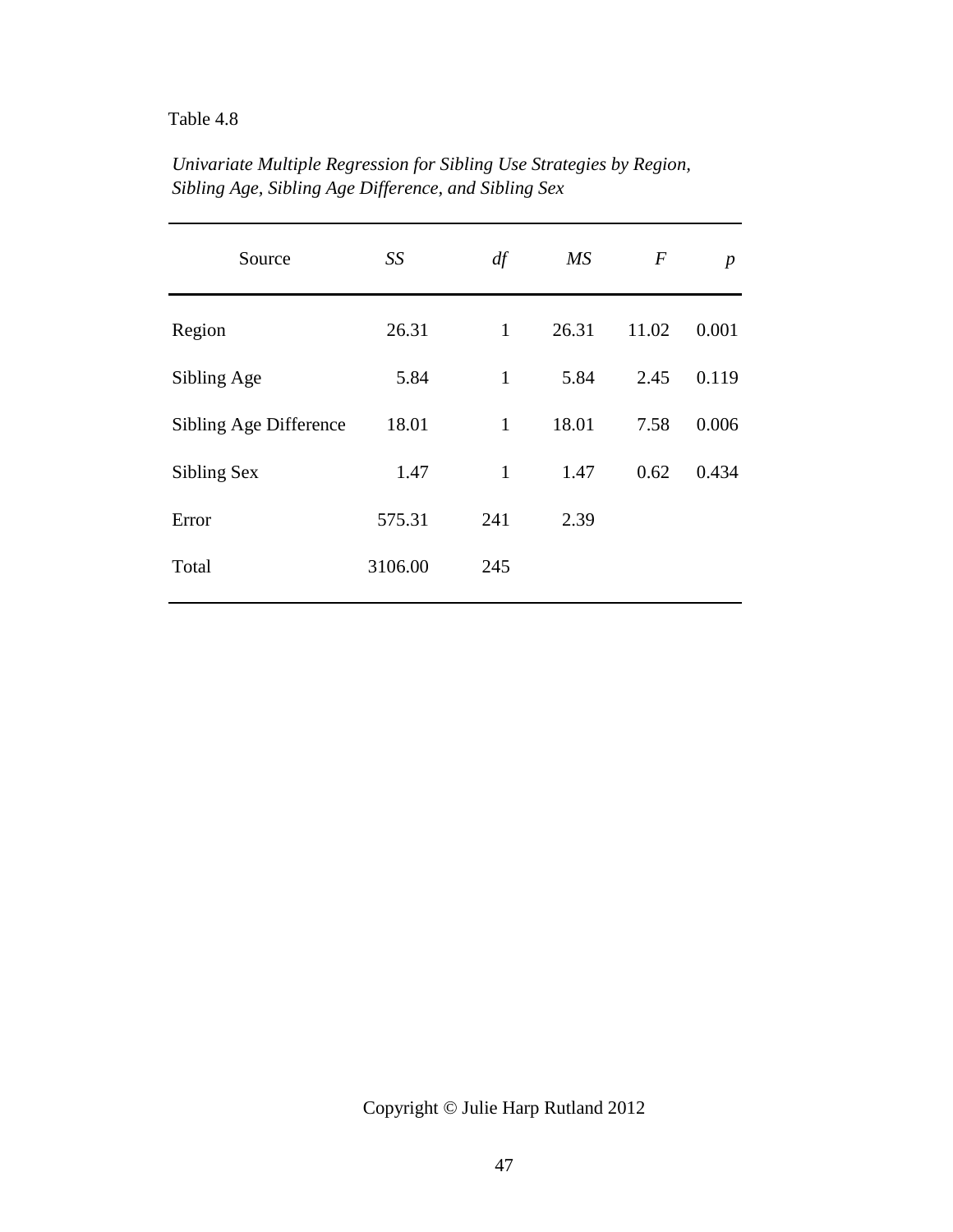Chapter V: Summary Discussion Factors Related to Sibling Involvement

in Early Childhood Intervention

# **Discussion**

In this study, family, child, and sibling variables were investigated to determine if relationships existed between such variables and sibling involvement in early intervention strategies. Specifically, three questions were addressed.

# **Are there specific characteristics of the siblings or children with disabilities that are related to the level of sibling intervention?**

The findings of this study did provide some support for age *difference* between siblings impacting the sibling use of early intervention strategies. Although modest, age difference, or the amount of age between siblings, can make inferences about sibling involvement in intervention. Similar to previous research on older siblings (Brody, 1998; Klein, Feldman, & Zarur, 2002; Howe, Brody, & Recchia, 2006; Maynard, 2002, Strauss  $\&$  Ziv, 2004), as the age difference increased with older siblings, there was an increase in the use of early intervention strategies. This, in part, may be due to older siblings having more advanced cognitive skills (Brody, 1998; Klein, Feldman, & Zarur, 2002) when compared to their younger sibling. This finding is consistent with the literature demonstrating that as a sibling gets older, thus a greater age difference, they provide more instruction, and positive guidance (Howe, Brody, & Recchia, 2006; Maynard, 2002, Strauss  $\&$  Ziv, 2004). Although this study is consistent with the previous research, it is important to note that previous research did not include children in early intervention. Findings of this study begin to bridge a gap and provide information that can be useful when planning early intervention strategies.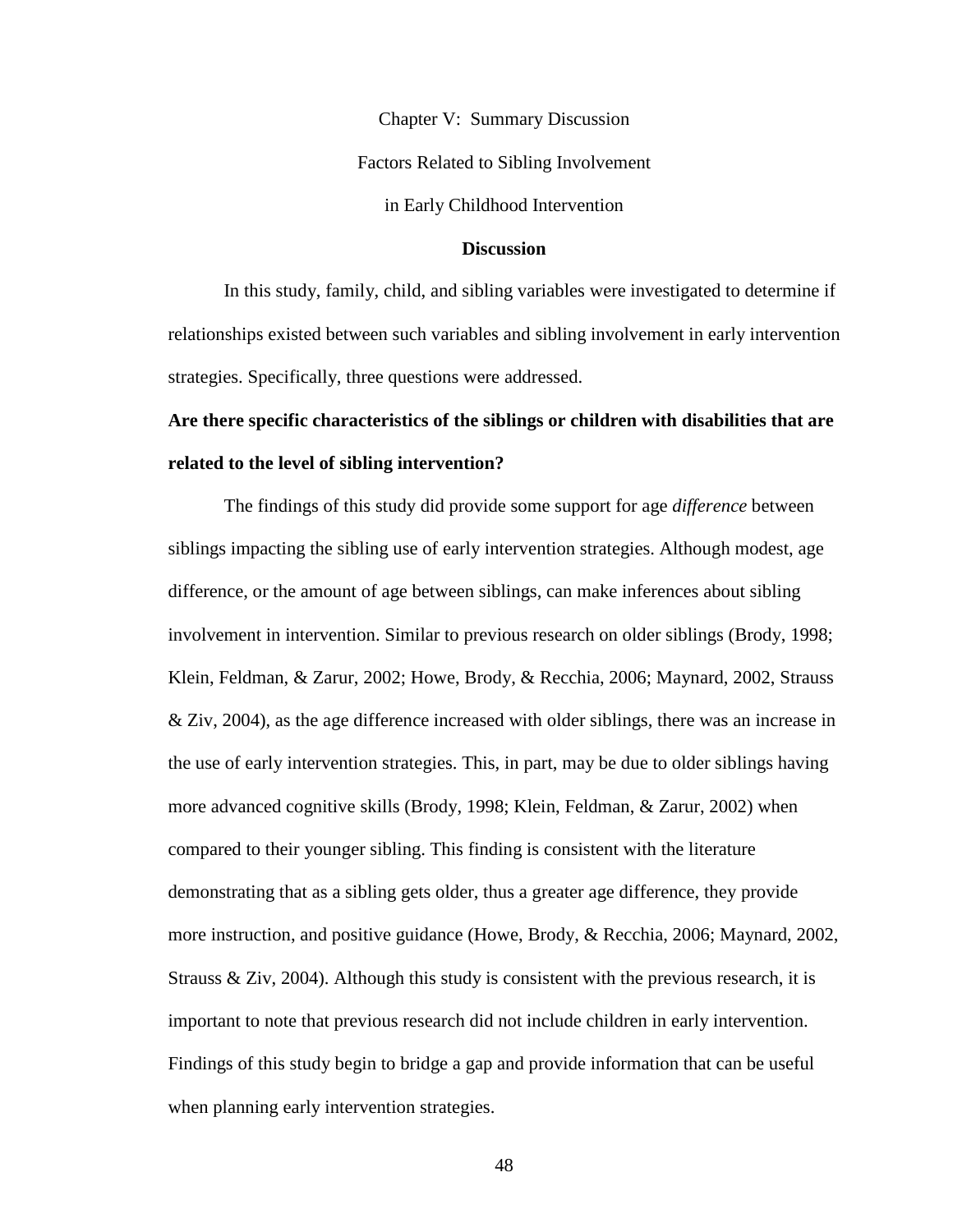# **Are certain family characteristics related to the level of sibling involvement in early intervention?**

As the Ecological Systems Theory explains, in order to look at a child's development, it is necessary to understand that each child develops within the context of the relationships in the family environment (Bronfenbrenner, 1979). Bronfenbrenner suggests not only looking at the child in the immediate environment, but also the interactions of the larger environment. Specifically, this study investigated the length of the time the family received early intervention through Early On, the care-giving arrangement in the home, total number of siblings in the home, and region in which the family lived. The findings indicate no significant relationship between sibling use of intervention strategies and length of time receiving early intervention, care-giving arrangement, or total number of siblings in the home. However, region significantly impacted sibling use of strategies. Families in more rural regions reported higher levels of sibling involvement in intervention strategies.

An aspect that is specifically important to this study is *why* region may influence sibling use of intervention. We do know that access to services may be impacted by region, as many providers in rural areas have reported a shortage in providers (Bruder, 2004). Also, many rural areas require a large amount of travel time, thus decreasing the frequency of visits (Jung, McCormick, & Jolivette, 2004). However, this does not necessarily mean a decrease in intervention opportunities. It may indicate that providers are demonstrating the consultative model, which is a recommended practice in early intervention. As described earlier in the consultative model, providers support families through an exchange of information and intervention strategies (McWilliam, 1995). This exchange of information and strategies allows families to enhance their child's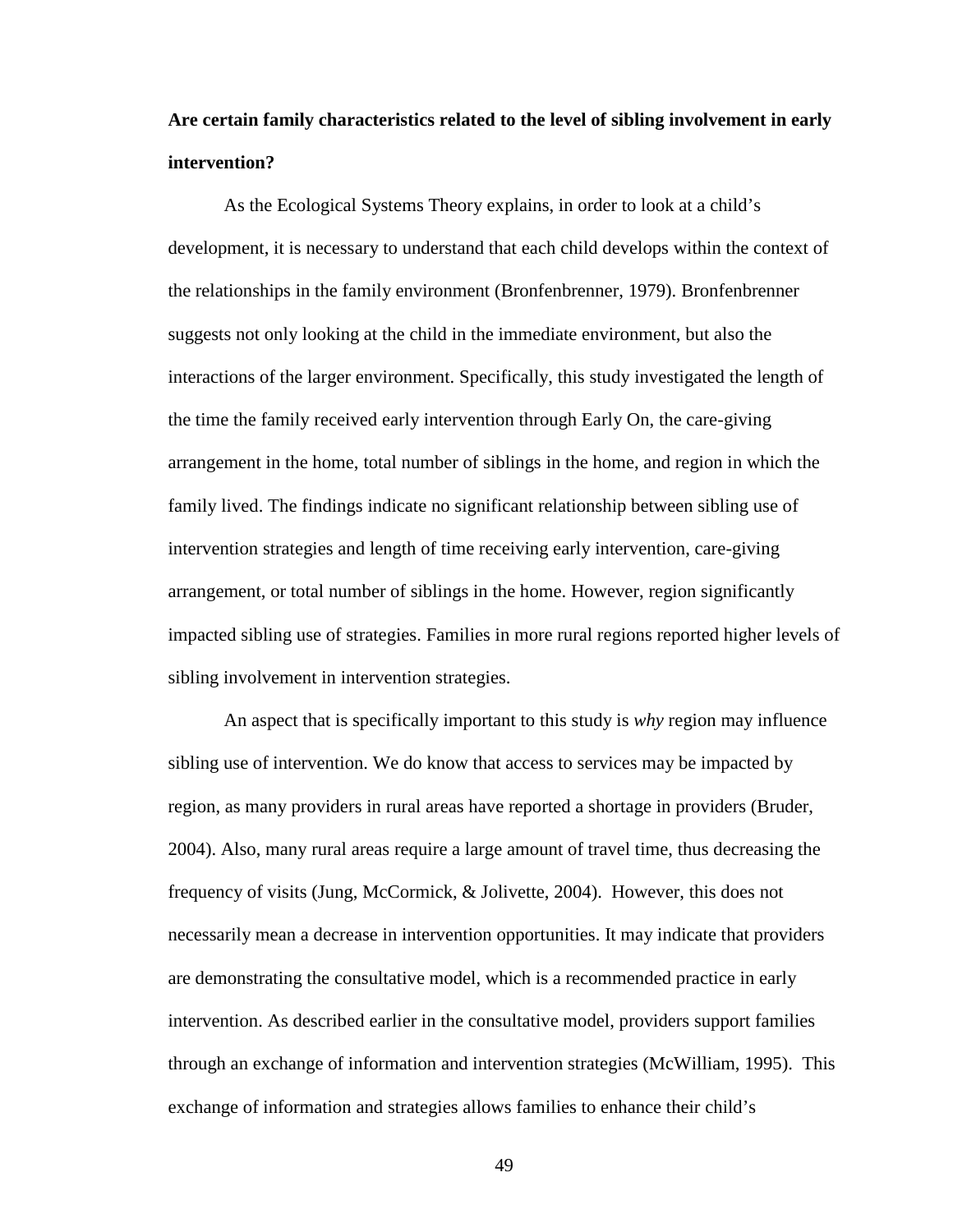development by maximizing the many learning opportunities available throughout their day. An expected outcome of the consultative model is parental confidence in their roles (McWilliam & Scott, 2001), thus higher self-efficacy scores. Although there was no relationship between region and self-efficacy scores in this study, the parent's scores were relatively high. This may imply that the families in rural areas in this study are experiencing the outcomes expected of the consultative model, which include shared knowledge, including sharing of knowledge with siblings, and heightened self-efficacy. **Is there a relationship between the level of sibling involvement in early intervention and parent self-efficacy?** 

This study did not demonstrate a relationship between parent self-efficacy and demographic variables, such as age or sex of child, siblings, or parents. Nor was there a relationship between the self-efficacy measure and sibling involvement in early intervention. This may be due to multiple factors. The first is the lack of variation in selfefficacy scores. The scores were clustered around moderately high scores indicating that the parents in this study had similarly high self-efficacy scores. This is somewhat consistent with the reports from a previous study when developing the Early Intervention Parenting Self-Efficacy Scale (EIPSES; Guimond, Wilcox, & Lamorey, 2008).

Another factor may be the validity of the EIPSES. The original study reported a limitation of homogeneity in population and recommended studying other samples. This study's population had some homogeneous characteristics: all English language readers, 93% female, 81% biological parents, and 81% dual care-giving households. However, without replication of the EIPSES with different samples, it is unknown if the scale lacks variability due to the population or if it simply does not provide a genuine measure of parent self-efficacy.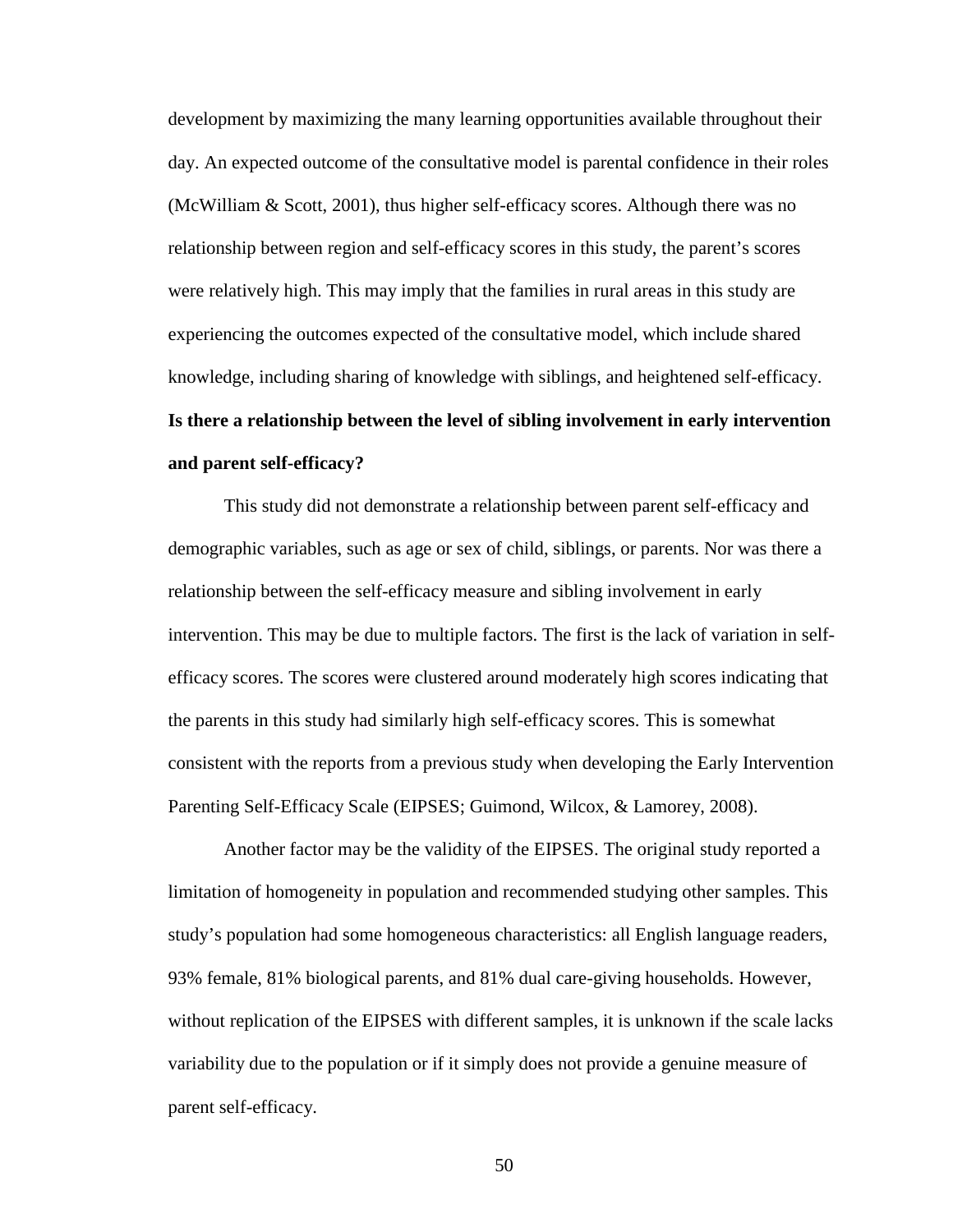Finally, the EIPSES scores could have been impacted by the method of this study. Service coordinators that elected to participate may also be those that practice and collaborate with providers that use consultation. The consultative model of service delivery, which is considered best practice in early intervention, focuses on the provision of supports (informational, material, emotional) rather than typical provision of services (McWilliam & Scott, 2001). One of the expected outcomes for this model of service delivery is parent confidence in their roles and ability to enhance their child's development. This perception of confidence is an important, and possibly alterable, concept in that it may affect how a parent approaches early intervention, collaboration, and implementation of early intervention strategies. This may have contributed to families' similarity in scores; however, replication of the scale with different populations may provide more information on the instrument.

The role of families in promoting the development of infants and young children with special needs is recognized as one of great importance (Sandall, Hemmeter, Smith, & McLean, 2005), and is the emphasis of current research on best practices for serving families and their young children with disabilities (Bailey & Bruder, 2005). As this study focused on sibling involvement in early intervention, it was important to investigate the parent self-efficacy measure to determine if it was related to sibling involvement in early intervention strategies. How a parent approaches early intervention may be directly related to how siblings approach early intervention.

#### **Limitations**

One limitation of this study was the use of paper surveys. Paper surveys were selected so that all families, even those without Internet access, would have the opportunity to complete the forms. The use of paper surveys lend opportunities for errors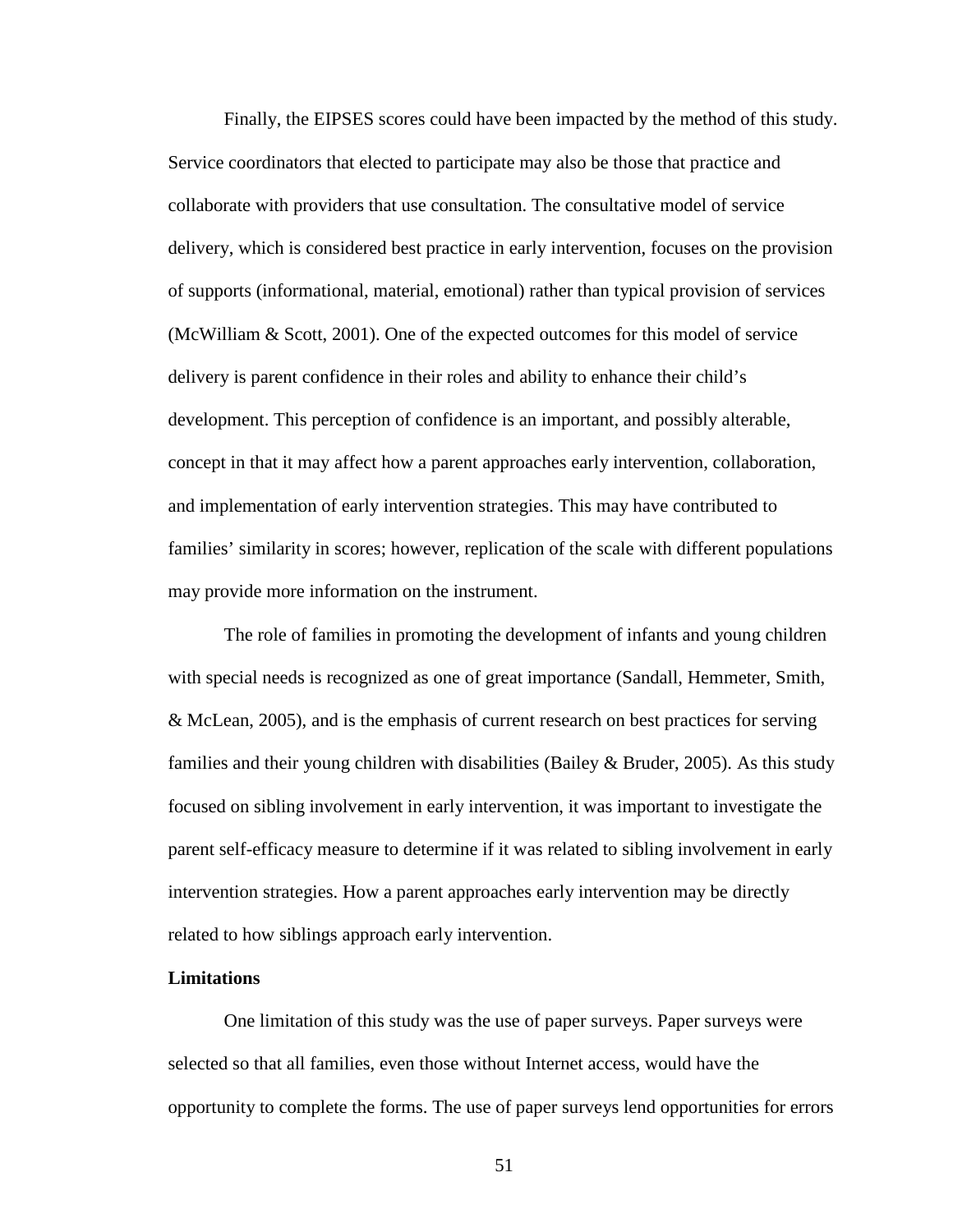that may occur by manually coding and entering data. To adjust for this limitation, data entered were reviewed by a second person. The data reviewer was a data specialist and parent of a child having participated in early intervention, having experience with the terms on the survey. This reviewer checked the data for accuracy after each survey was entered.

The second limitation of this study was the sample. The sample size was small when compared to the approximate 10,000 children receiving early intervention in the state of Michigan (Michigan Department of Education, 2011). In some regions, SCs reported not having enough families who fit the criteria on their caseloads. Those regions did not meet the requested 10 surveys per SC. Additionally, the rural region in which the SC left her place of employment and did not return surveys, was underrepresented in this study. The sample was also widely homogeneous. Due to the voluntary nature of this study, we only have information on families motivated to take a voluntary survey, and in an effort to predetermine a selected sample, participants of this study were English language readers. The population of families who are not English language readers was also not represented in this study.

Another limitation was that SCs may have influenced the parents completing the survey. Service coordinators participating in this study completed human subject training and were provided with the appropriate information about treatment of participants. However, families develop relationships with SCs, and these relationships may have influenced how parents answered specific questions pertaining to the provision of services. Of the surveys that were returned, three included negative written comments about the EIPSES items. All of the parents were on the same SCs caseload.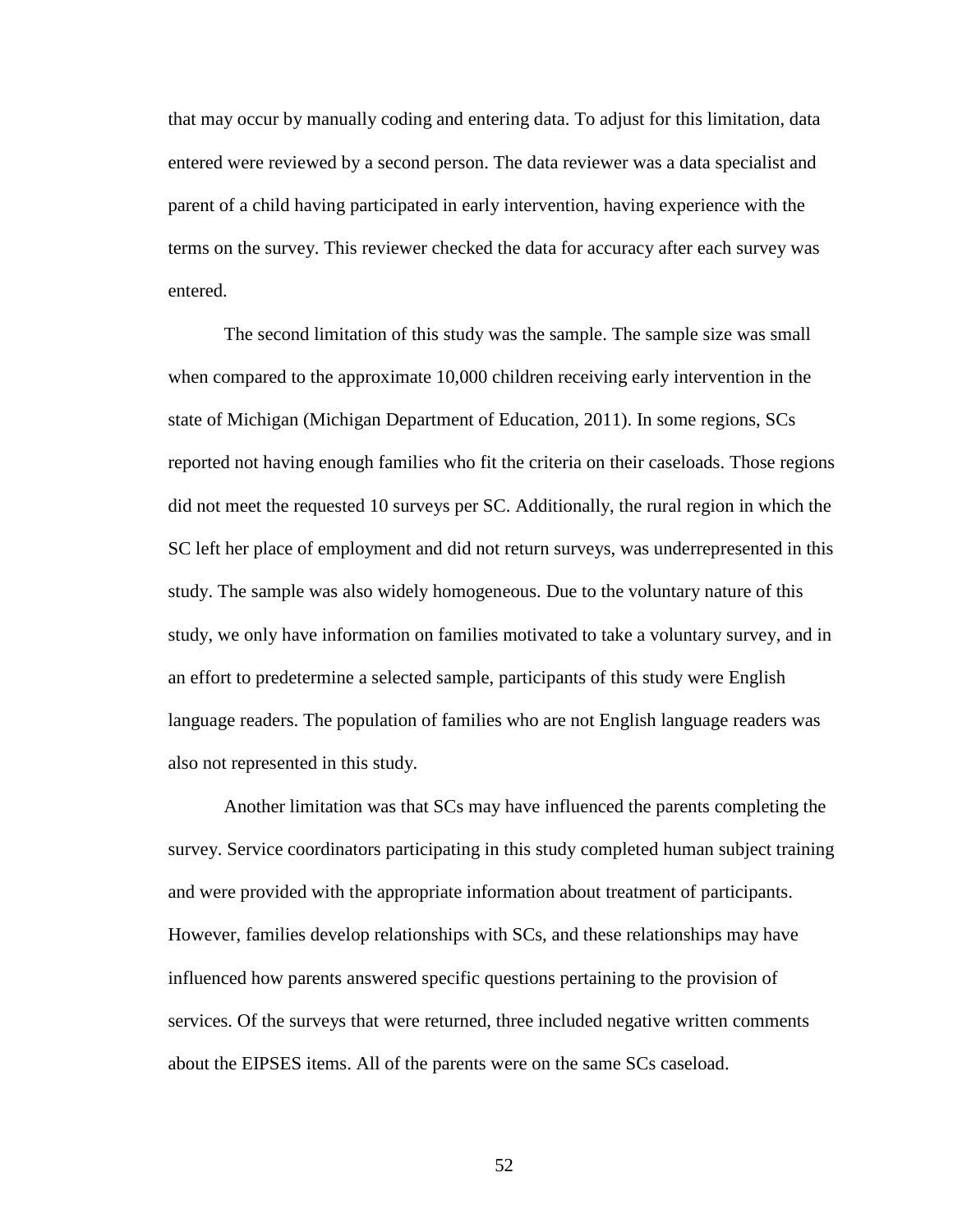Finally, there was a limitation in the selected method of inferential statistical analysis. A univariate multiple regression analysis was selected to develop a model for predicting sibling use of intervention strategies (one dependent variable) from their region, sibling age, sex of the sibling, and age difference between siblings (four independent variables). However, the siblings were nested within families and this was not recognized in the model used to analyze the data in this study. A hierarchical linear model (HLM) would control for errors based on common characteristics of the sample, such as recognizing the child within the family, but accounting for effects at the child level.

#### **Recommendations for Future Research**

In order to broaden the scope of this study, research that includes families from a variety of states, and those that are not English language readers, may further add to our understanding of factors that impact sibling involvement in early intervention. This would not only provide a greater and more diverse sample, but also information about differences between regions, states, and practices in our early intervention systems.

Another recommendation is to investigate additional sibling dyad characteristics. Sibling relationships were excluded from this study, but would have been valuable for the analysis. There may have been a significant relationship between sibling use of interventions and sibling dyad relationship. Similarly, the sibling feelings about their sibling with disabilities may have provided some insight into their use of strategies. Siblings of children with disabilities often have mixed feelings about their siblings, and we should respect the feelings and involvement level of siblings as we do parents.

Studying sibling dyads using early intervention strategies could also further the research. There is currently a wealth of research demonstrating that siblings can be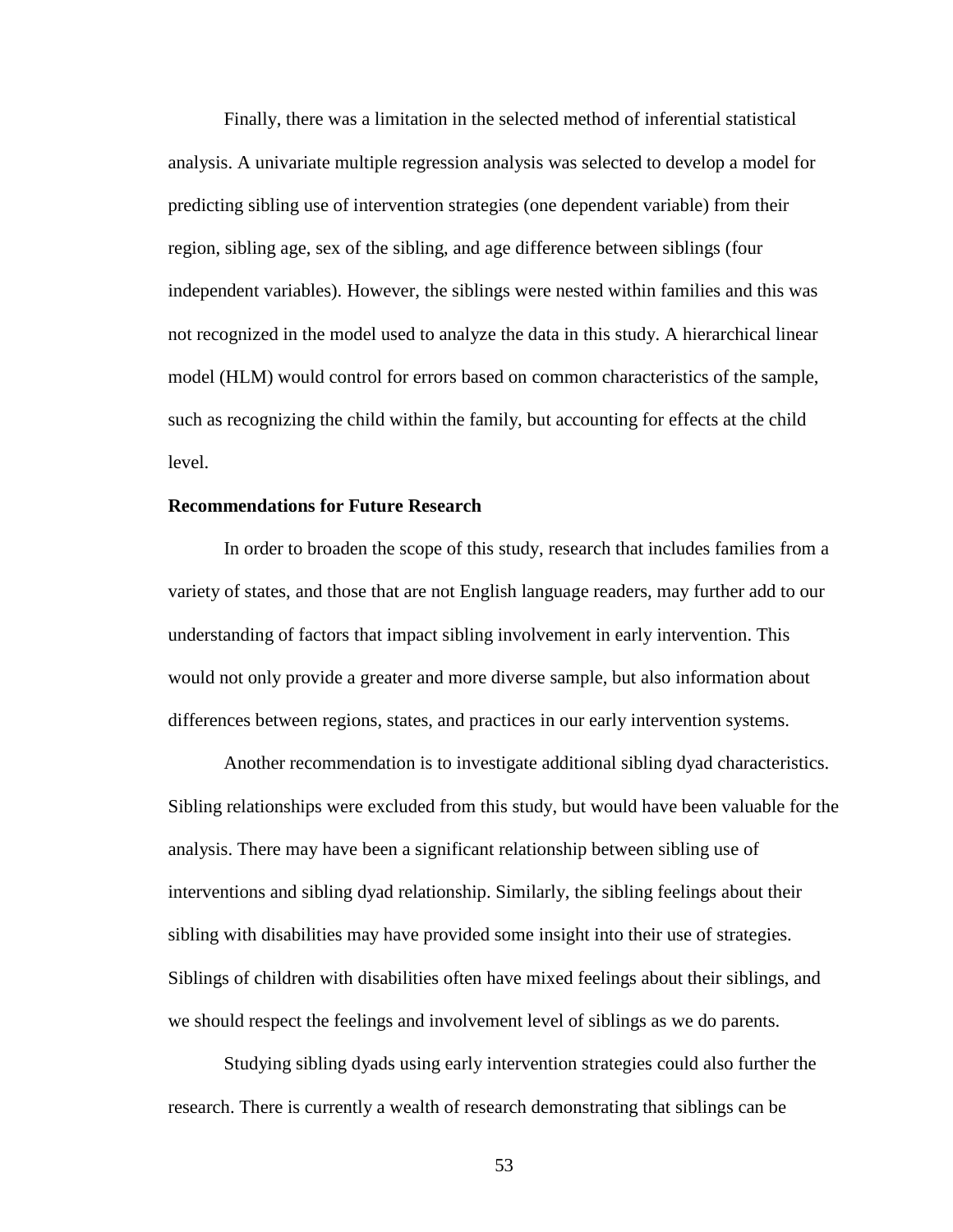effective teachers, and can use intervention strategies appropriately. However, as noted previously, there is a gap in the research excluding early intervention strategies.

Finally, as there are limited tools for measuring parent self-efficacy in early intervention, it seems important to continue to improve upon the methods that are currently being used. Furthermore, given that negative comments were directed toward the self-efficacy tool used in this study, it may be beneficial to develop a focus group of parents and investigate the concerns documented in this study. A tool that lends opportunity for more variation in responses could provide meaningful information.

 The current study contributes to our understanding of sibling involvement in early intervention; however, it leaves us with more unanswered questions. Part C programs and current research have a strong focus on the *family*; however, there is a gap in the literature addressing the role of siblings in early intervention. Further research is needed to determine factors that impact sibling involvement. Answers to such questions will not only inform the early intervention community, but tap into the valuable resource of siblings.

#### **Implications for Practice**

When considering the information gained in this study there are a few questions that need to be addressed. First, why is there limited inclusion of siblings in early intervention strategies and research? The provision of early intervention is intended to serve children *and* their families. We know this is important as children learn and develop within the context of the family. It is also understood that those having the closest relationship with young children have the greatest impact on their development. Siblings, then, seem to be the most logical people to include in early intervention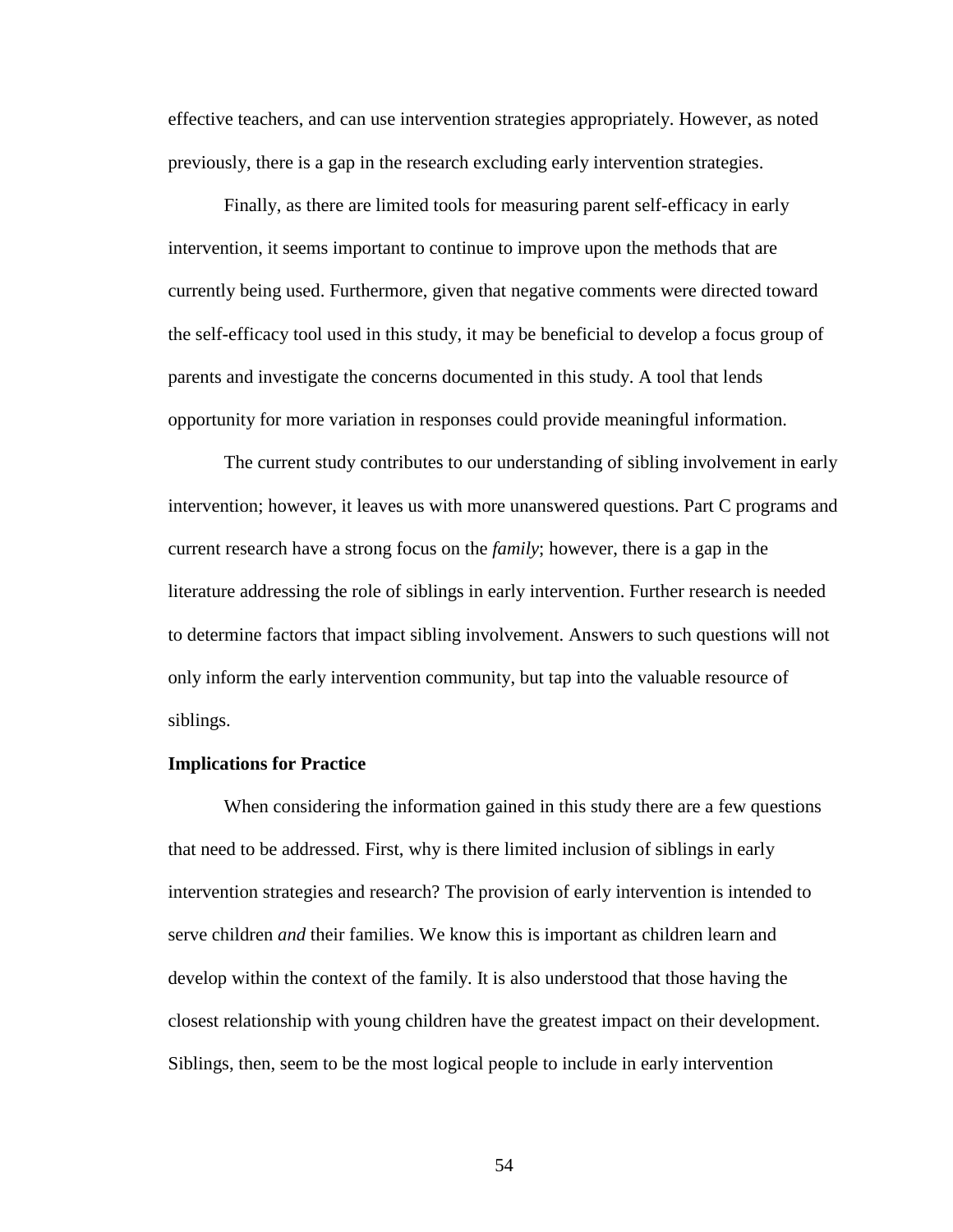strategies. However, the term family has not explicitly included siblings as participants in the provision of early intervention.

Knowing that siblings have demonstrated the ability to use intervention strategies, and that siblings and children with disabilities both benefit from the interactions of the dyad, professionals in the field of early intervention should now recognize the inclusion of siblings as an untapped resource. Invite siblings to participate and teach them strategies rather than working solely with the adults in their lives. Siblings, with what seems to be an innate understanding of the zone of proximal development of their siblings with disabilities, could provide multiple opportunities for learning in the most natural of all environments: typical sibling play. Imagine the possibilities if, within the context of sibling play, intervention strategies were taking place in the back seat of the car, in the living room floor, and in the sand box.

Secondly, this study demonstrated that region was a predictor for sibling involvement in early intervention. It suggested that the more rural the region, the higher the levels of sibling involvement. Is this related to certain practices in more rural regions? We know that access to early intervention is a concern for families in rural areas and providers sometimes have great distances to travel in order to visit families, which results in limited visits. Research informs us that the consultative model is considered to be best practice. The benefits for families include heightened confidence in their abilities to enhance their child's development, lower stress, and more learning opportunities. However, this study leaves us wondering if the consultative model is being used in lieu of more frequent visits, rather than by choice.

Professionals in early intervention should revisit the basic premise of the consultative model and family-centered practices. If the goal of early intervention is to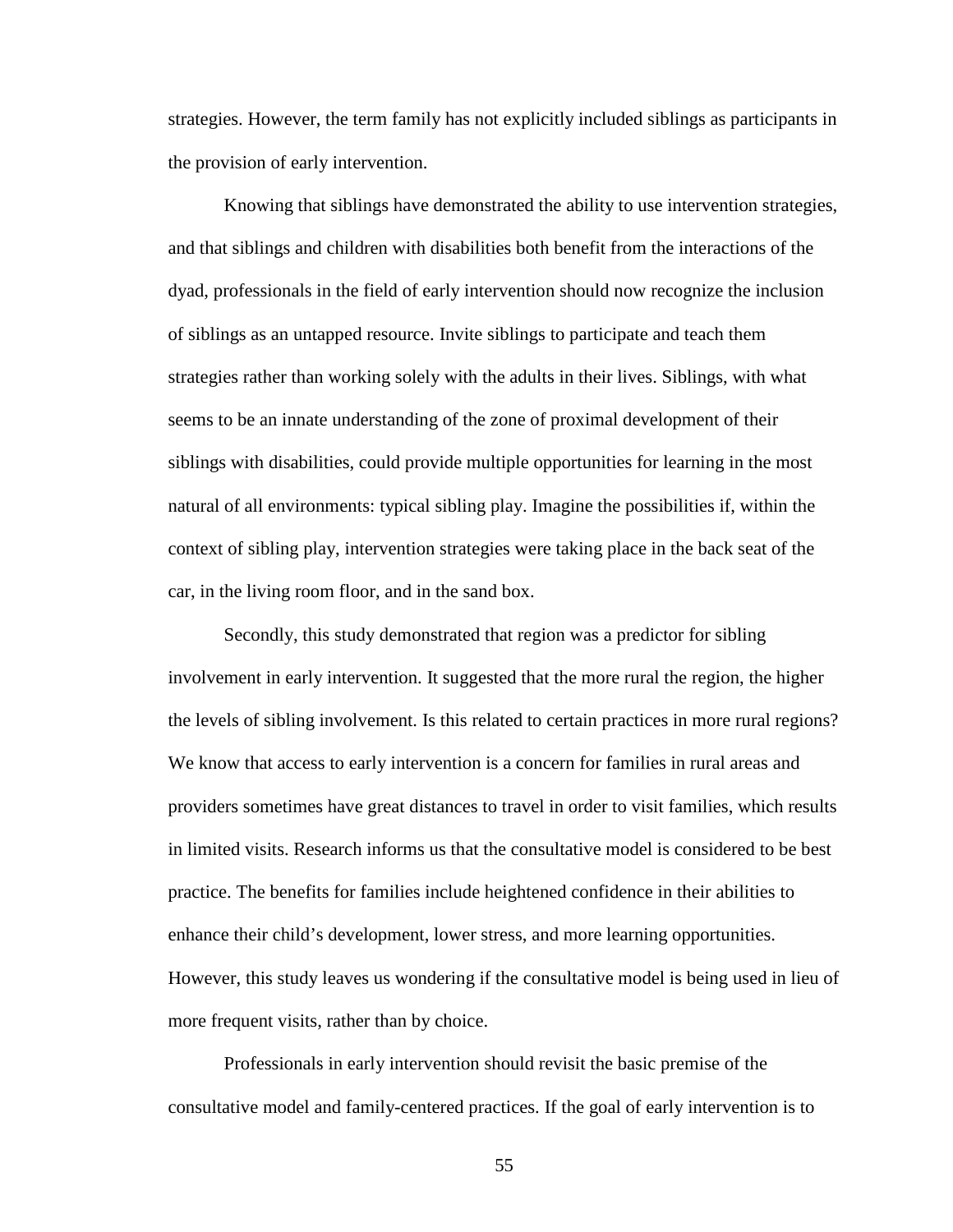enhance a family's capacity for supporting their child's development through their strengths and resources, siblings encompass all. Opportunities for implementation of strategies are endless when considering siblings as a resource.

Copyright © Julie Harp Rutland 2012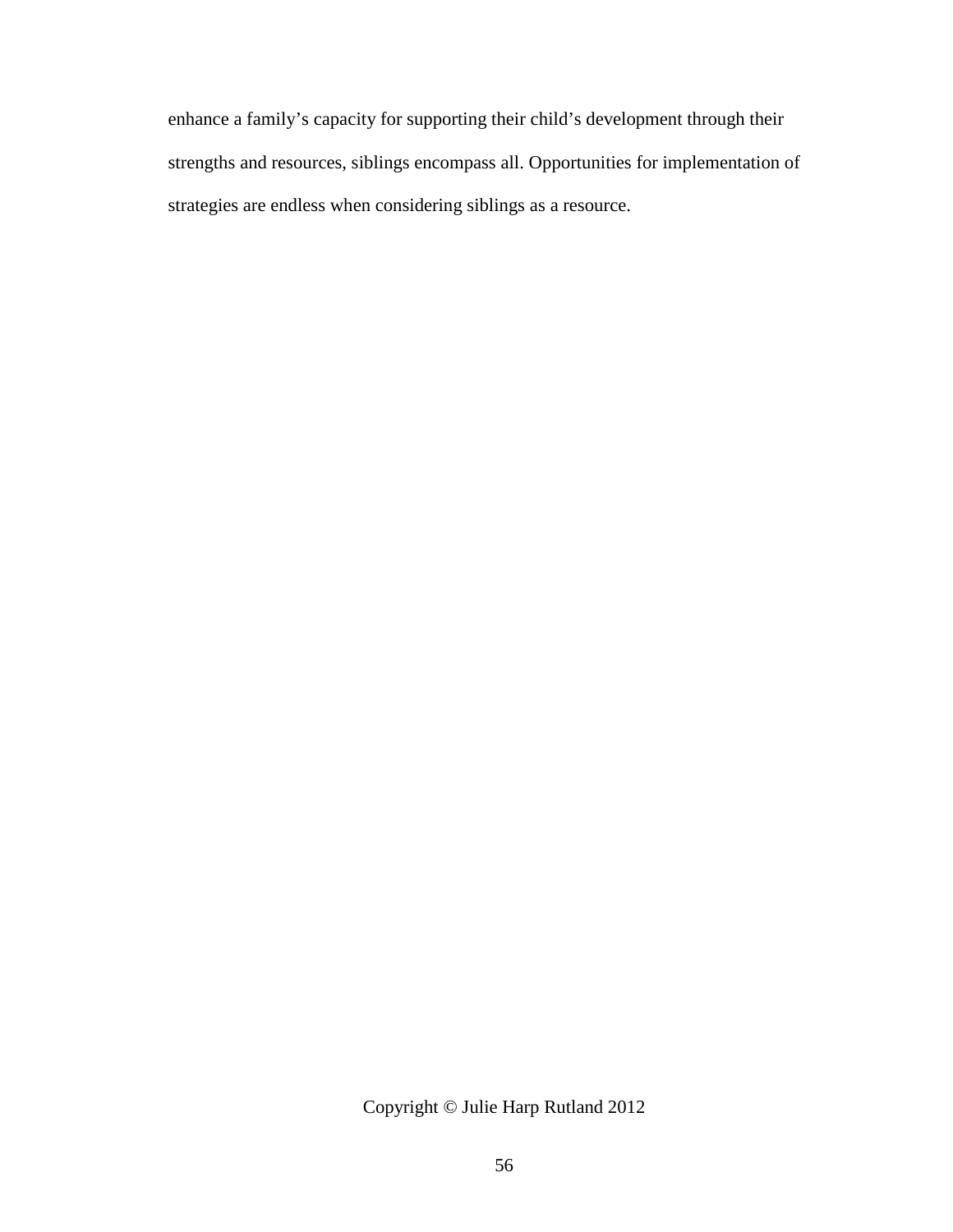## Appendix A

#### Survey

#### **About your child receiving services through** *Early On***:**

- 1. My child's birth date is \_\_\_\_\_\_\_\_\_\_\_\_\_\_\_\_\_\_\_ (month/day/year)
- 2. My child qualifies for services based on:
	- o Developmental Delays
	- o Established Condition
- 3. My child is:
	- o Male
	- o Female
- 4. Please select all of the services your child is currently receiving:
	- o Family Training Counseling and Home Visits
	- o Special Instruction
	- o Occupational Therapy
	- o Physical Therapy
	- o Speech and Language
- **About your family:**
- o Health Services
- o Nutritional Services
- o Assistive Technology
	- o Vision Services
	- o Audiology Services
- 1. What is the length of time your family has been receiving services through *Early On*? Please report in months and years \_\_\_\_\_\_\_\_\_\_\_\_\_\_\_\_\_\_\_\_\_\_\_\_
- 2. Please select which one best represents your family:
	- o Single care-giving (one person provides all the care-giving)
	- o Dual care-giving (two people share the care-giving)
	- o Other (please describe)

#### **About you:**

- 1. I am a:
	- o Male
	- o Female
- 2. My relationship to the child receiving services is:

Biological parent Foster parent Step parent Grandparent Aunt/Uncle Other \_\_

3. My age is:  $\frac{1}{2}$  (provide in years)

4. The highest level of education I have completed is:<br>  $\sim$  Middle School  $\sim$  Bac

- o Middle School
- o Bachelor's Degree
- o High School
- o Master's Degree
- o Associate's Degree o Doctoral Degree
- 5. I would describe my employment status as:
	- o Full-time outside of the home o Part-time outside the home
- o Full-time at home
- o Other
- 57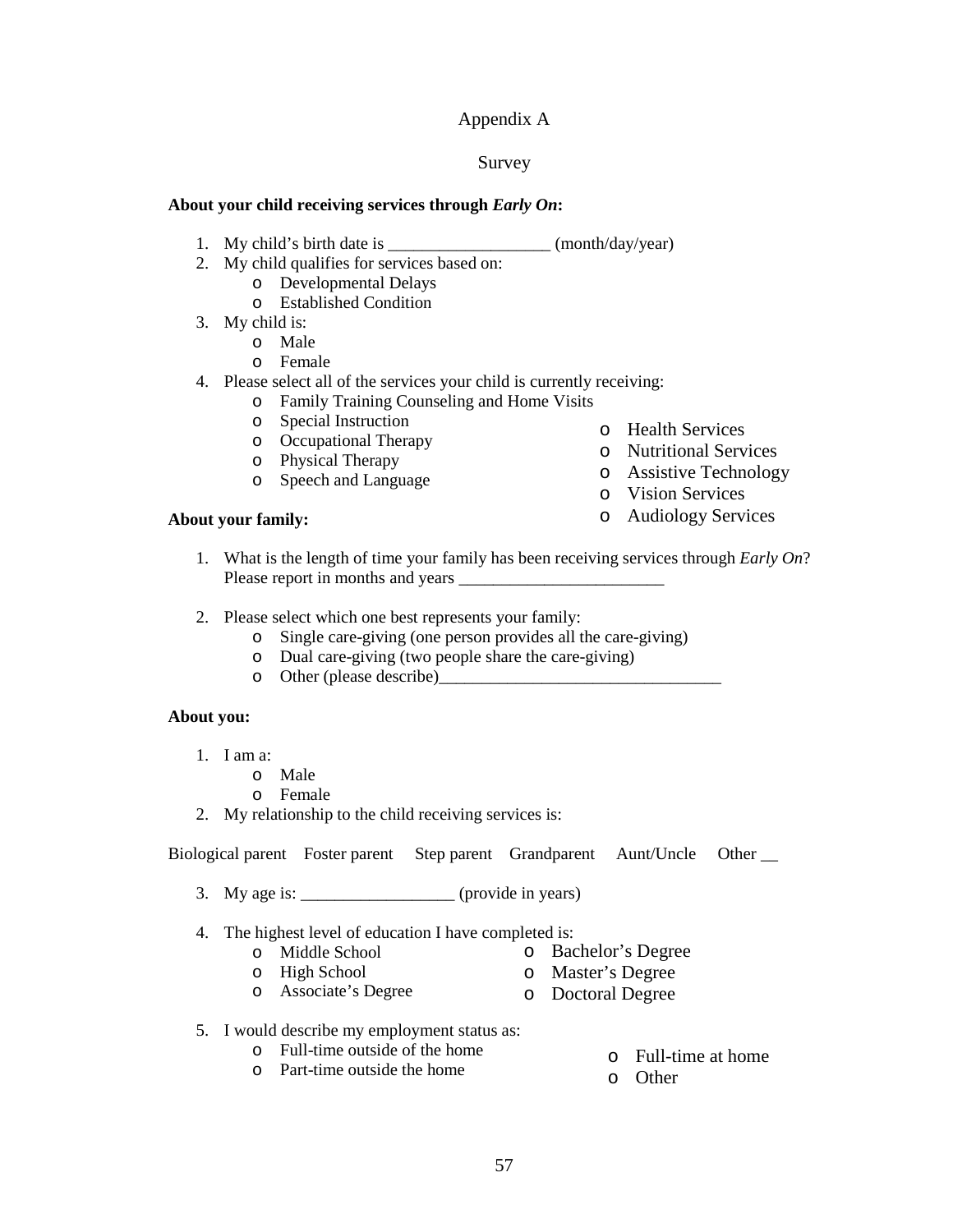# **About the siblings of your child receiving services through** *Early On***:**

1. What is an example of a strategy or activity your *Early On* providers have taught you to do for your child? (for example: encourage my child to use signs for the words "more" and "all done" or allow additional time for my child to respond before providing a word)

| Sibling        | Age<br>(years)<br>and | Sex<br>(M/F) | How often does each sibling use strategies<br>like the one you mentioned above? |                  |                  |                  | activities?           |    |             | Who taught the sibling to use these strategies or |                                   |
|----------------|-----------------------|--------------|---------------------------------------------------------------------------------|------------------|------------------|------------------|-----------------------|----|-------------|---------------------------------------------------|-----------------------------------|
|                | months)               |              | Never                                                                           | $1 - 2$<br>times | $3 - 5$<br>times | $6 - 7$<br>times | More than<br>one time | Me | Early<br>On | They<br>figured it                                | Other<br>Please describe          |
|                |                       |              |                                                                                 | a<br>week        | a<br>week        | a<br>week        | daily                 |    | Provider    | out on their<br>own                               | (Grandparent,<br>teacher, friend) |
|                |                       |              |                                                                                 |                  |                  |                  |                       |    |             |                                                   |                                   |
| $\overline{2}$ |                       |              |                                                                                 |                  |                  |                  |                       |    |             |                                                   |                                   |
| 3              |                       |              |                                                                                 |                  |                  |                  |                       |    |             |                                                   |                                   |
| $\overline{4}$ |                       |              |                                                                                 |                  |                  |                  |                       |    |             |                                                   |                                   |
| 5              |                       |              |                                                                                 |                  |                  |                  |                       |    |             |                                                   |                                   |
| 6              |                       |              |                                                                                 |                  |                  |                  |                       |    |             |                                                   |                                   |
| 7              |                       |              |                                                                                 |                  |                  |                  |                       |    |             |                                                   |                                   |

2. Please list all siblings below and answer the questions for each: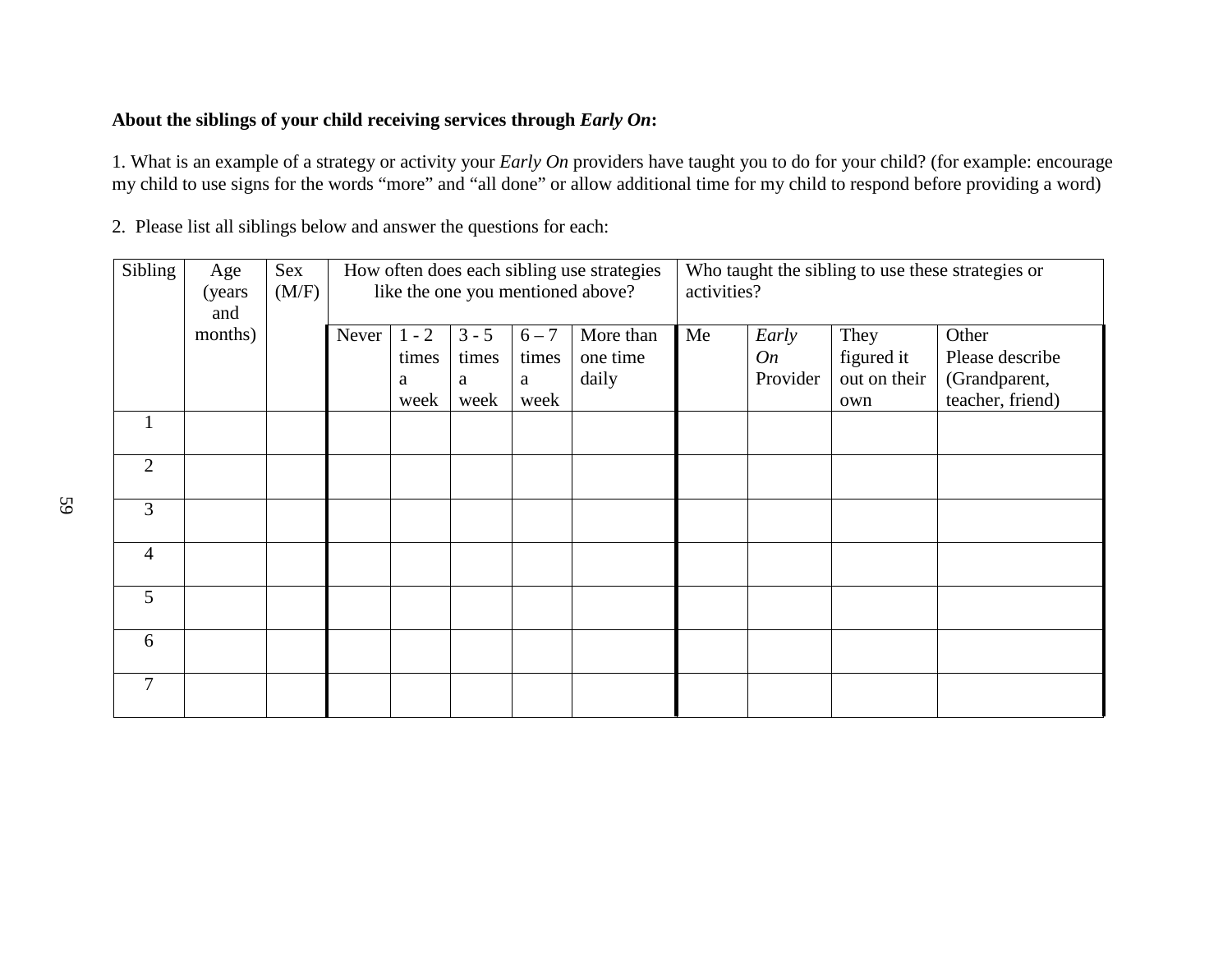Please answer the below questions: **Early Intervention Parenting Self-Efficacy Scale (EIPSES) Items**

 *Guimond, Wilcox, & Lamorey,* 

*(2008*)

**1. If my child is having problems, I would be able to think of some ways to help my child.** 

| strongly disagree disagree slightly disagree neither slightly agree agree strongly agree |  |  |  |
|------------------------------------------------------------------------------------------|--|--|--|
|                                                                                          |  |  |  |

**2. When my child shows improvement, it is because I am able to make a difference in my child's development.** 

| strongly disagree disagree slightly disagree neither slightly agree agree strongly agree |  |  |  |
|------------------------------------------------------------------------------------------|--|--|--|
|                                                                                          |  |  |  |

**3. When it comes right down to it, parents really can't do much because most of a child's development depends on their early interventionists.** 

| strongly disagree disagree slightly disagree neither slightly agree agree strongly agree |  |  |  |
|------------------------------------------------------------------------------------------|--|--|--|
|                                                                                          |  |  |  |

**4. If one of my child's early interventionists has difficulty with my child, I would be able to offer some suggestions.** 

| strongly disagree disagree slightly disagree neither slightly agree agree strongly agree |  |  |  |
|------------------------------------------------------------------------------------------|--|--|--|
|                                                                                          |  |  |  |

**5. Children will make the most progress if their early interventionists work with them rather than if the parents work with the children.** 

| strongly disagree disagree slightly disagree neither slightly agree agree strongly agree |  |  |  |
|------------------------------------------------------------------------------------------|--|--|--|
|                                                                                          |  |  |  |

**6. Even a good parent may not have much impact on whether children feel good about themselves.** 

*strongly disagree disagree slightly disagree neither slightly agree agree strongly agree*  $\bigcirc$  $\bigcirc$  $\bigcirc$  $\bigcirc$  $\bigcirc$  $\bigcirc$  $\bigcirc$ 

**7. I feel that I can work well with my child's early interventionist as part of my child's team.** 

|  | strongly disagree disagree slightly disagree neither slightly agree agree strongly agree |  |  |
|--|------------------------------------------------------------------------------------------|--|--|
|  |                                                                                          |  |  |

# **8. Because there is so little help from the community, I am often sad or angry about how few services I can find for my child and the rest of my family.**

| strongly disagree disagree slightly disagree neither slightly agree agree strongly agree |  |  |  |
|------------------------------------------------------------------------------------------|--|--|--|
|                                                                                          |  |  |  |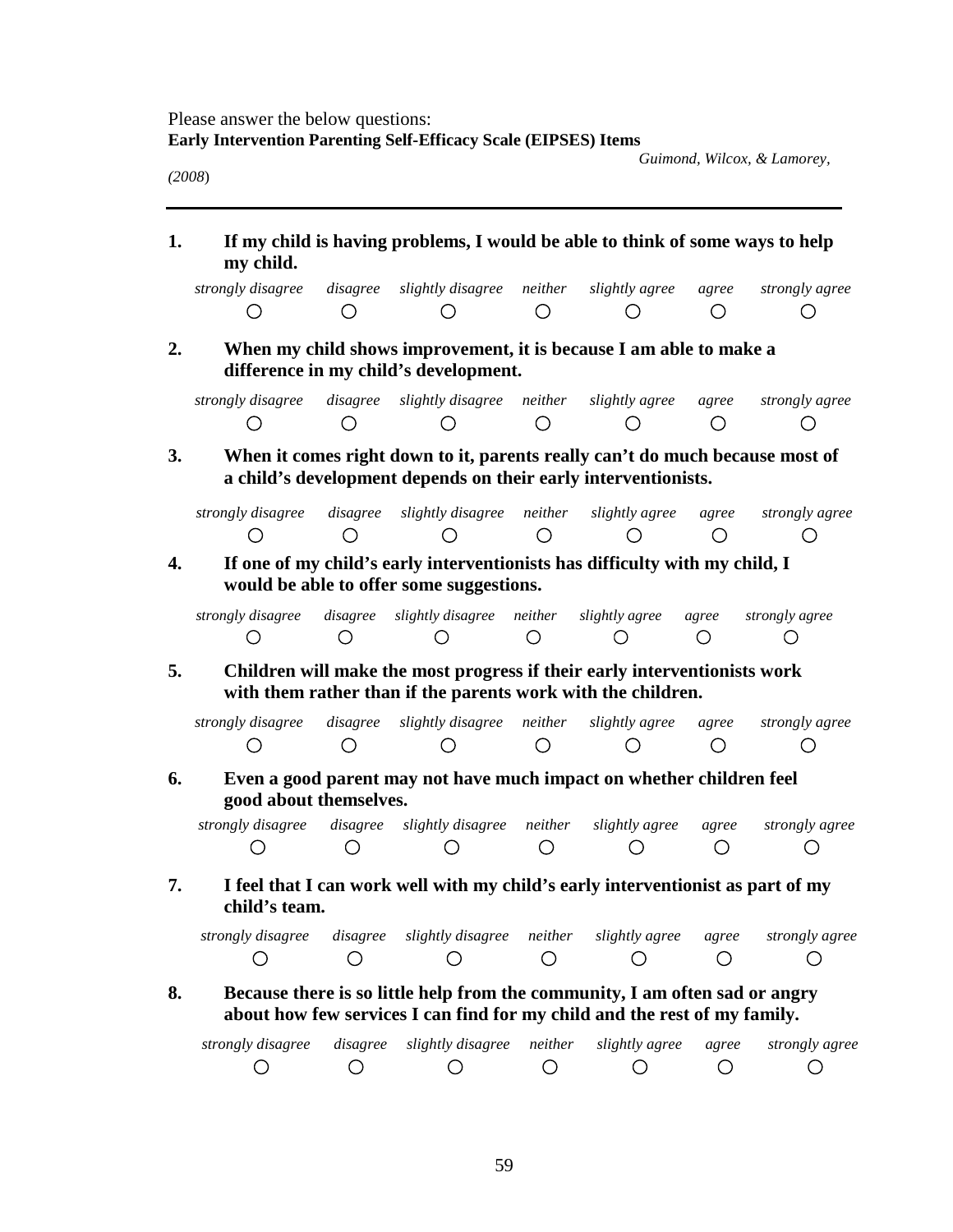**9. If my child learns something quickly, it would probably be because I know how to help my child learn new things.** 

*strongly disagree disagree slightly disagree neither slightly agree agree strongly agree*  $\bigcirc$  $\bigcirc$  $\bigcirc$  $\bigcirc$  $\bigcirc$  $\bigcirc$  $\bigcirc$ 

**10. The amount that a young child will learn is mostly due to family background, the neighborhood, and the early interventionist rather than their parents.** 

| strongly disagree disagree slightly disagree neither slightly agree agree strongly agree |  |  |  |
|------------------------------------------------------------------------------------------|--|--|--|
|                                                                                          |  |  |  |

**11. On most days I can handle most of the ups and downs of being a parent.** 

|  | strongly disagree disagree slightly disagree neither slightly-agree agree strongly-agree |  |  |
|--|------------------------------------------------------------------------------------------|--|--|
|  |                                                                                          |  |  |

**12. I worry that I am not a good enough parent due to outside demands placed upon my time and energy.** 

| strongly disagree disagree slightly disagree neither slightly agree agree strongly agree |  |  |  |
|------------------------------------------------------------------------------------------|--|--|--|
|                                                                                          |  |  |  |

**13. When my child is ill, I feel that there is nothing I can do to help my child or other members of my family.** 

| strongly disagree | disagree slightly disagree neither slightly-agree agree strongly-agree |  |  |
|-------------------|------------------------------------------------------------------------|--|--|
|                   |                                                                        |  |  |

**14. Over the past year, I can see the progress that I have made in becoming a better parent.** 

|  | strongly disagree disagree slightly disagree neither slightly agree agree strongly agree |  |  |
|--|------------------------------------------------------------------------------------------|--|--|
|  |                                                                                          |  |  |

**15. No matter how hard I try, it seems that I just cannot find a way to get the services that my child and my family needs.** 

| strongly disagree | disagree slightly disagree neither slightly-agree agree strongly-agree |  |  |
|-------------------|------------------------------------------------------------------------|--|--|
|                   |                                                                        |  |  |

**16. The traits that a child has before he or she is born are more important than anything that the child's parents can do for the child.** 

| strongly disagree disagree slightly disagree neither slightly agree agree strongly agree |  |  |  |
|------------------------------------------------------------------------------------------|--|--|--|
|                                                                                          |  |  |  |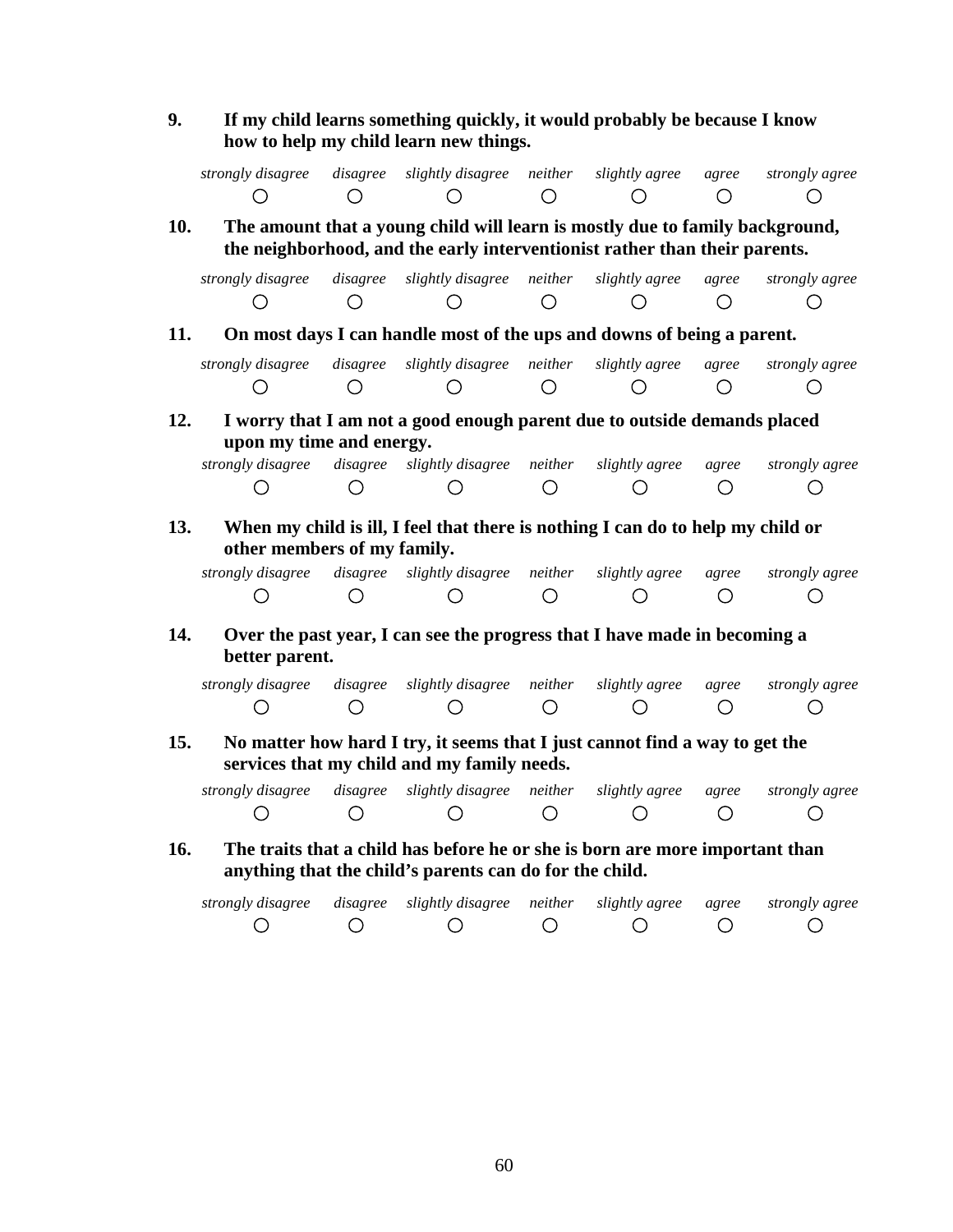# Appendix B

# Pilot Feedback

You have been selected to participate in the pilot for the study**:** *Factors that Impact Sibling Involvement in Early Childhood Intervention*. You are receiving the actual cover letter and survey that will be provided to *Early On* families. I would like to thank you in advance for your time and ask that you mail the completed surveys, and feedback sheets in the provided self addressed envelopes, by **10/28/2011**. If you have any questions please contact the principal investigator**,** Julie Rutland by email julie.rutland@uky.edu or phone 859-xxx-xxxx.

Select check your role in *Early On*. Please select all that apply:

\_\_\_Parent of a child currently in Early On

Parent of a child who previously participated in Early On

\_\_\_Service Coordinator

\_\_\_Teacher

\_\_\_Training and TA

\_\_\_Other:\_\_\_\_\_\_\_\_\_\_\_\_\_\_\_\_\_\_\_\_\_\_\_\_\_\_\_\_\_\_\_\_\_\_\_\_\_\_\_\_\_\_\_\_\_\_\_\_\_\_\_\_\_

(please specify)

How long did it take you to complete the survey?

I would like to know your thoughts on the cover letter and survey. As you are reading the letter and survey consider the following: organization, clarity, easy/difficult to read or understand, terminology, etc. Just let me know what does or does not "work". Please feel free to write below or directly on the survey.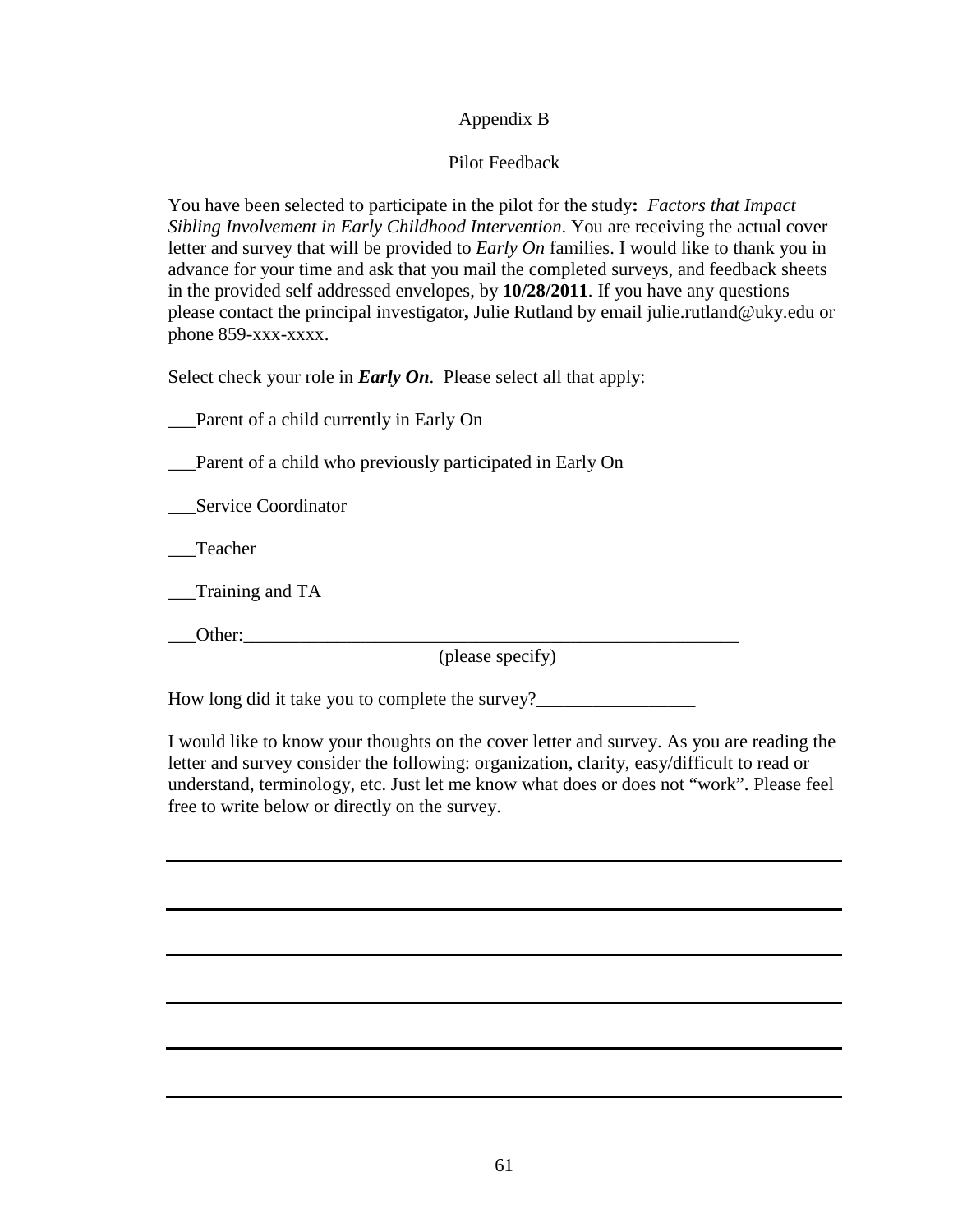# Appendix C

## Service Coordinator Invitation

## **Current Study:**

Factors that Impact Sibling Involvement in Early Childhood Intervention

## **Objectives of the study are to:**

- a. Identify specific characteristics of the siblings or children with disabilities that impact the level of sibling intervention.
- b. Identify certain family characteristics that impact the level of sibling involvement in early intervention.
- c. Determine relationships between the level of sibling involvement in early intervention and family self-efficacy.

# **How can you help??**

We need SCs from Early On to provide surveys to 10 families on their caseloads. Families must be English speaking, and their child receiving services from Early On must have at least one sibling. You can help by responding to the principal investigator with your intent to participate. The principal investigator will select 15 SCs from those that respond with an intent to participate.

## **What will be expected??**

- SCs will take an online module about human subjects, and their rights in a research study.
- Each SC will select **10 families** that meet the criteria.
- SCs will provide families with a survey (approximately 15 min) on a **regularly scheduled** visit.
- SCs will mail completed surveys to the principal investigator in an addressed, postage paid envelope.

## **Respond with intent to participate to** julie.rutland@uky.edu **and leave the following information:**

- Name
- Intermediate School District/Service Area
- Email (if different from the address you are responding from)
- Address (where you would like to receive survey packet)
- Contact phone number (although most likely not necessary, but will provide an alternate method of communication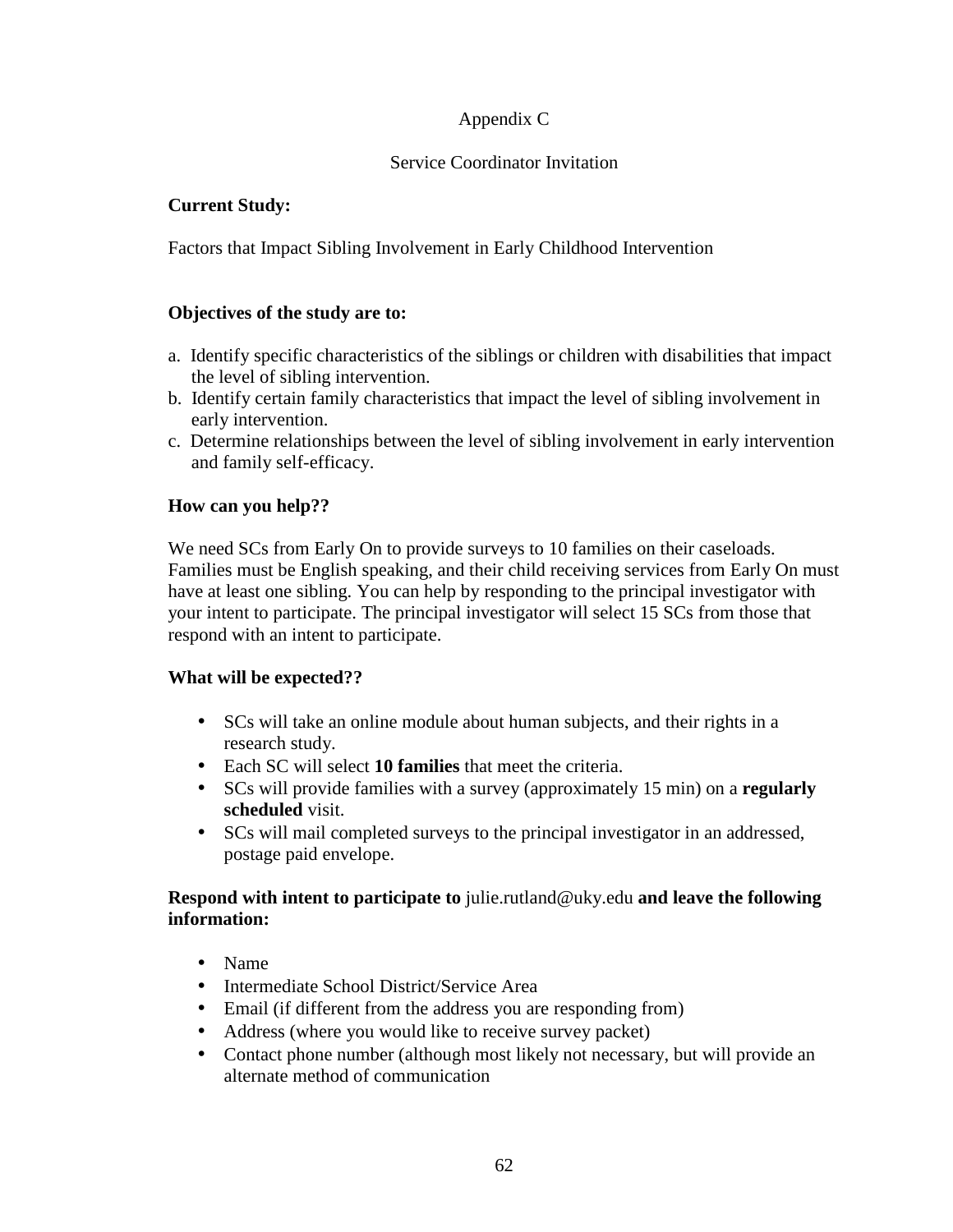# Appendix D

### Service Coordinator Letter

Dear Service Coordinators,

Thank you for participating in my study on sibling involvement in early intervention. I am very excited to be working with early intervention teams in your state and hope to provide you with some valuable information. Below is an outline of the procedures for my study:

- 1. Human subjects training the Office of Research Integrity at UK deems this as mandatory for all personnel in my study. The University of Kentucky has a website with the training in modules. You may take it all at once or break it into smaller sessions. Directions are below on page 2. Please let me know when you have completed the training (**12/12/11** is the anticipated date of completion) by emailing me at julie.rutland@uky.edu
- 2. I am mailing you 10 surveys to give to families. **Once you have completed the Human subjects training,** you may begin distributing the survey when on a typical visit. Instructions will be included in your packet and the estimated time needed to complete the survey is 15 minutes. The families must have a child receiving services from Early On and also have a sibling. Ask the families complete the survey while you are visiting and place in an envelope. Ask the families to place a mark over the seal to ensure confidentiality.
- 3. When all of your surveys are complete you will have a self addressed envelope to return the surveys. Please mark each envelope with your region: Urban, Metro, Medium City, Small City, and Rural
- 4. I will collect the data and provide each of you with findings from the study.

Again, Thank you!!! If you have questions that need answering immediately please call my cell phone at ###-###-####.

Julie Harp Rutland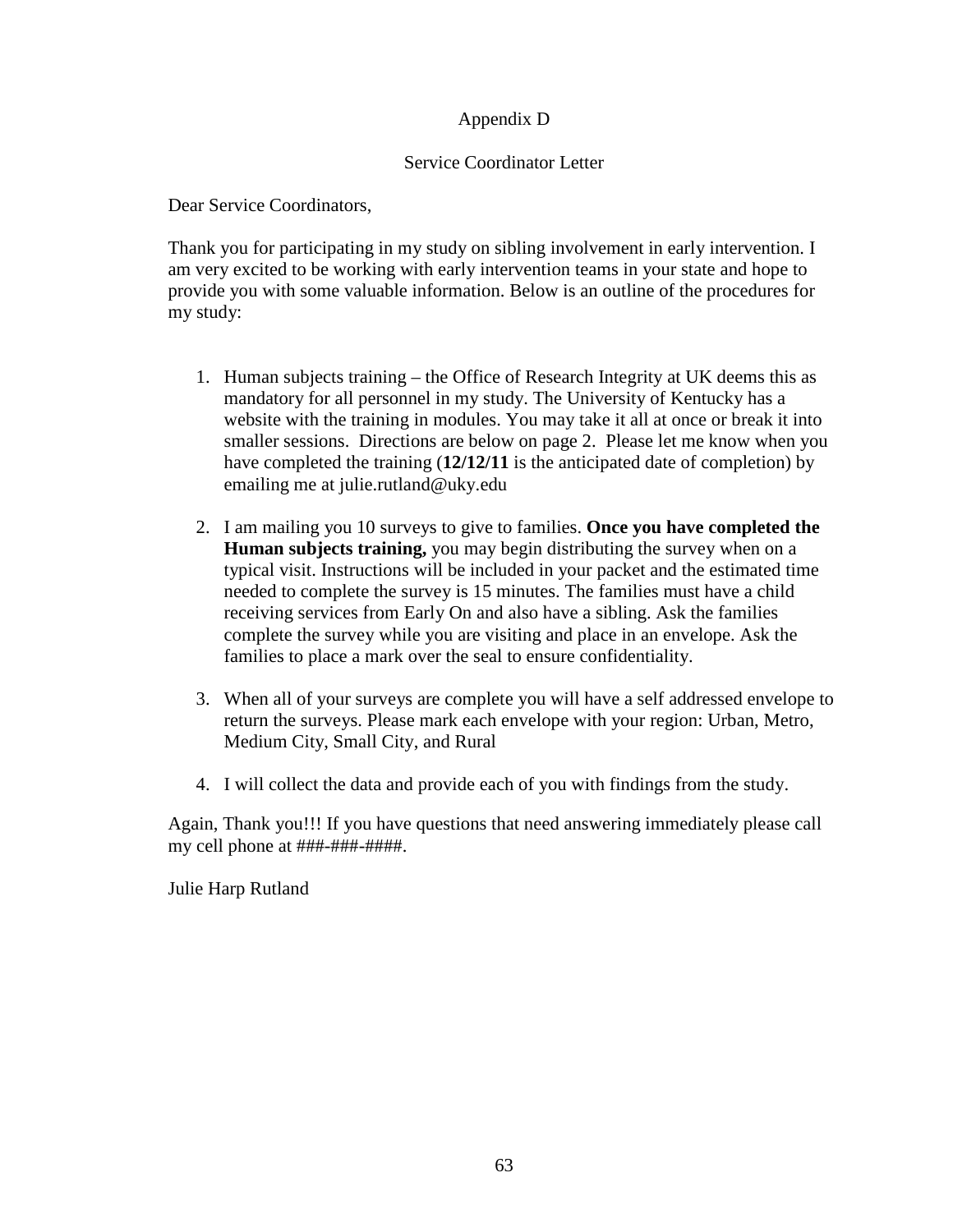CITI Instructions:

Type the following web address into your browser: http://www.citiprogram.org/

Click on "**New Users Register Here**" link – you will then be prompted to

1. Choose your institution- Under "**Participating institutions**," scroll through the drop-down box for **"University of Kentucky";** then skip down to number 2

2. Select your Username and Password;

- 3. Enter your name: and
- 4. Enter your email address.
- 5. In section 6 select "No"
- 6. Complete section 7 and hit submit
- 7. You will be directed to a page for member information. Only fill out the items with an asterisk. For **Department** you may put "EDSRC", and for **role** select "Recruiter"
- 8. This will direct you to select curriculum. Choose **"IRB"**
- 9. Select **"Initial Human Subject Protection"** then hit **next**
- 10. Select **"Group 2"** then hit **"next"**
- 11. Select "**No**" on the additional institution

You will now be directed to the Main Menu and will see your courses listed under: MY Courses:

Group 2 Social/Behavioral Investigators and Key Personnel, Basic Course

12. Click **Enter** under the status column.

You will be directed to your required modules. There are several modules but it should only take approximately 60 minutes. There are only a few questions in each module and you may re-take the test until you get the appropriate percentage. Some modules DO NOT have tests at the end.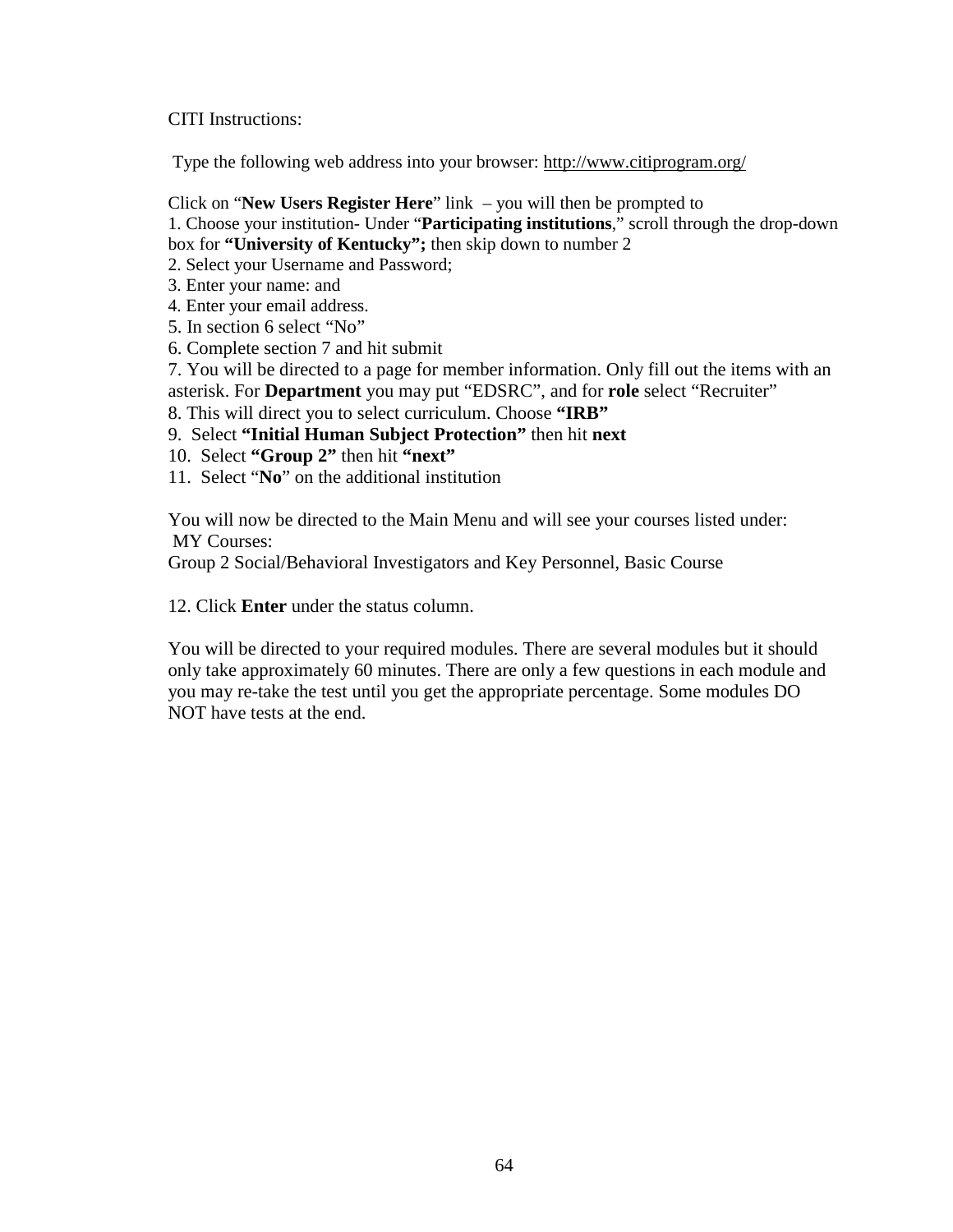### Appendix E

### Survey Cover Letter

To Early On Families:

The purpose of this study is to collect information about how family characteristics impact early intervention. At this time we have a limited amount of information on the topic. This study is specifically looking at early intervention in the state of Michigan. You have been selected because, as a family that is receiving early intervention through Early On, you have the most valuable information.

Although you will not get personal benefit from taking part in this research study, your responses may help us understand more about families receiving early intervention and how we might be able to improve practices to support families and their children. We hope to receive completed questionnaires from about 150 people, so your answers are important to us.

Of course, you have a choice about whether or not to complete the survey. This survey is completely voluntary and will not effect your participation in *Early On*. You have the right to elect to not take the survey, stop completing the survey, or skip questions if at any time you do not feel comfortable responding. The Service Coordinator providing the survey has been trained on the importance of confidentiality and will provide you with an envelope to place your survey. Please seal the envelope and place a mark across the seal to ensure the envelope has not been opened by anyone other than the researcher. Your response to the survey will be kept confidential. No names will appear or be used on research documents, or be used in presentations or publications. The research team will not know that any information you provided came from you, nor even whether you participated in the study. Data collected in this study will be presented as a group so that no one family can be identified.

The survey will take about 15 minutes to complete.

This study is being conducted by a doctoral student as a dissertation research project under the supervision of Dr. Lee Ann Jung. If you have questions about the study or would like to see the results, please feel free to ask; my contact information is given below. If you have complaints, suggestions, or questions about your rights as a research volunteer, contact the staff in the University of Kentucky Office of Research Integrity at 859-257-9428 or toll-free at 1-866-400- 9428.

Thank you in advance for your help with this important research.

Sincerely,

Julie Harp Rutland Special Education and Rehabilitation Counseling College of Education, University of Kentucky PHONE: 859-xxx-xxxx E-MAIL: julie.rutland@uky.edu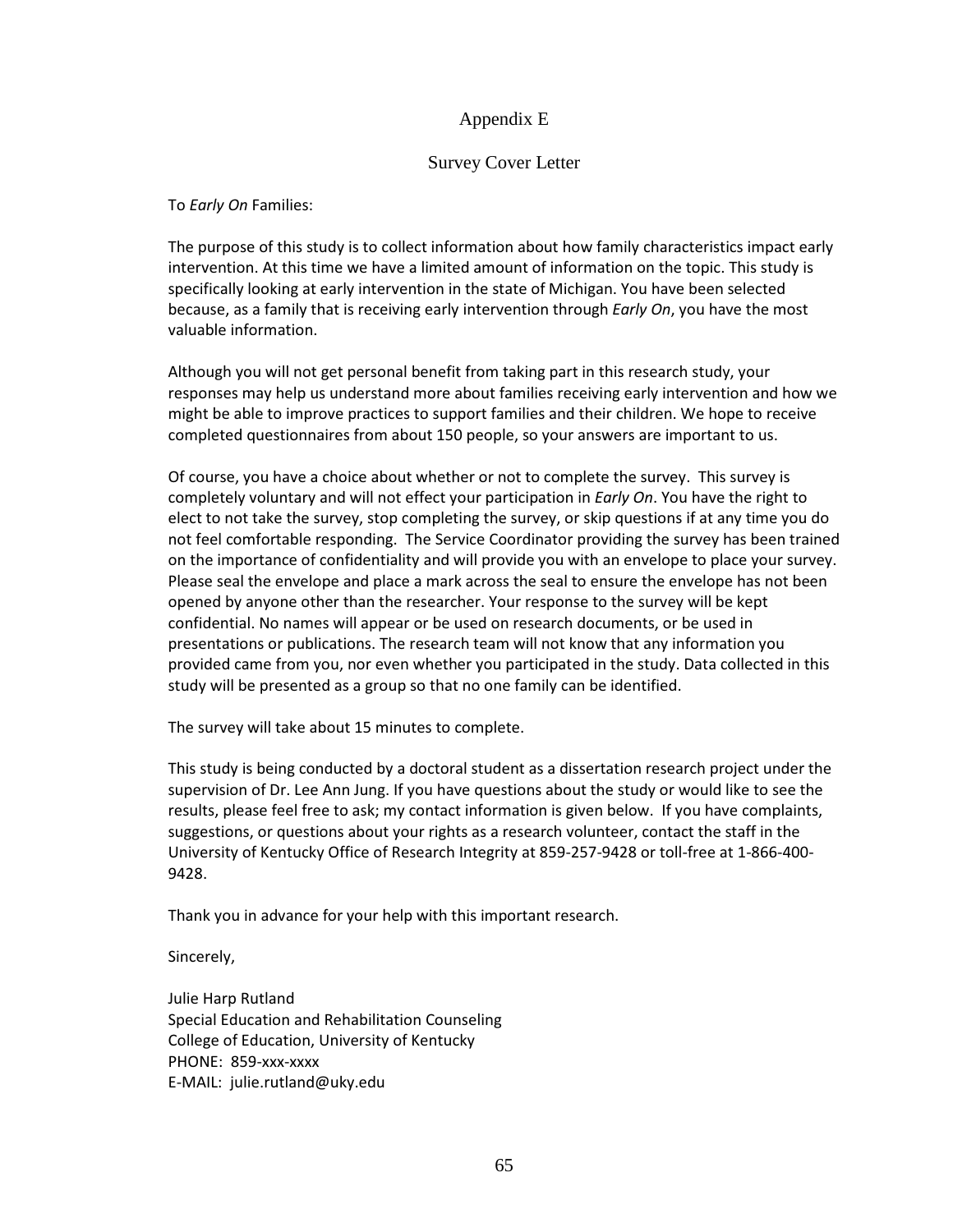#### References

- Aguilar, B., O'Brien, K. M., August, G. J., Aoun, S. L., & Hecktner, J.M. (2001). Relationship quality of aggressive children and their sibling: A multiinformant, multimeasure investigation. *Journal of Abnormal Child Psychology, 29*, 479- 489.
- Archer, T. M (2008). Response rates to expect from web-based surveys and what to do about it. *Journal of Extension, 46*(3). Retrieved December 1, 2009 from: http://www.joe.org/joe/2008june/rb3.php
- Astington, J. W., & Jenkins, J. M. (1995). Theory of mind and social understanding. *Cognition and Emotion, 9*, 151-165.
- Atkins-Burnett, S., & Allen-Meares, P. (2000). Infants and toddlers with disabilities: Relationship-based approaches. *Social Work, 45*(4), 371-379.
- Azmitia, M., & Hesser, J. (1993). Why siblings are important agents of cognitive development: A comparison of siblings and peers. *Child Development, 82*, 813- 819.
- Baird, S., & Peterson, J. (1997). Seeking a comfortable fit between family-centered philosophy and infant-parent interaction in early intervention: Time for a paradigm shift? *Topics in Early Childhood Special Education, 17*(2), 139-165.
- Baker, M. J. (2000). Incorporating the thematic ritualistic behaviors of children with autism into games: Increasing social play interactions with siblings. *Journal of Positive Behavior Interventions, 2*, 66–84.
- Bandura, A. (1977). Self-efficacy: Toward a unifying theory of behavioral change. *Psychological Review, 84*, 191-215.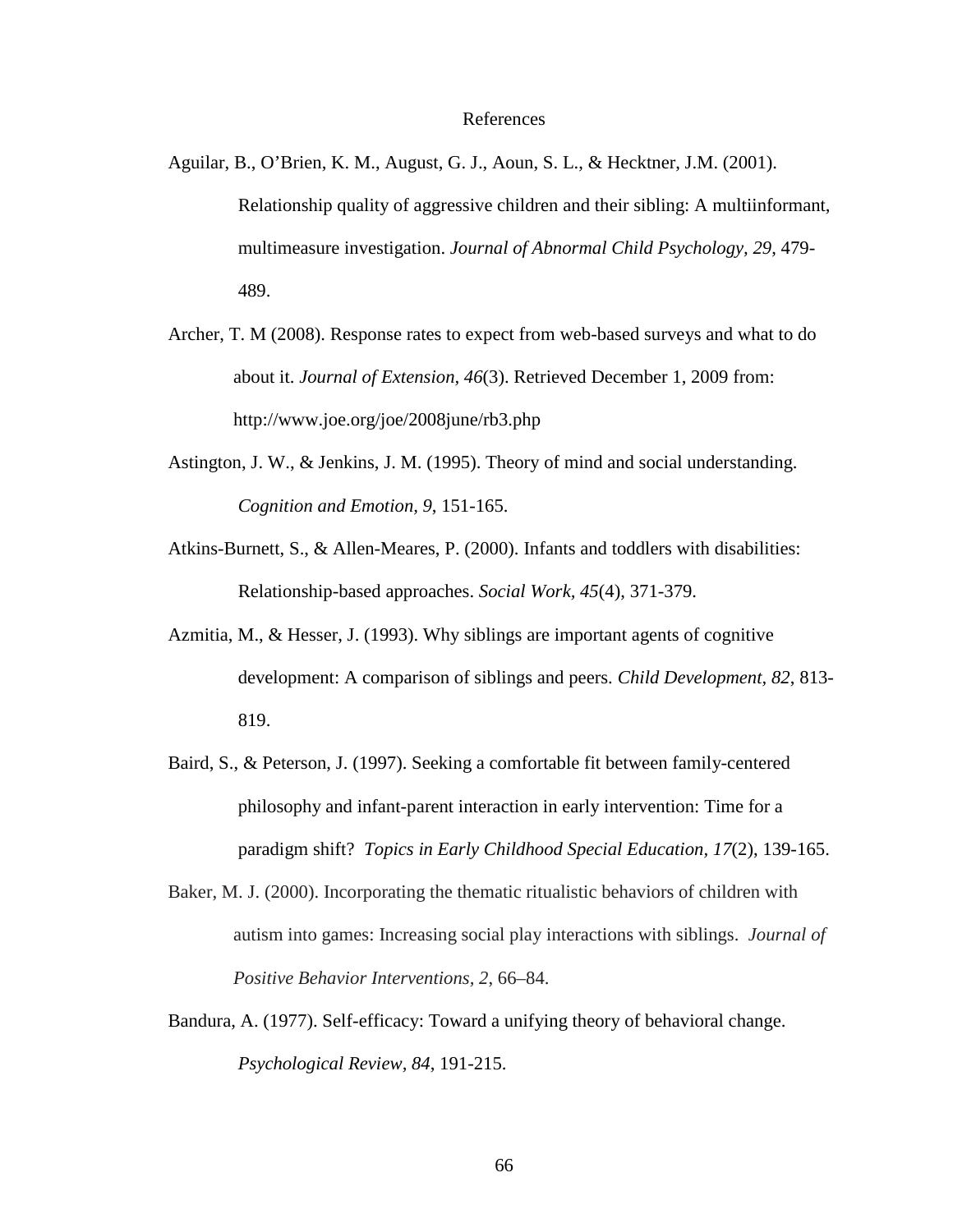- Bandura, A. (1986). Social foundations of thought and action: A social cognitive theory. Englewood Cliffs, NJ: Prentice Hall.
- Boomsma, D. I. (2005). Sibling interaction effects. In B. S. Everitt & D. C. Howell (Eds.) Encyclopedia of Statistics in Behavioral Science. Chichester, UK: John Wiley & Sons.
- Brody, G. H. (1998). Sibling relationship quality: Its causes and consequences. *Annual Review of Psychology, 49,* 1-24.
- Bronfenbrenner, U. (1979). *The ecology of human development*, Cambridge, MA: Harvard University Press.
- Bruder, M. B. (2004). *The national landscape of early intervention in personnel preparation standards under Part C of the Individuals with Disabilities Education Act (IDEA).* (December, 2004). A. J. Pappanikou Center for Excellence in Developmental disabilities, Farmington, CT. Retrieved from http://www.uconnucedd.org/projects/per\_prep/per\_prep\_resources.html
- Bruder, M. B. (2010). Coordinating services with families. In R.A. McWilliam (Ed). Working with Families of Young Children with Special Needs. New York, NY: The Guilford Press.
- Bruder, M. B., & Dunst, C. J. (December1999/January 2000). Expanding Learning opportunities for infants and toddlers in natural environments: A chance to reconceptualize early intervention. *Zero to Three*, *20*, (3), 34-36.
- Bruder, M. B., & Dunst, C. J. (2005). Personnel preparation in recommended early intervention practices: Degree of emphasis across disciplines. *Topics in Early Childhood Special Education, 25*(1), 25-33.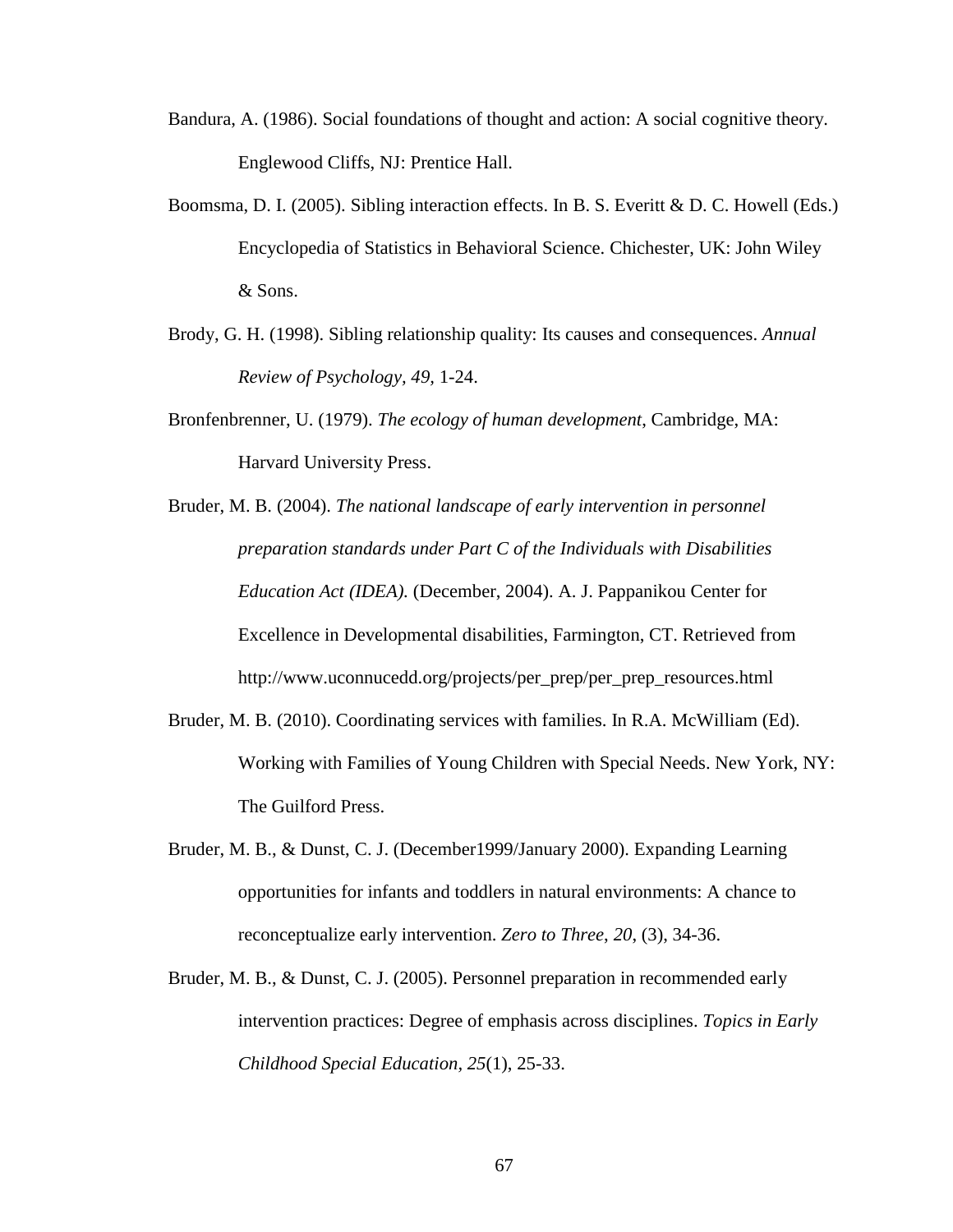- Celiberti, D. A., & Harris, S. L. (1993). Behavioral intervention for siblings of children with autism: A focus on skills to enhance play. *Behavior Therapy, 24*, 573-599.
- Cripe, J. W., & Venn, M. L. (1997). Family guided routines for early intervention services. *Young Exceptional Children, 1*, 18-26.
- Downey, D. B., & Condron, D. J. (2004). Playing well with others in kindergarten: The benefit of siblings at home. *Journal of Marriage and Family*, *66*(2), 333-350. Retrieved from EBSCO*host*.
- Dunn, J., & Kendrick, C. (1981). Interaction between young siblings: Association with the interaction between mother and firstborn child. *Developmental Psychology*, *17*(3), 336-343. doi:10.1037/0012-1649.17.3.336
- Dunn, J. (1983). Sibling relationships in early childhood. *Child Development*, *54*(4), 787- 811. doi:10.1111/1467-8624.ep12432753
- Dunst, C.J. (1985). Rethinking early intervention. *Analysis and intervention in developmental disabilities, 5*, 165-201.
- Dunst, C. J. (1999). Placing parent education in conceptual and empirical context. *Topics in Early Childhood Special Education, 19*, 141-147.
- Dunst, C. J. (2000). Everyday children's learning opportunities: Characteristics and consequences. *Children's Learning Opportunities Report, 2*, (1). http://www.puckett.org
- Dunst, C. J. (2002). Family-centered practices: Birth through high school. *Journal of Special Education, 36*, 139-147.
- Dunst, C. J., Bruder, M. B., Trivette, C. M., & Hamby, D. W. (2006). Everyday activity settings, natural learning environments, and early intervention practices. *Journal of Policy and Practice in Intellectual Disabilities, 3*(1), 3-10.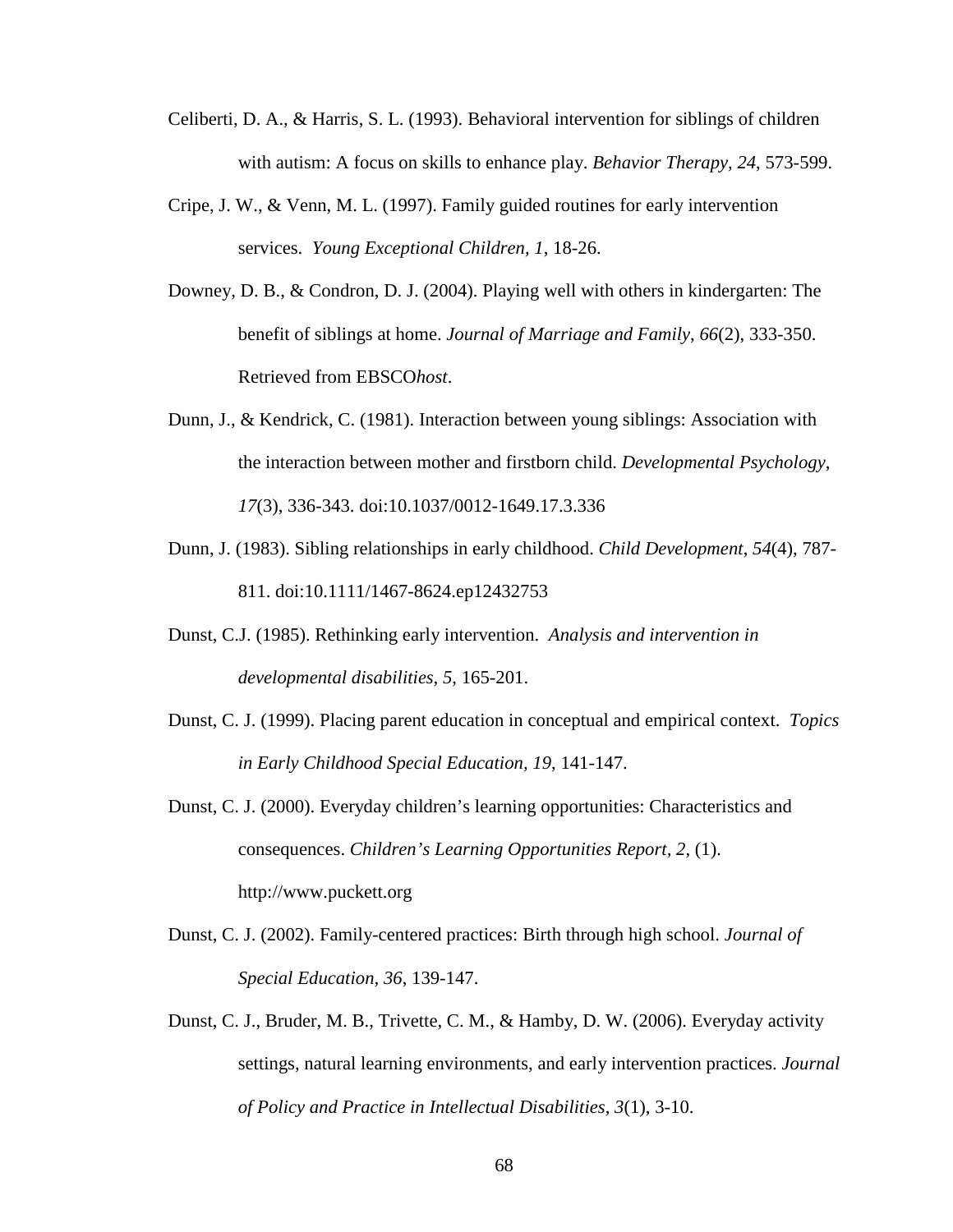- Dunst, C. J., Bruder, M. B., Trivette, C. M., Raab, M., & McLean, M. (2001). Natural learning opportunities for infants, toddlers, and preschoolers. *Young Exceptional Children, 4*(3), 18-25.
- Dunst, C. J., Johanson, C., Trivette, C. M., & Hamby, D. W. (1991). Family-oriented early intervention policies and practices: Family centered or not? *Exceptional Children, 58*, 115-126.
- Dunst, C. J., Trivette, C., & Deal, A. (1988). Enabling and empowering families: Principles and guidelines for practice. Cambridge, MA: Brookline Books
- Dunst, C. J., Trivette, C. M., & Hamby, D. W. (2007). Meta-analysis of family-centered helpgiving practices research. *Mental Retardation and Developmental Disabilities Research Reviews*, *13*(4), 370-378. Retrieved from EBSCO*host*.
- Early Intervention Program for Infants and Toddlers with Disabilities, 34 C.F.R. 303 (2002).
- Farlex. (2012). In The Free Dictionary. Retrieved from http://www.thefreedictionary.com/parent
- Fry, P. S. (1992). Fostering children's cognitive competence through mediated learning experiences: Frontiers and futures. Springfield, IL: Thomas, C.C.
- Guimond, A. B., Wilcox, M. J., & Lamorey, S. G. (2008). The early intervention parenting self-efficacy scale (EIPSES): Scale construction and initial psychometric evidence. *Journal of Early Intervention, 30*(4), 295-320. doi: 10.1177/1053815108320814
- Hancock, T. B., & Kaiser, A. P. (1996). Siblings' use of milieu teaching at home. *Topics in Early Childhood Special Education, 16*(2), 168-191.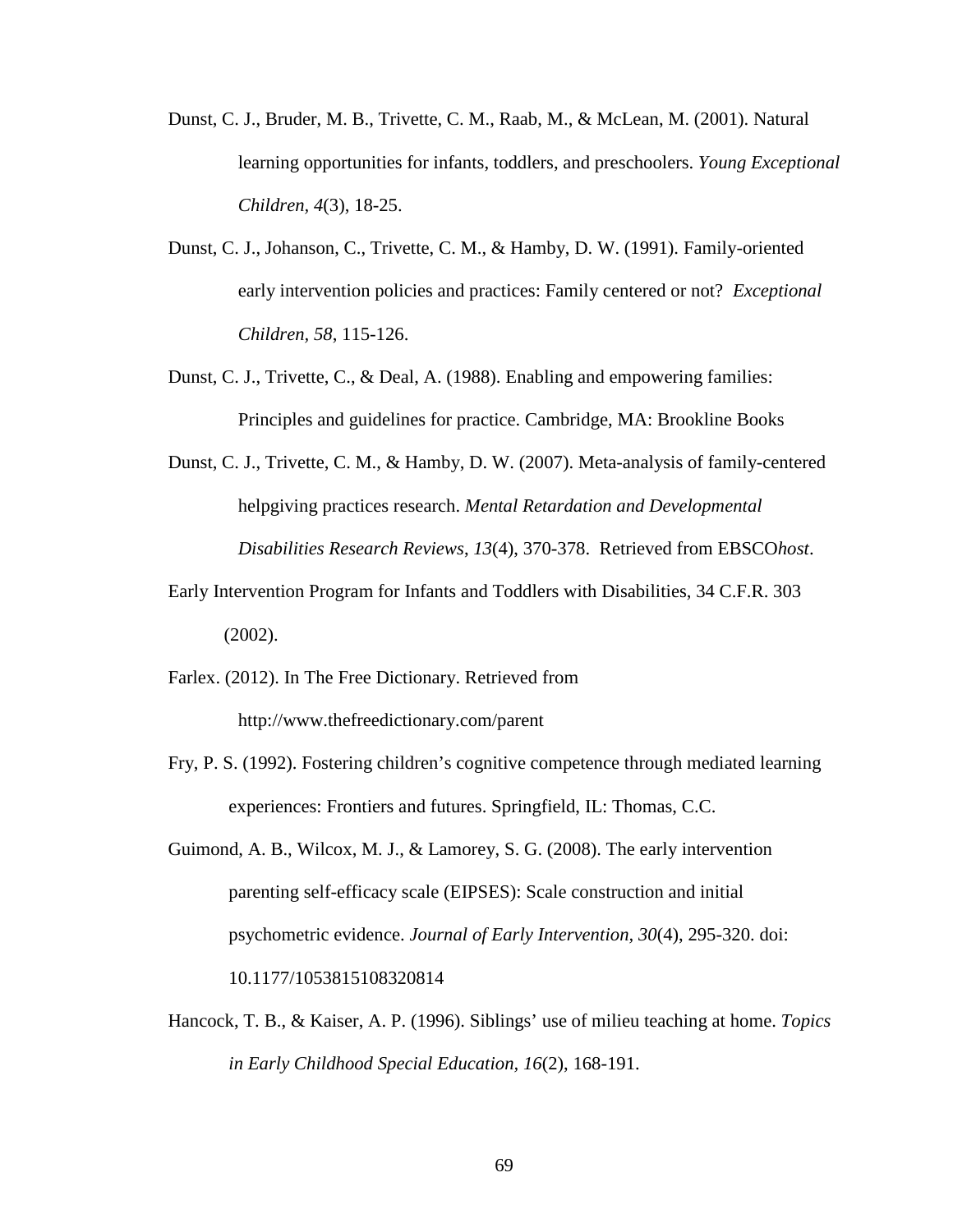- Hanft, B. E., & Pilkington, P. E. (2000). Therapy in natural environments: The means or end goal for early intervention? *Infants and Young Children, 12*(4), 1-13.
- Howe, N., Brody, M., & Recchia, H. (2006). Effects of task difficulty on sibling teaching in middle childhood. *Infant & Child Development*, 15(5), 455-470. doi:10.1002/icd.470
- Hughes, C., & Dunn, J. (1998). Understanding mind and emotion understanding: Longitudinal associations with mental state talk between young friends. *Developmental Psychology, 34*, 5, 1026-1037.
- Jung, L. A. (2003). More is Better: Maximizing natural learning opportunities. *Young Exceptional Children, 6,(*3), 21-26.
- Jung, L. A., McCormick, K., & Jolivette, K. (2004). Early intervention in rural natural environments: Making the most of your time. *Rural Special Education Quarterly, 23*(3), 30-35.
- Klein, P. S., Zarur, S., & Feldman, R. (2003). Mediational behaviors of preschoolers teaching their younger siblings. *Infant and Child Development, 12*, 233-242.
- Klein, P. S., Feldman, R., & Zarur, S. (2002). Mediation in a sibling context: The relations of older siblings' mediating behavior and younger siblings' task performance. *Infant and Child Development, 11*, 321-333.
- Knowles, M. S. (1984). Androgogy in action: Applying modern principles of adult learning. San Francisco, CA: Jossey-Bass Publishers.
- Kontos, S., & Diamond, K. (2002). Measuring the quality of early intervention services for infants and toddlers: problems and prospects. *International Journal Disability, Development and Education, 49* (4), 337-351.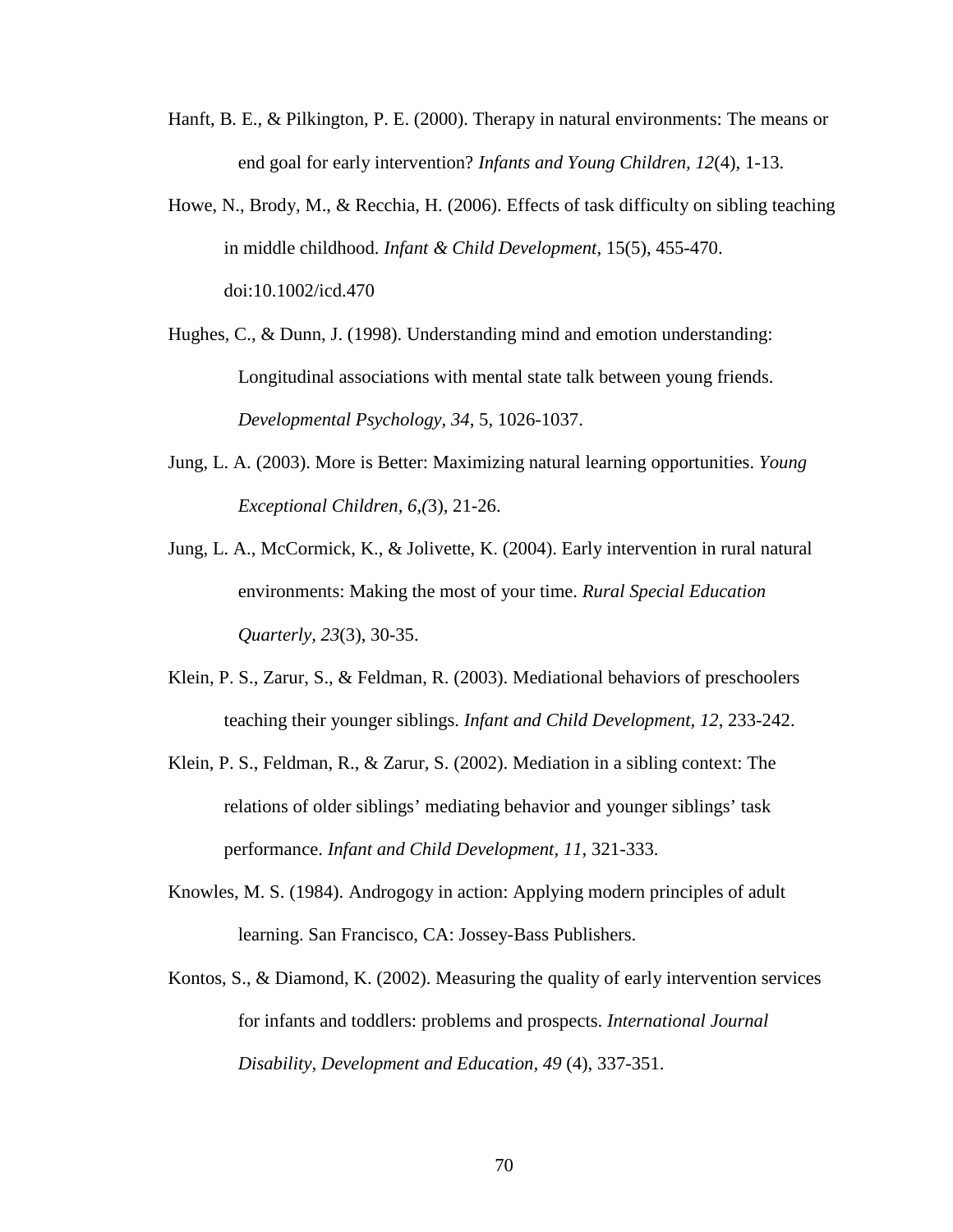- Kresak, K., Gallagher, P., & Rhodes, C. (2009). Siblings of infants and toddlers with disabilities in early intervention. *Topics in Early Childhood Special Education*, *29*(3), 143-154. Retrieved from EBSCO*host*.
- Lam, Y. L. (1992). Family backgrounds and experience, personality development and school performance: A Causal analysis of grade one Chinese children. *Education, 113* (1), 133-145.
- Lamb, M. E. (1978). Interactions between eighteen-month-olds and their preschool aged siblings. *Child Development*, *49*(1), 51-59. doi:10.1111/1467- 8624.ep10400983
- Lobato, D., & Tlaker, A. (1985). Sibling intervention with a retarded child. *Education & Treatment of Children, 8,* 221–228.
- Maslow, A. H. (1954). Motivation and Personality. New York, NY: Harper & Row*.*
- Maynard, A. E. (2002). Cultural teaching: The development of teaching skills in Maya sibling interactions. *Child Development, 73*, 969-982.
- McBride, S. L., Brotherson, M. J., Joanning, H., Whiddon, D., & Demmitt, A. (1993). Implementation of family-centered services: Perceptions of families and professionals. *Journal of Early Intervention*, *17*(4), 414-30. Retrieved from EBSCO*host*.
- McWilliam, R. (1995). Integration of therapy and consultative special education: A continuum in early intervention. *Infants and Young Children, 7*(4), 29-38.
- McWilliam, R. A. (2000). It's only natural…to have early intervention in the environments where it's needed. In S. Sandall & M. Ostrosky (Eds.), *Young Exceptional Children Monograph Series no. 2: Natural Environments and Inclusion* (pp. 17-26). Longmont, CO: Sopris West.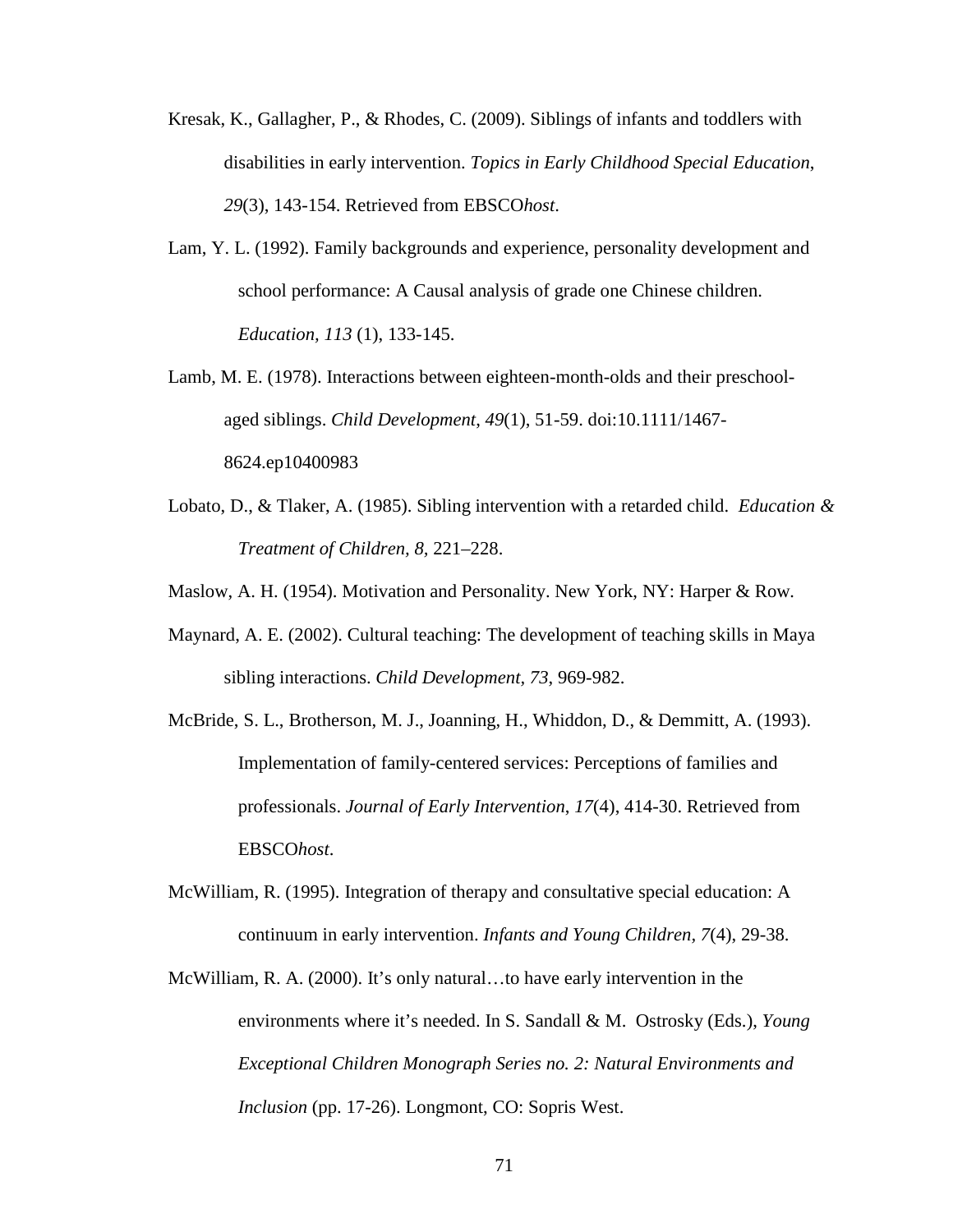- McWilliam, R. A., & Scott, S. (2001). A support approach to early intervention: A threepart framework. *Infants and Young Children, 13*(4), 55-66.
- McWilliam, R. A., Young, H. J., & Harville, K. (1996). Therapy services in early intervention: Current status, barriers, and recommendations. *Topics in Early Childhood Special Education, 16*, 348-374.
- Michigan Department of Education (MDE; 2011). *Data portrait: Early on state-ISD summary for December 2011*. Report of the Michigan Compliance Information System. Printed on 2/14/2012.
- Michigan Department of Education (MDE; 2012). Early On. Retrieved from http://1800earlyon.org/index.php
- National Early Childhood Technical Assistance Center (NECTAC; 2006). Notes no.21 July [On-Line]. Available: http://www.nectac.org/partc/partc.asp#overview
- Rule, S., Losardo, A., Dinnebeil, L., Kaiser, A., & Rowland, C. (1998). Translating research on naturalistic instruction into practice. *Journal of Early Intervention, 21*, 283-293.
- Rutland, J. H., & Jung, L. A. (2008). *Service coordinators' use of routines to develop early intervention outcomes: A study of Kentucky's IFSPs*. Poster presented at the Conference on Research Innovations in Early Intervention, San Diego, CA.
- Sandall, S., Hemmeter, M. L., Smith, B. J., & McLean, M. E. (2005). *DEC recommended practices: A comprehensive guide*. Longmont, CO: Sopris West.
- Schreibman, L., O'Neill, R. E., & Koegel, R. L. (1983). Behavioral training for sibling of autistic children. *Journal of Applied Behavior Analysis, 16,* 129–138.
- Schunk, D. H. (1984). Self-efficacy perspective on achievement behavior. Educational Psychologist, 19, 48-58.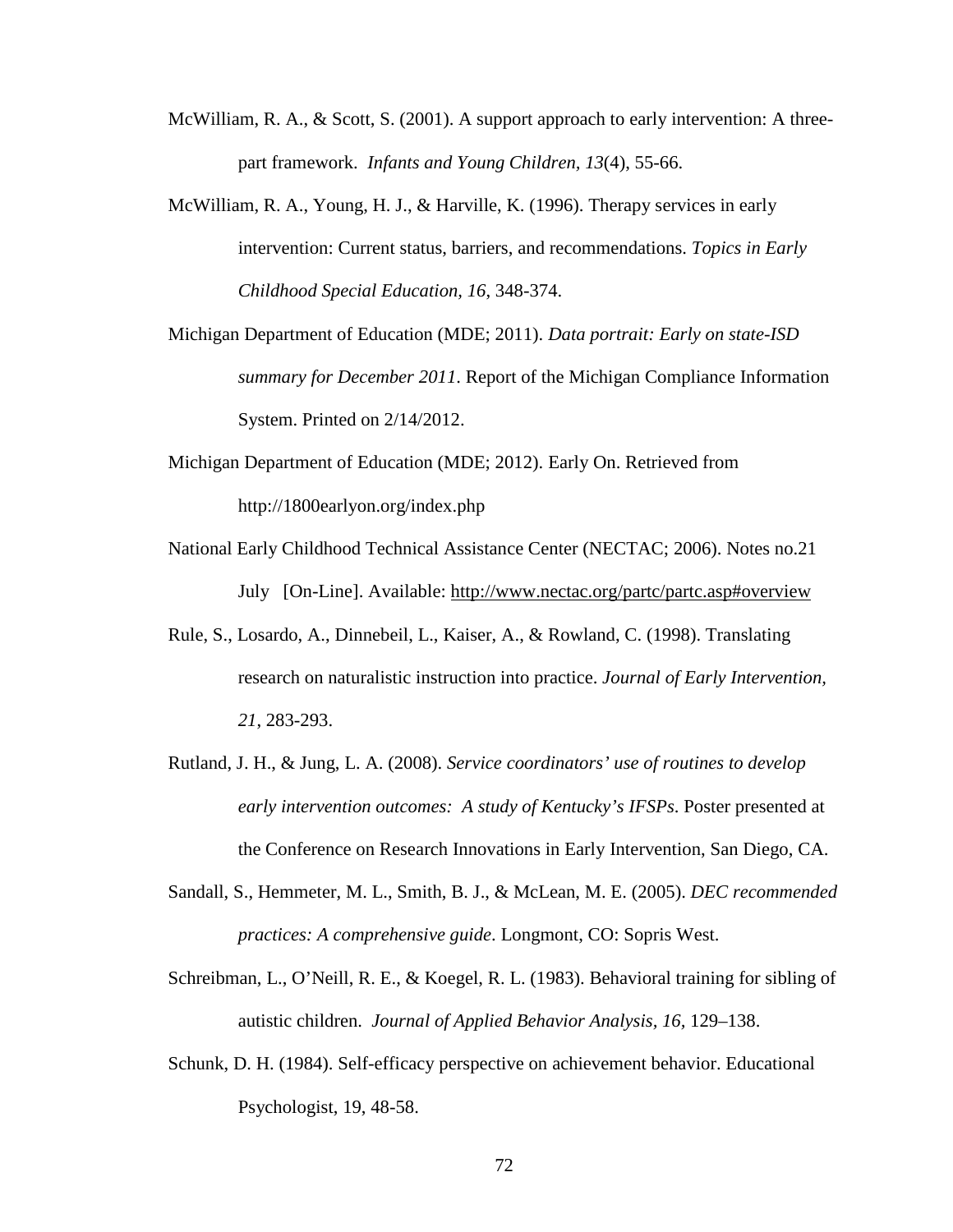- Schwartz, I. S., & Rodriguez, P. B. (2001). A few issues to consider: The who, what, and where of family support. *Journal of Early Intervention, 2*, 19-21.
- Shelden, M. L., & Rush, D. D. (2001). The ten myths about providing early intervention services in natural environments. *Infants and Young Children, 14*(1), 1-13.
- Strain, P. S., & Danko, C. D. (1995). Caregivers' encouragement of positive interaction between preschoolers with autism and their siblings. *Journal of Emotional and Behavioral Disorders, 3*, 2–13.
- Strauss, S., & Ziv, M. (2004). Teaching: Ontogenesis, culture, and education. *Cognitive Development, 19*, 451-456.
- Swenson-Pierce, A., Kohl, F. L., & Egel, A. L. (1987). Siblings as home trainers: A strategy for teaching domestic skills to children. *The Journal of the Association for Persons with Severe Handicaps, 12,* 53–60.
- Tekin, E., & Kircaali-Iftar, G. (2002). Comparison of the effectiveness of efficiency of response prompting procedures delivered by sibling tutors. *Education and Training in Mental Retardation and Developmental Disabilities, 37*, 283-299.
- Vygotsky, L. (1978). *Mind in society: The development of higher psychological functions*. Cambridge, MA: Harvard University Press.
- Widmer, E. D., & Weiss, C. C. (2000). Do older siblings make a difference? The effects of older sibling support and older sibling adjustment on the adjustment of socially disadvantaged adolescents. *Journal of Research on Adolescence, 10*, 1- 27.
- Wing, C., Kohnert, K., Pham, G., Cordero, K. N., Ebert, K. D., Kan, P. F., & Blaiser, K. (2007). Culturally consistent treatment for late talkers. *Communication Disorders Quarterly, 29*(1), 20 – 27.